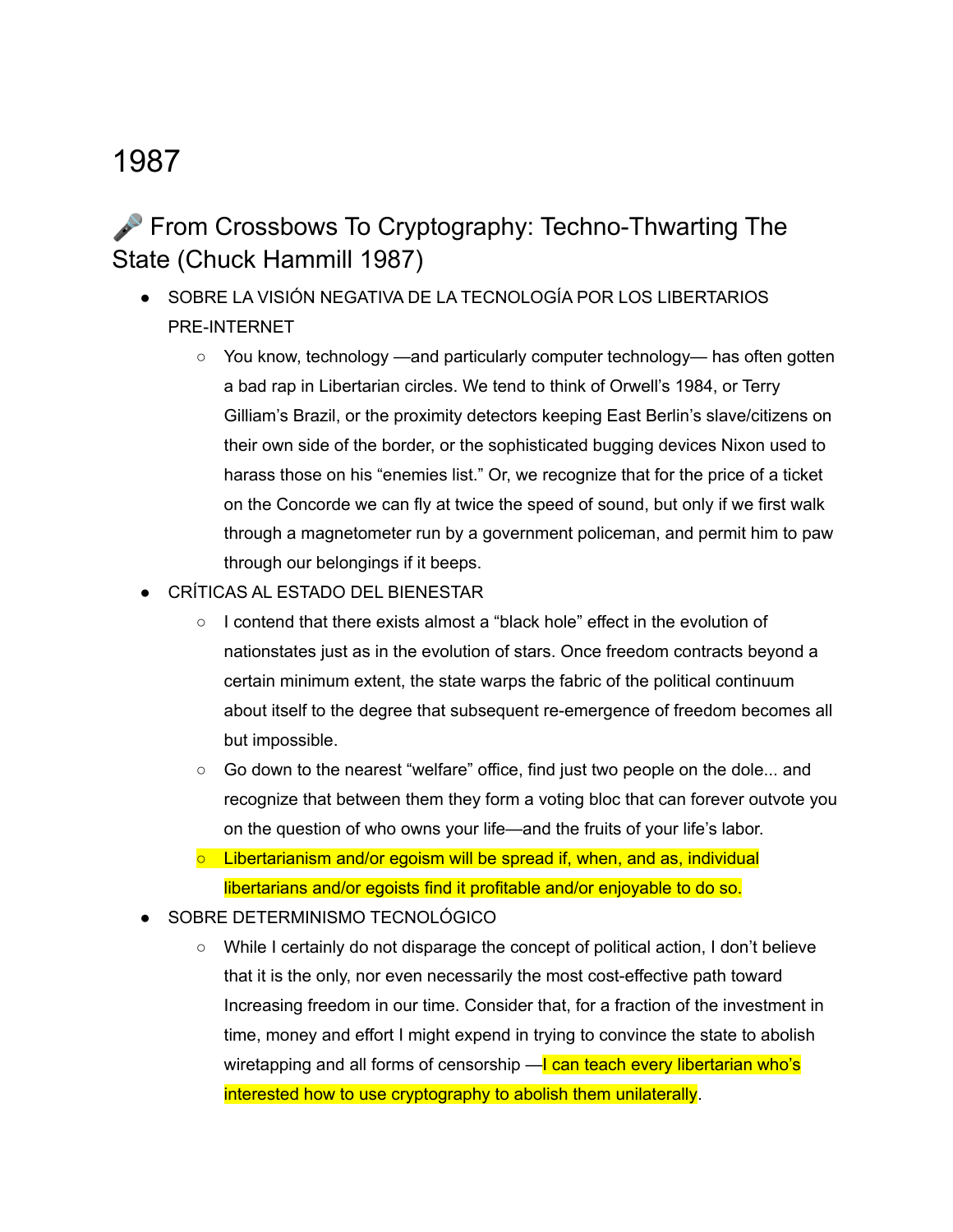- $\circ$  If you give a man a fish, the saying runs, you feed him for a day. But if you teach a man how to fish, you feed him for a lifetime.
- $\circ$  But here we must be a bit careful. While it is not (at present) illegal to encrypt information when government wants to spy on you, there is no guarantee of what the future may hold.
	- This law to my knowledge has not passed, yet ... but it does indicate how government thinks.
- SOBRE RECONSIDERAR EL VALOR DE LA TECNOLOGÍA
	- But I think that mind-set is a mistake.
	- The evil lies not in the tools but in the wielder of the tools.
	- Technology represents one of the most promising avenues available for re-capturing our freedoms from those who have stolen them
	- The public-key cipher (with a personal computer to run it) represents an equivalent quantum leap —in a defensive weapon.
	- [About RSA encryption] The risky step (meeting to exchange cipher keys) has been eliminated.
	- $\circ$  Anyway, every application of these principles should make the world just a little freer, and I'm certainly willing to underwrite that, at least for the foreseeable future.
	- $\bigcap$
- SOBRE EL SENTIDO DE LOS "LiberTech"
	- We are political non-Euclideans: The shortest distance to a particular goal may not look anything like what most people would consider a "straight line."
	- The LiberTech Project does not advocate, participate in, or conspire in the violation of any law—no matter how oppressive, unconstitutional or simply stupid such law may be. It does engage in description (for educational and informational purposes only) of technological processes, and some of these processes (like flying a plane or manufacturing a firearm) may well require appropriate licensing to perform legally.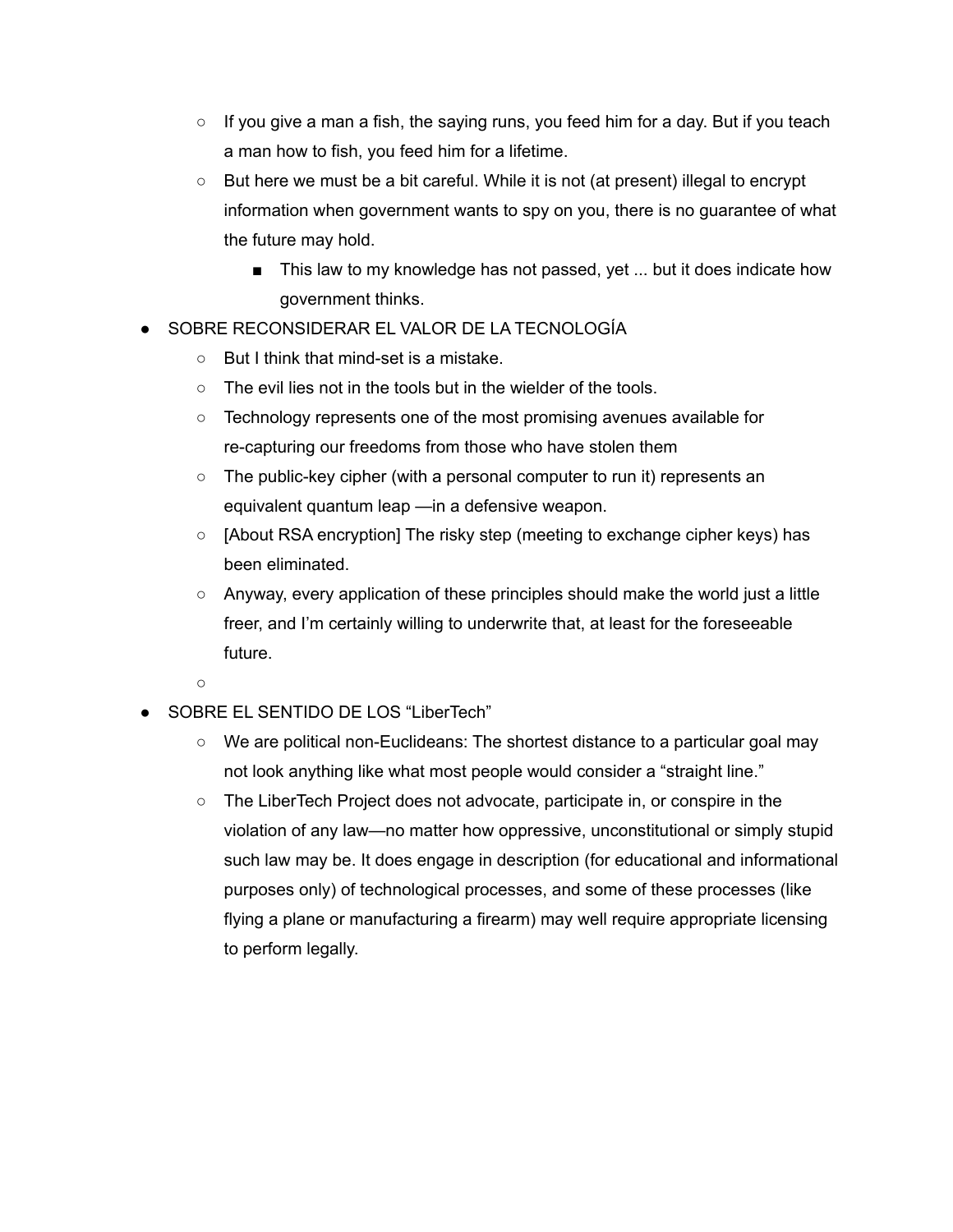#### $\equiv$  The Crypto Anarchist Manifesto (Timothy C. May 1988)

- A specter is haunting the modern world, the specter of crypto anarchy.
- Computer technology is on the verge of providing the ability for individuals and groups to communicate and interact with each other in a totally anonymous manner.
- The methods are based upon public-key encryption, zero-knowledge interactive proof systems, and various software protocols for interaction, authentication, and verification.
- Reputations will be of central importance, far more important in dealings than even the credit ratings of today.
- These developments will alter completely the nature of government regulation, the ability to tax and control economic interactions, the ability to keep information secret, and will even alter the nature of trust and reputation.
- The technology for this revolution [...] has existed in theory for the past decade [...] but only recently have computer networks and personal computers attained sufficient speed to make the ideas practically realizable.
- The State will of course try to slow or halt the spread of this technology, citing national security concerns, use of the technology by drug dealers and tax evaders, and fears of societal disintegration.
- Crypto anarchy will allow national secrets to be trade freely and will allow illicit and stolen materials to be traded
- Just as the technology of printing altered and reduced the power of medieval guilds and the social power structure, so too will cryptologic methods fundamentally alter the nature of corporations and of government interference in economic transactions.

## 1993

## A Cypherpunks Manifesto (Eric Hughes 1993)

- SOBRE LA DEFINICIÓN DEL PROBLEMA
	- Privacy is necessary for an open society in the electronic age.
	- $\circ$  If I say something, I want it heard only by those for whom I intend it. If the content of my speech is available to the world, I have no privacy.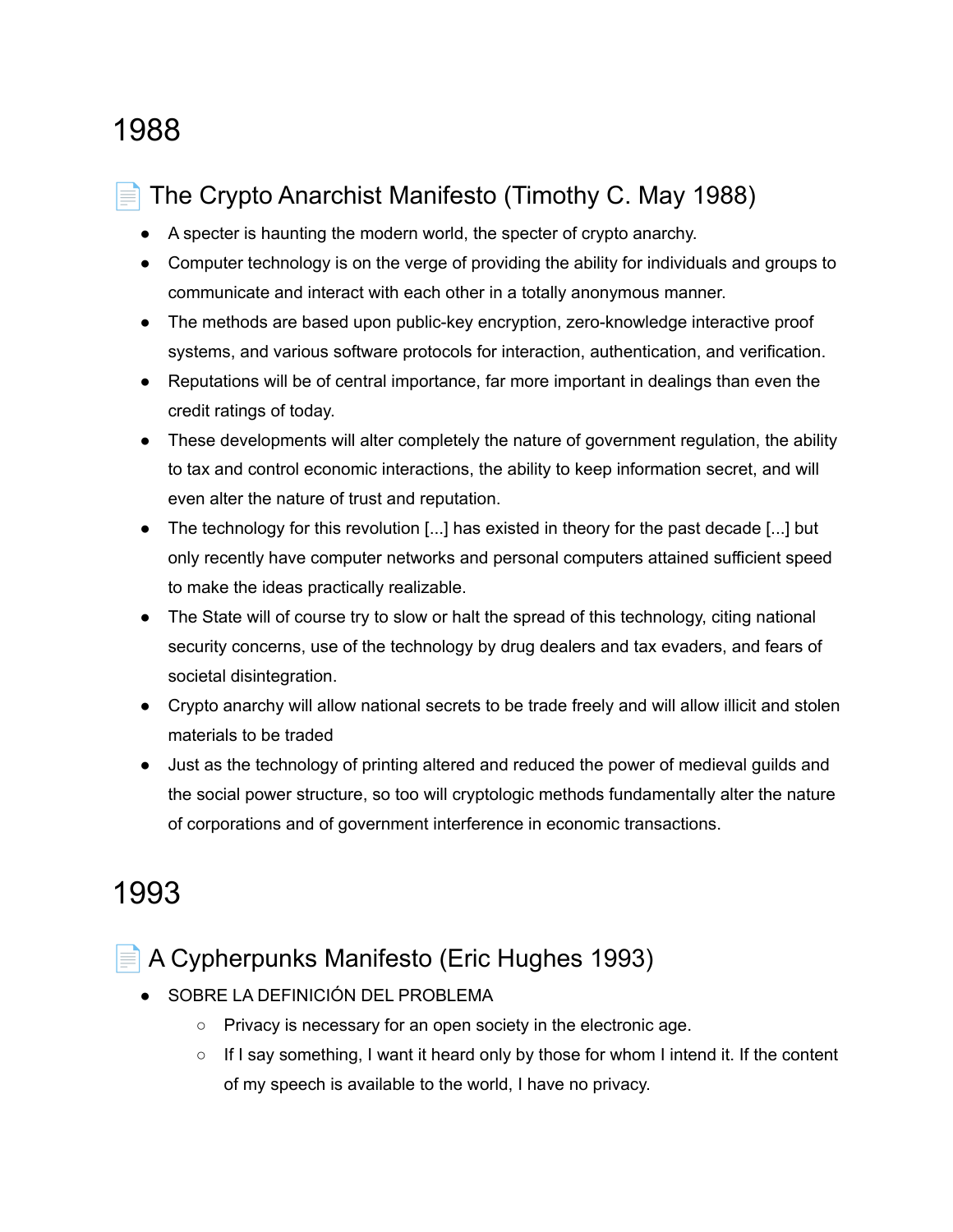- We cannot expect governments, corporations, or other large, faceless organizations to grant us privacy out of their beneficence.
- When my identity is revealed by the underlying mechanism of the transaction, I have no privacy.
- SOBRE LA SOLUCIÓN PROPUESTA
	- Privacy is not secrecy. [...] Privacy is the power to selectively reveal oneself to the world.
	- Cypherpunks deplore regulations on cryptography, for encryption is fundamentally a private act.
	- An anonymous system empowers individuals to reveal their identity when desired and only when desired; this is the essence of privacy.
	- We know that software can't be destroyed and that a widely dispersed system can't be shut down.
	- Privacy only extends so far as the cooperation of one's fellows in society. We the Cypherpunks seek your questions and your concerns and hope we may engage you so that we do not deceive ourselves.
	- Cryptography will ineluctably spread over the whole globe, and with it the anonymous transactions systems that it makes possible.
- SOBRE LA ACCIÓN POLÍTICA
	- We the Cypherpunks are dedicated to building anonymous systems.
	- We must come together and create systems which allow anonymous transactions to take place.
	- People must come and together deploy these systems for the common good.
	- We are defending our privacy with cryptography, with anonymous mail forwarding systems, with digital signatures, and with electronic money.
	- Cypherpunks write code.
	- Our code is free for all to use, worldwide.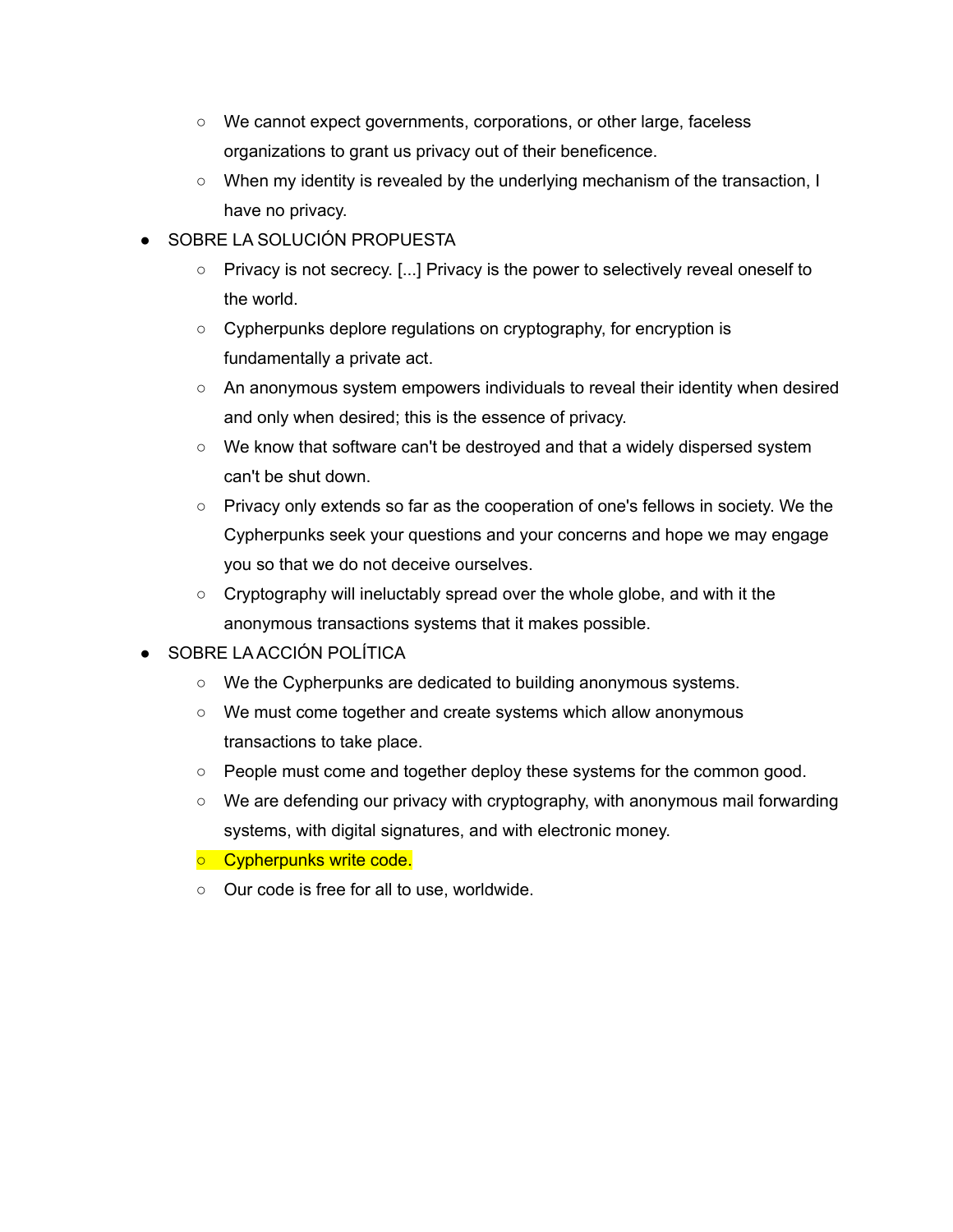

#### $\equiv$  Politics vs. Technology (Hal Finney 1994)

- ["Write code!", Mike Ingle] This position seems to be fast becoming cypherpunks dogma, but I don't agree. The notion that we can just fade into cypherspace and ignore the unpleasant political realities is unrealistic, in my view.
- To the extent this proposal has been or will be defeated, it will happen through political maneuvering, not technology.
- [About Phil Zimmermann's charges on encryption export] If anyone has any suggestions for how to escape from jail into cyberspace I'd like to hear about them.
- But if we want to keep keys secret from politically-motivated investigations, we have to rely on the very political and non-technological Fifth Amendment.
- We need to win political, not technological, victories in order to protect our privacy.
- Withdrawing into technology is like pulling the blankets over your head. It feels good for a while, until reality catches up.

## $\equiv$  Cyphernomicon (Timothy C. May 1994)

## 1996

#### $\equiv$  A Declaration of the Independence of Cyberspace (John Perry Barlow 1996)

- SOBRE LA NATURALEZA DEL CIBERESPACIO
	- Governments of the Industrial World, you weary giants of flesh and steel, I come from Cyberspace, the new home of Mind. On behalf of the future, I ask you of the past to leave us alone. You are not welcome among us. You have no sovereignty where we gather.
	- Cyberspace does not lie within your borders. Do not think that you can build it, as though it were a public construction project.
	- You do not know our culture, our ethics, or the unwritten codes that already provide our society more order than could be obtained by any of your impositions.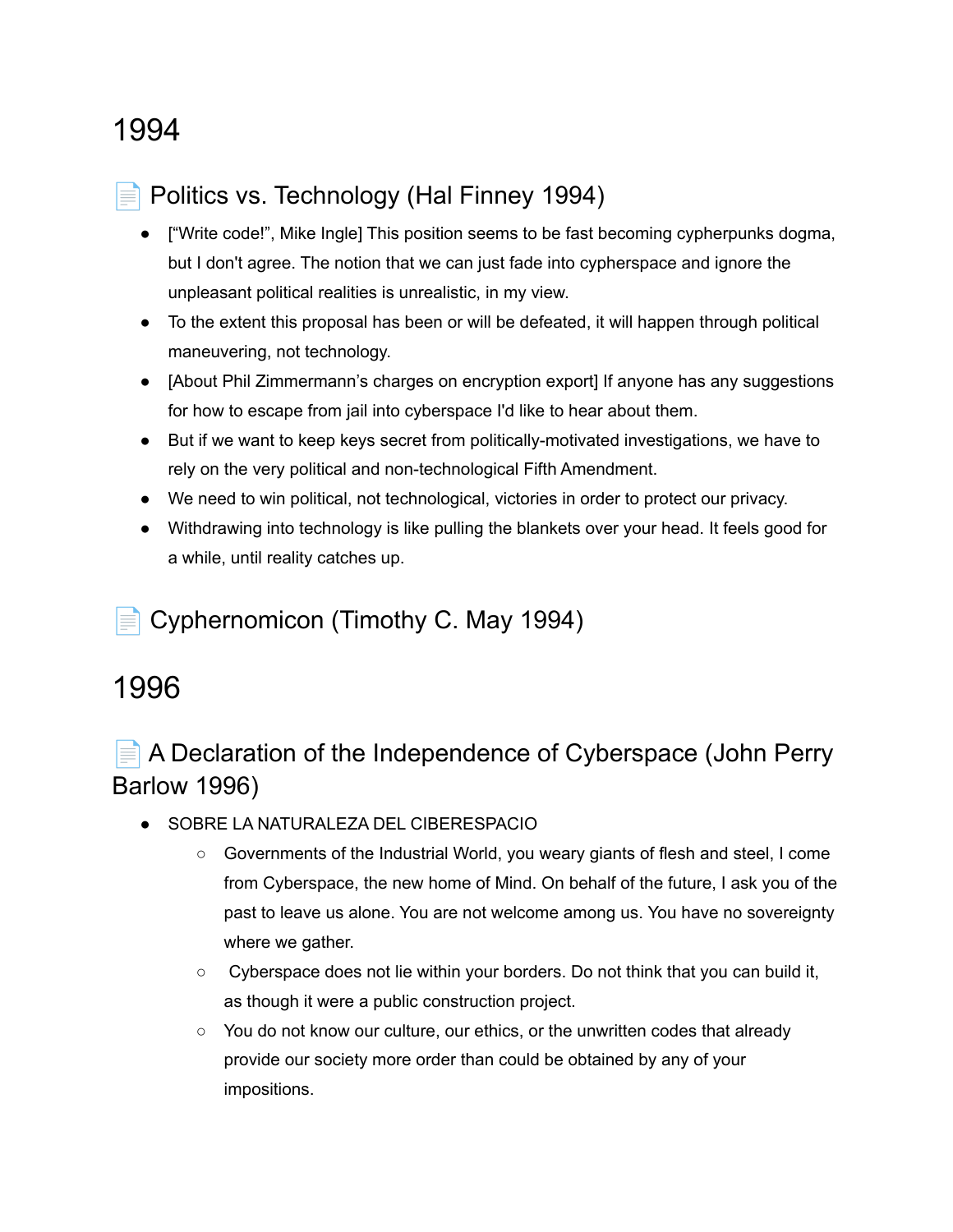- We are forming our own Social Contract. This governance will arise according to the conditions of our world, not yours. Our world is different.
- $\circ$  Ours is a world that is both everywhere and nowhere, but it is not where bodies live.
- We are creating a world that all may enter without privilege or prejudice accorded by race, economic power, military force, or station of birth.
- We are creating a world where anyone, anywhere may express his or her beliefs, no matter how singular, without fear of being coerced into silence or conformity.
- [Cyberspace] is an act of nature and it grows itself through our collective actions.
- I declare the global social space we are building to be naturally independent of the tyrannies you seek to impose on us. You have no moral right to rule us nor do you possess any methods of enforcement we have true reason to fear.
- We will create a civilization of the Mind in Cyberspace.
- SOBRE LAS FUENTES DEL DERECHO EN EL CIBERESPACIO
	- Governments derive their just powers from the consent of the governed. You have neither solicited nor received ours.
	- Our identities have no bodies, so, unlike you, we cannot obtain order by physical coercion.
	- We believe that from ethics, enlightened self-interest, and the commonweal, our governance will emerge.
	- Our identities may be distributed across many of your jurisdictions.
	- Your legal concepts of property, expression, identity, movement, and context do not apply to us.
	- The only law that all our constituent cultures would generally recognize is the Golden Rule.
	- We must declare our virtual selves immune to your sovereignty, even as we continue to consent to your rule over our bodies.
- SOBRE LA AUTORIDAD DEL MOVIMIENTO
	- We have no elected government, nor are we likely to have one, so I address you with no greater authority than that with which liberty itself always speaks.
- SOBRE LAS AMENAZAS AL CIBERESPACIO
	- $\circ$  In the United States, you have today created a law, the Telecommunications Reform Act, which repudiates your own Constitution and insults the dreams of Jefferson, Washington, Mill, Madison, DeToqueville, and Brandeis.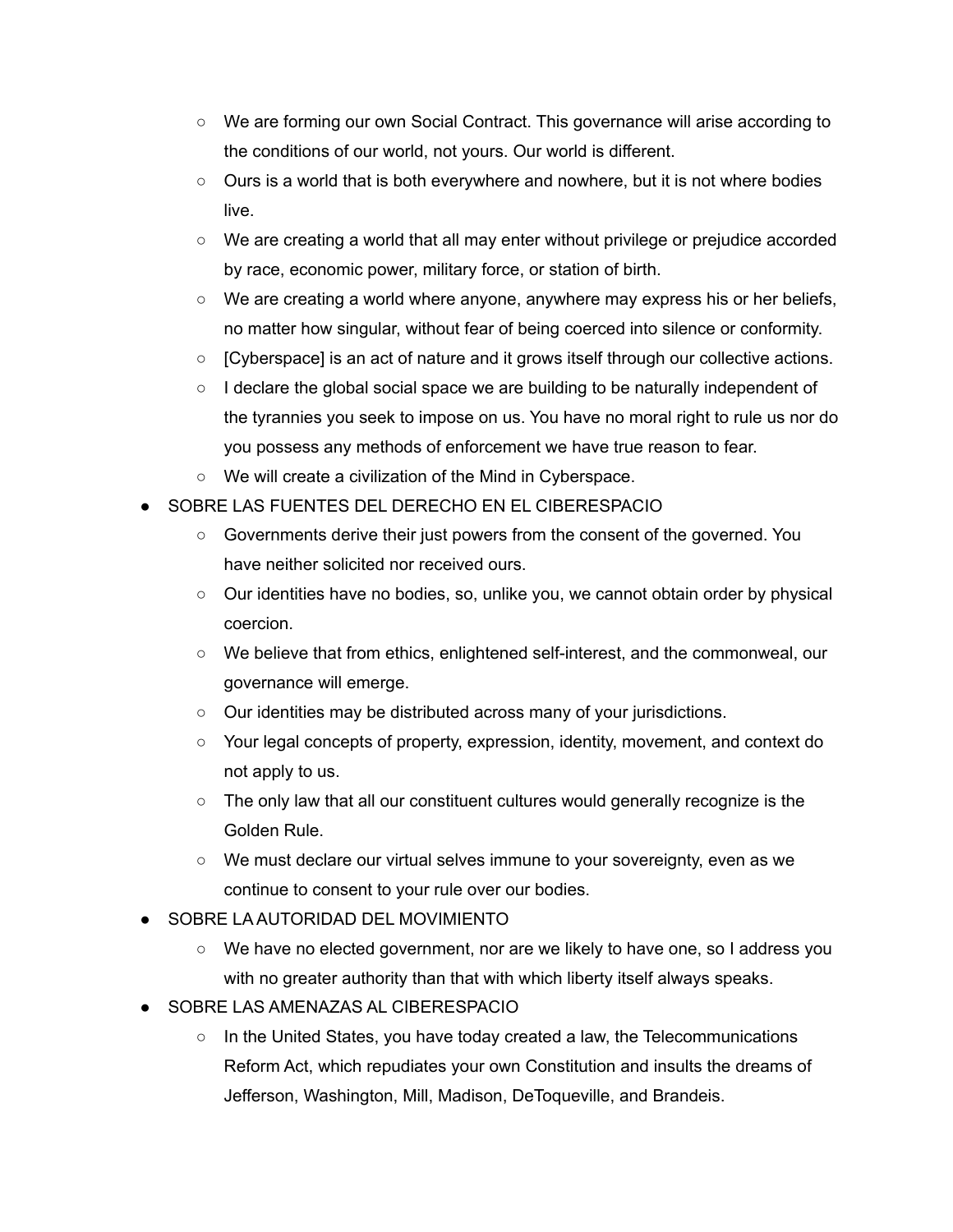- In China, Germany, France, Russia, Singapore, Italy and the United States, you are trying to ward off the virus of liberty by erecting guard posts at the frontiers of Cyberspace.
- Your increasingly obsolete information industries would perpetuate themselves by proposing laws, in America and elsewhere, that claim to own speech itself throughout the world.
- You are terrified of your own children, since they are natives in a world where you will always be immigrants. Because you fear them, you entrust your bureaucracies with the parental responsibilities you are too cowardly to confront yourselves.
- These laws would declare ideas to be another industrial product, no more noble than pig iron.
- These increasingly hostile and colonial measures place us in the same position as those previous lovers of freedom and self-determination who had to reject the authorities of distant, uninformed powers.

#### $\equiv$  Why I Wrote PGP (Philip R. Zimmermann 1991-1999)

- SOBRE LAS RAZONES PARA ADOPTAR LA CRIPTOGRAFÍA
	- $\circ$  The right to privacy is spread implicitly throughout the Bill of Rights. But when the United States Constitution was framed, the Founding Fathers saw no need to explicitly spell out the right to a private conversation.
	- Now most of our conversations are conducted electronically. This allows our most intimate conversations to be exposed without our knowledge.
	- Today, email can be routinely and automatically scanned for interesting keywords, on a vast scale, without detection.
- SOBRE EL CONTROL POLÍTICO DE LAS COMUNICACIONES
	- Senate Bill 266, a 1991 omnibus anticrime bill, had an unsettling measure buried in it. If this non-binding resolution had become real law, it would have forced manufacturers of secure communications equipment to insert special "trap doors"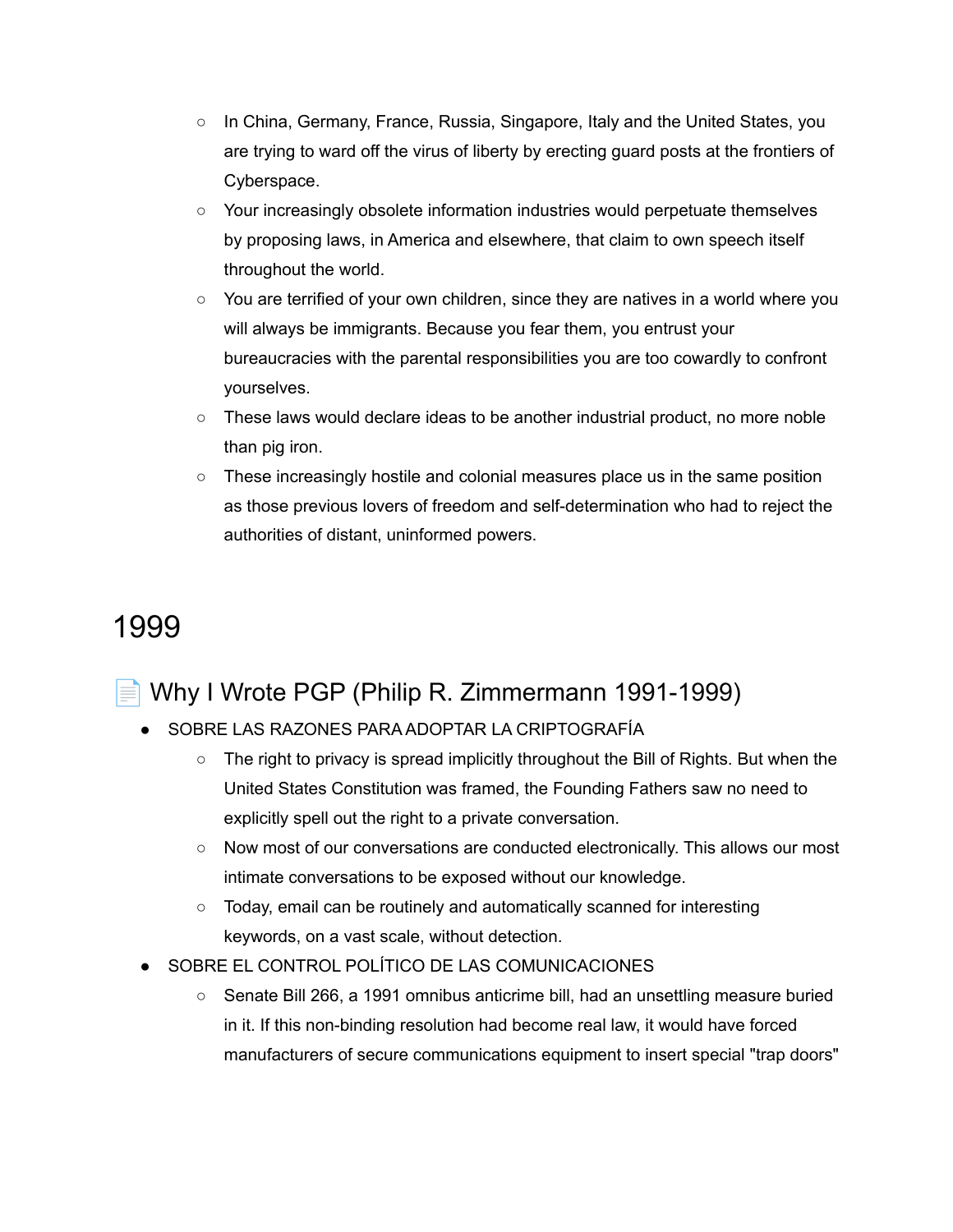in their products, so that the government could read anyone's encrypted messages.

■ "It is the sense of Congress that providers of electronic communications services and manufacturers of electronic communications service equipment shall ensure that communications systems permit the government to obtain the plain text contents of voice, data, and other communications when appropriately authorized by law."

■ It was this bill that led me to publish PGP electronically for free that year.

- The 1994 Communications Assistance for Law Enforcement Act (CALEA) mandated that phone companies install remote wiretapping ports into their central office digital switches, creating a new technology infrastructure for "point-and-click" wiretapping, so that federal agents no longer have to go out and attach alligator clips to phone lines.
	- A year after the CALEA passed, the FBI disclosed plans to require the phone companies to build into their infrastructure the capacity to simultaneously wiretap 1 percent of all phone calls in all major U.S. cities.
		- The only plausible way of processing that amount of traffic is a massive Orwellian application of automated voice recognition technology to sift through it all, searching for interesting keywords or searching for a particular speaker's voice.
- $\circ$  In April 1993, the Clinton administration unveiled a bold new encryption policy initiative, which had been under development at the National Security Agency (NSA) since the start of the Bush administration. The centerpiece of this initiative was a government-built encryption device, called the Clipper chip, containing a new classified NSA encryption algorithm. The government tried to encourage private industry to design it into all their secure communication products, such as secure phones, secure faxes, and so on.
- $\circ$  In the aftermath of the Oklahoma City tragedy, Mr. Freeh testified before the Senate Judiciary Committee that public availability of strong cryptography must be curtailed by the government (although no one had suggested that cryptography was used by the bombers).
- SOBRE LOS MOTIVOS PARA LA ACCIÓN
	- But while technology infrastructures can persist for generations, laws and policies can change overnight. Once a communications infrastructure optimized for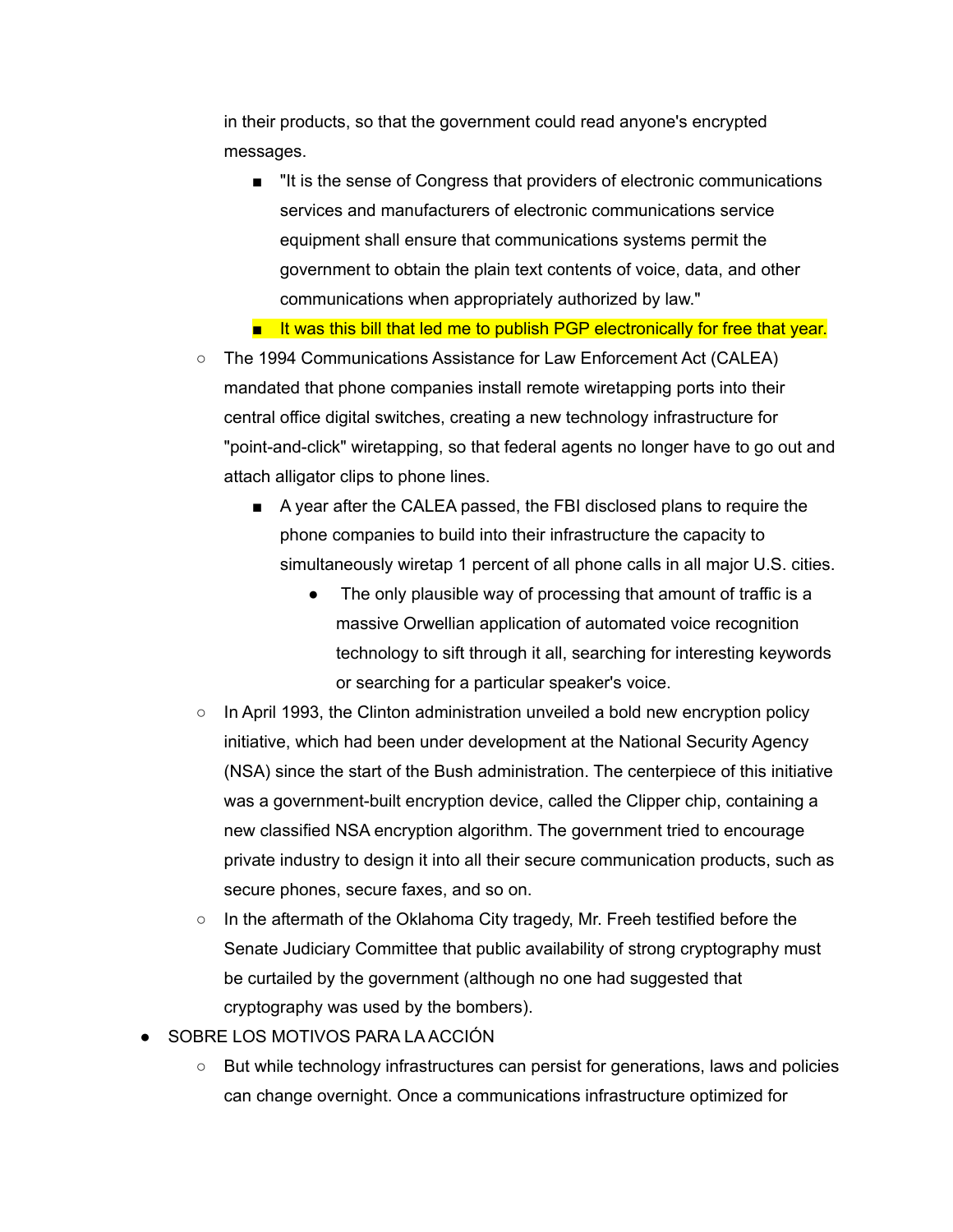surveillance becomes entrenched, a shift in political conditions may lead to abuse of this new-found power.

- $\circ$  Advances in technology will not permit the maintenance of the status quo, as far as privacy is concerned.
- $\circ$  If we do nothing, new technologies will give the government new automatic surveillance capabilities that Stalin could never have dreamed of.
- The only way to hold the line on privacy in the information age is strong cryptography.
- If privacy is outlawed, only outlaws will have privacy.
- PGP empowers people to take their privacy into their own hands. There has been a growing social need for it. That's why I wrote it.

#### **The Third Age of Political Communication: Influences and** Features (Jay G. Blumler y Dennis Kavanagh 1999)

(Blumler & Kavanagh, 1999)

- Scholars increasingly are sensing that profound changes in both society and the media may be giving birth to a new form of political communication system that is qualita-tively different from its predecessors. (209)
- Power relations among key message providers and receivers are being rearranged. (209)
- Conventional meanings of "democracy" and "citizenship" are being questioned and rethought. (209)
- Aestheticization—in Ulrich Beck's (1994) sense of people's increased preoccu-pation with stylishness, image, presentation, and appropriate tastes, especially in fashion and music. This encourages closer associations of politics with popular culture. (210)
- The emergence of "the instrumental rationalization of persua-sion," based on the techniques, values, and personnel of (a) advertising, (b) mar-ket research, and (c) public relations (Mayhew, 1997) (211)
- "Mediatization"—the media moving toward the center of the social process. This promotes the concept and practices of a "media-constructed public sphere,"1elevating the communication function and the role of communication experts in a wide range of institutions. (211)
- Problems for the democratic political system may arise (216)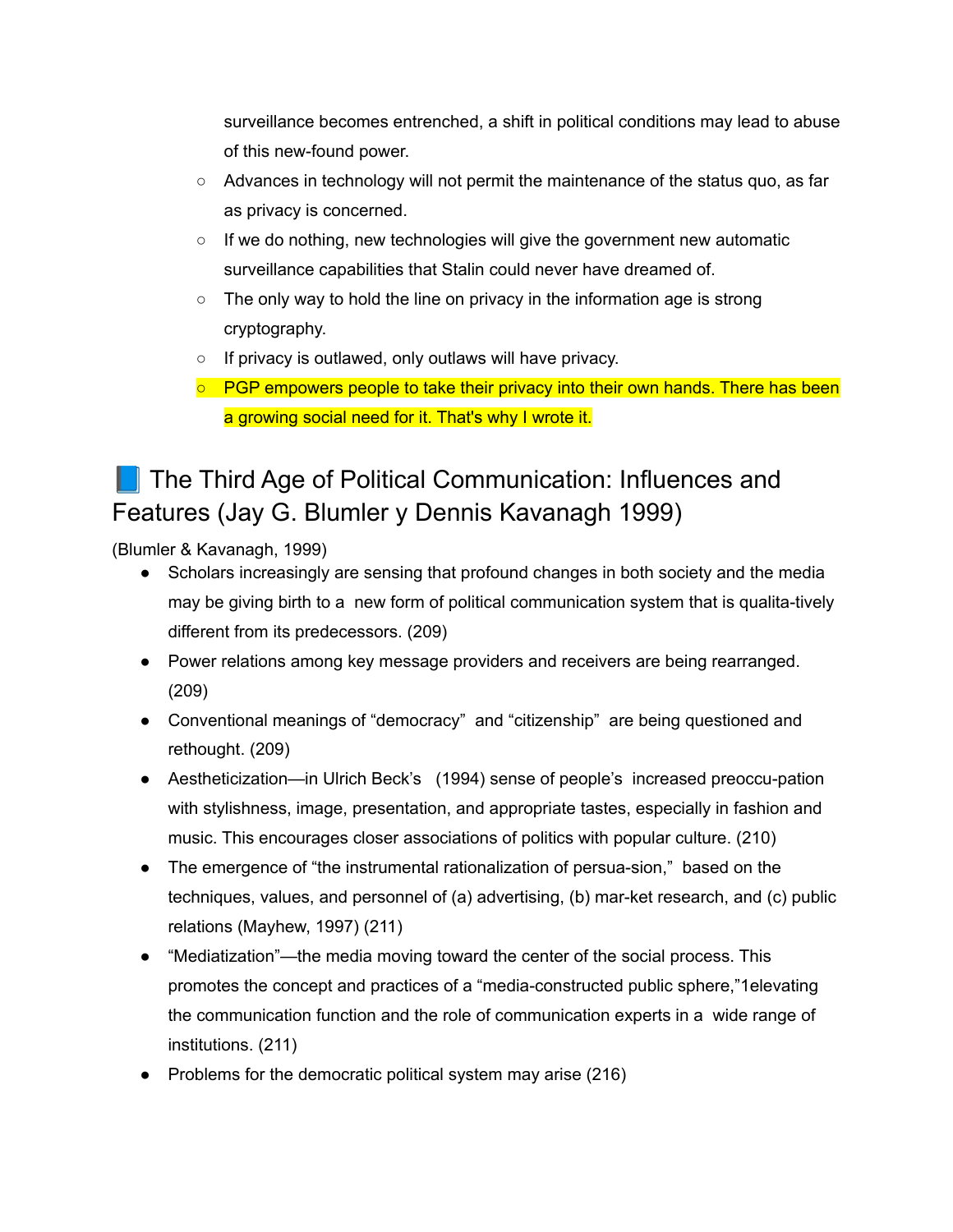- $\circ$  The danger of subordinating public policy to campaign imperatives and the im-mediate pressures of media demand. Most criteria for good policy-making in -clude time for deliberation, causal analysis, examination of options, conduct of pilot studies, and perhaps even incremental decision making. In total, this may seem a counsel of perfection and a process that applies at best only partially and occasionally to policy. But it is clearly at odds with the media-driven school of"instant response." (216)
- The doubtful relevance of much political communication to the substantive tasks of government and the substantive concerns of citizens. This arises ultimately from (a) politicians' involvement in image building and projection; (b) journal-ists' focus on process and dramatic incident, particularly scandals, internal party disputes, and politicians' mistakes; and (c) the struggle for tactical supremacy of both sides in their unceasing turf war. (216-217)
- The related danger of fostering or reinforcing public indifference and skepticism because so much political communication seems too negative, too focused on infighting, too scripted, too repetitious, and lacking convincing credibility. (217)
- The relentless scrutiny and "unmasking" of the manipulative strategies and devices of politicians and their advisers by skeptical journalists compromise the authority of the politician as spokesperson. (217)
- Conventional norms of political journalism come under great pressure, and uncertainty, differences, and controversy over them abound. (218)
- Communicators who wish to inform, persuade, or simply keep the attention of their auditors must therefore adapt more closely than in the past to what ordinary people find interesting, engaging,relevant, and accessible. (220)
- Emotional/affective responses to political problems may be upgraded at the expense of cognitive/rationalistic ones. (220)
- [Centrifugal communication:] In the abundance of Age 3, however, there are more channels, chances, and incen-tives to tailor political communication to particular identities, conditions, and tastes. This reduces the size of the mass audience, both generally and for news. It facilitates the diversification of political communication forms (i.e., mass mediated vs. computerized;"old" vs. "new" political journalism; nationwide vs. subcultural discourse). It creates openings for previously excluded voices to express their views and perhaps even be noticed by mainstream outlets. It creates opportunities for would-be persuaders to seek more efficient impact by selectively focusing their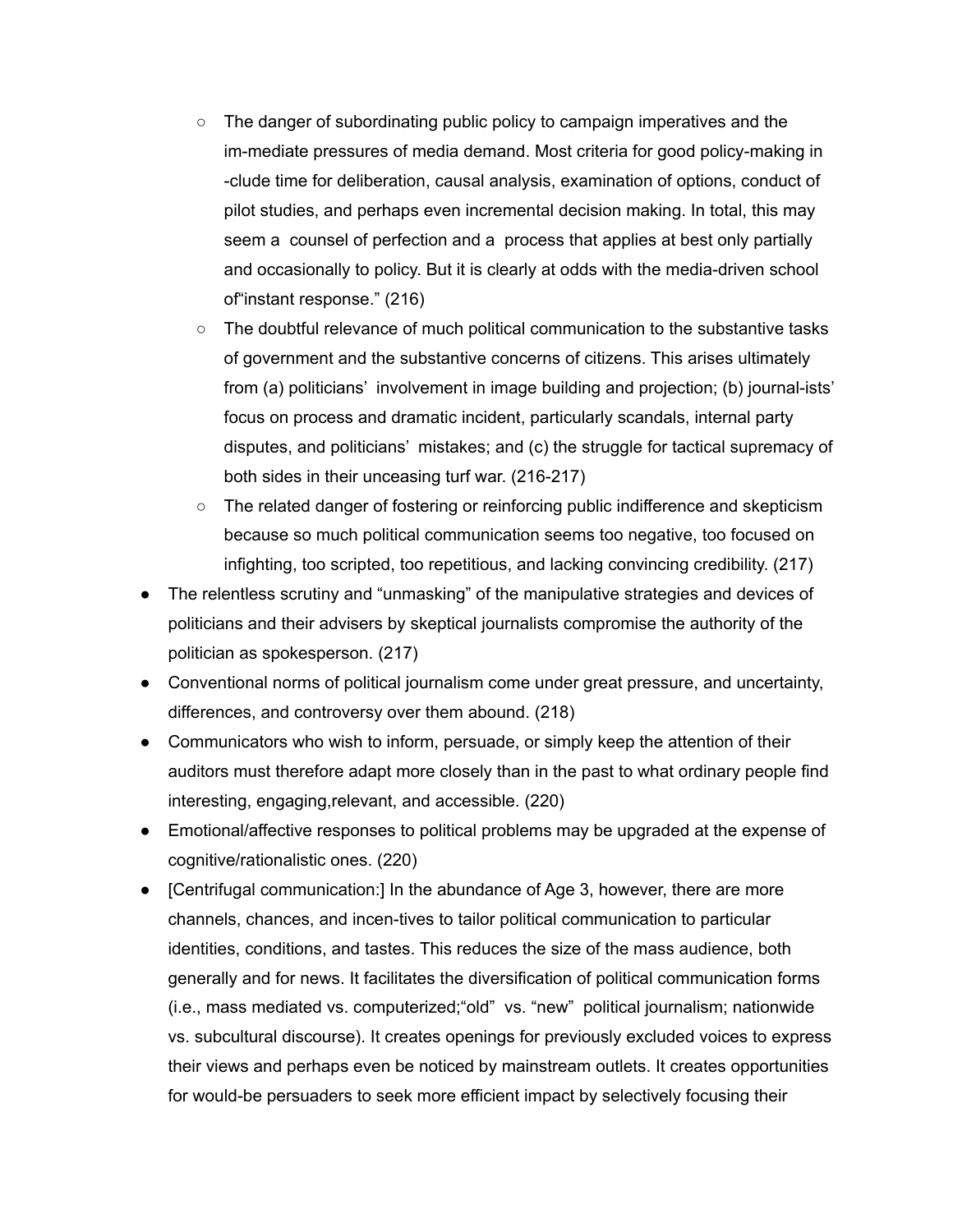communications on preferred popula-tion sectors. Indeed, "a well-established industry, with a host of technical resources [now]exists to serve commercial . . . and political strategists in finding the right audience at the right price" (Gandy, 1998, p. 8; cf. Turow, 1997). In most modern societies, then,centripetal communication is to some extent retreating and centrifugal communication is advancing. (221)

- Thus, cyber politics could develop significantly in at least three directions inthe not too distant future. It could become a campaign medium in its own right,not necessarily displacing but supplementing more traditional ones. It could be -come an important vehicle of interest group solidification and mobilization within and across national boundaries. And it could diversify the exposure to political communication of those regular users who enjoy exploring the access to a wider range of views and perspectives that the Internet affords. (223)
- Key boundaries that previously shaped the political communication field seem tobe dissolving—for example, between "political" and "nonpolitical" genres, between matters of "public" and "private" concern, between "quality" and "tabloid" approaches to politics, between journalists serving audiences as "informers" and as "entertain-ers," and between "mass" and "specialist," "general"and "attentive" audiences. What will take their place? A new set of boundaries or an altogether less structured state of affairs? The situation calls for imaginative tracking research on both media content and audiences. (225)

## 2011

#### Otra sociedad, ¿otra política? (J. Subirats 2011)

● En efecto, la nueva realidad social que va configurándose con el cambio tecnológico, (sic) tiene efectos múltiples y abre nuevas perspectivas a la innovación social. Es evidente que internet como plataforma de intercambio y comunicación, (sic) ha generado y generará muchas iniciativas que rompen los modelos tradicionales de generar, por ejemplo, riqueza y conocimiento. Quizás el más evidente y que más intrínsecamente ha ido unido al propio proceso de construcción y funcionamiento de internet sea el movimiento generado por la posibilidad de compartir, de construir en común, de colaborar para generar bienes y conocimientos basados en la agregación y cooperación entre personas. Bajo distintas denominaciones, *commons*, "procomún", "lo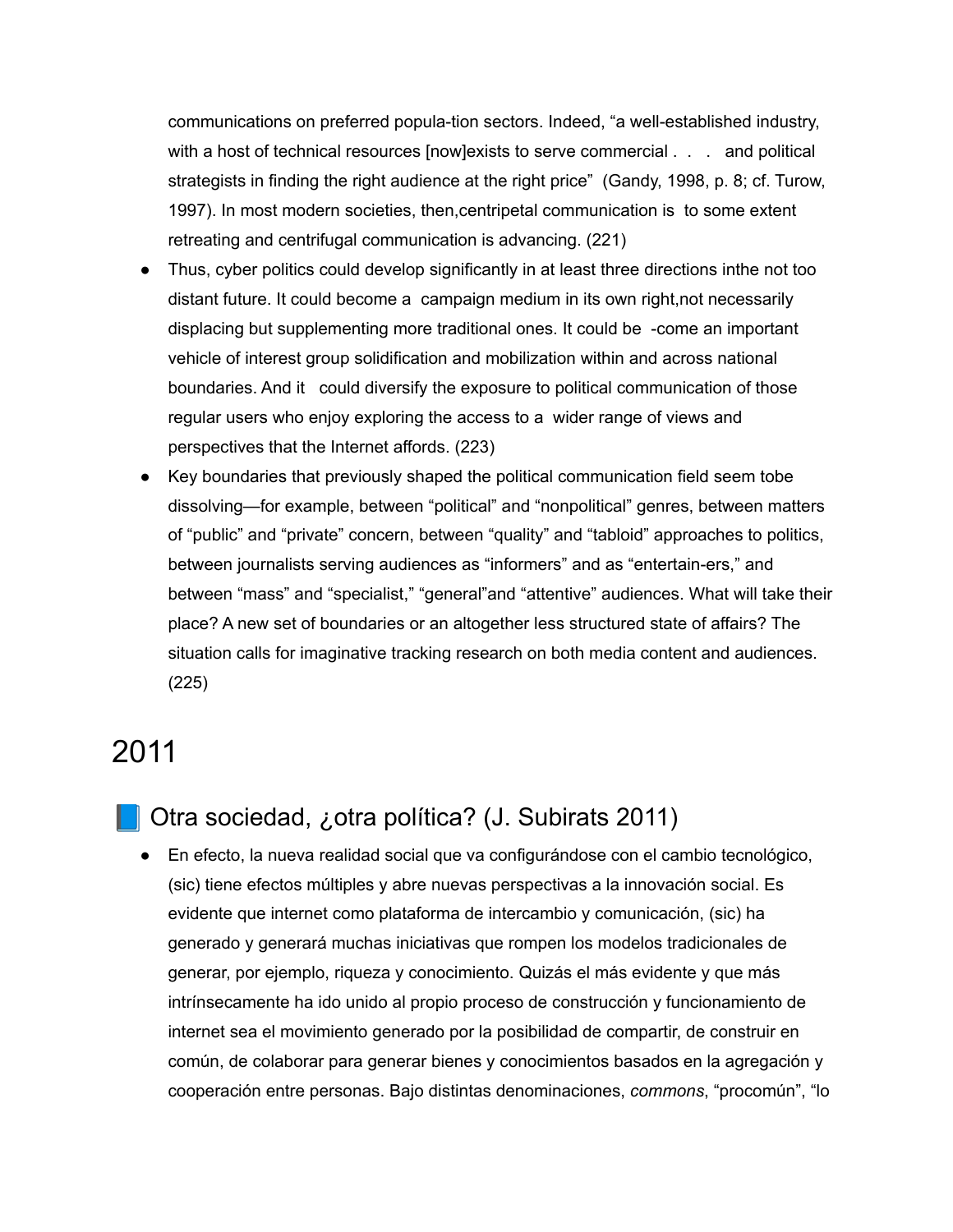común", pero con una misma lógica, se ha ido identificando una manera de hacer y de pensar que rompe moldes y plantea cambios estratégicos en la forma de vivir, producir y consumir. Y, por que (sic) no, en la forma de organizarnos y gobernarnos. (66-67)

- Uno de los grandes conflictos que se produjeron en el inicio del mercantilismo y la consolidación de los estados liberales fue la ofensiva contra los bienes comunes, considerando que la existencia de los mismos impedía el desarrollo. (68)
- Cuando hablamos de lo común, no hablamos simplemente de un recurso o de una cosa. Nos estamos refiriendo a un recurso junto a una comunidad, unas relaciones, unos valores sociales, unas reglas y unas normas que sirven para organizar ese recurso y las derivaciones sociales que uso y gobierno colectivo exige. (72)
- Internet representa una palanca multiplicadora evidente de ese potencial histórico de los *commons*. (72)
- El propio diseño de internet, su capacidad para reducir enormemente los costes de la conexión y la interacción, y su capacidad para mejorar sobre la base de la cooperación entre sus usuarios, ha generado una renovación evidente del potencial de lo común. (72)
- La lógica de lo común, (sic) consigue hacer avanzar proyectos o respuestas a problemas que desde la perspectiva del mercado no parecen rentables, o que resultan demasiado marginales o arriesgados. (76)
- La vía de "lo común" busca apoyos en las necesidades y no en el consumo, en el uso más que en el intercambio, en la convicción de que hay recursos suficientes para todos y no en la visión de la competencia por recursos escasos, en una visión antropocéntrica de cooperación y no en la visión competitiva y racional-económica, en su preocupación por el "nosotros" y no en el énfasis en los recursos, en la capacidad de compartir desde la autonomía más que en la idea de autoridad que impone reglas frente al inevitable conflicto. (78-79)
- El cambio tecnológico permite reforzar la democracia o incrementar las posibilidades de control y de restricción de las libertades. (80)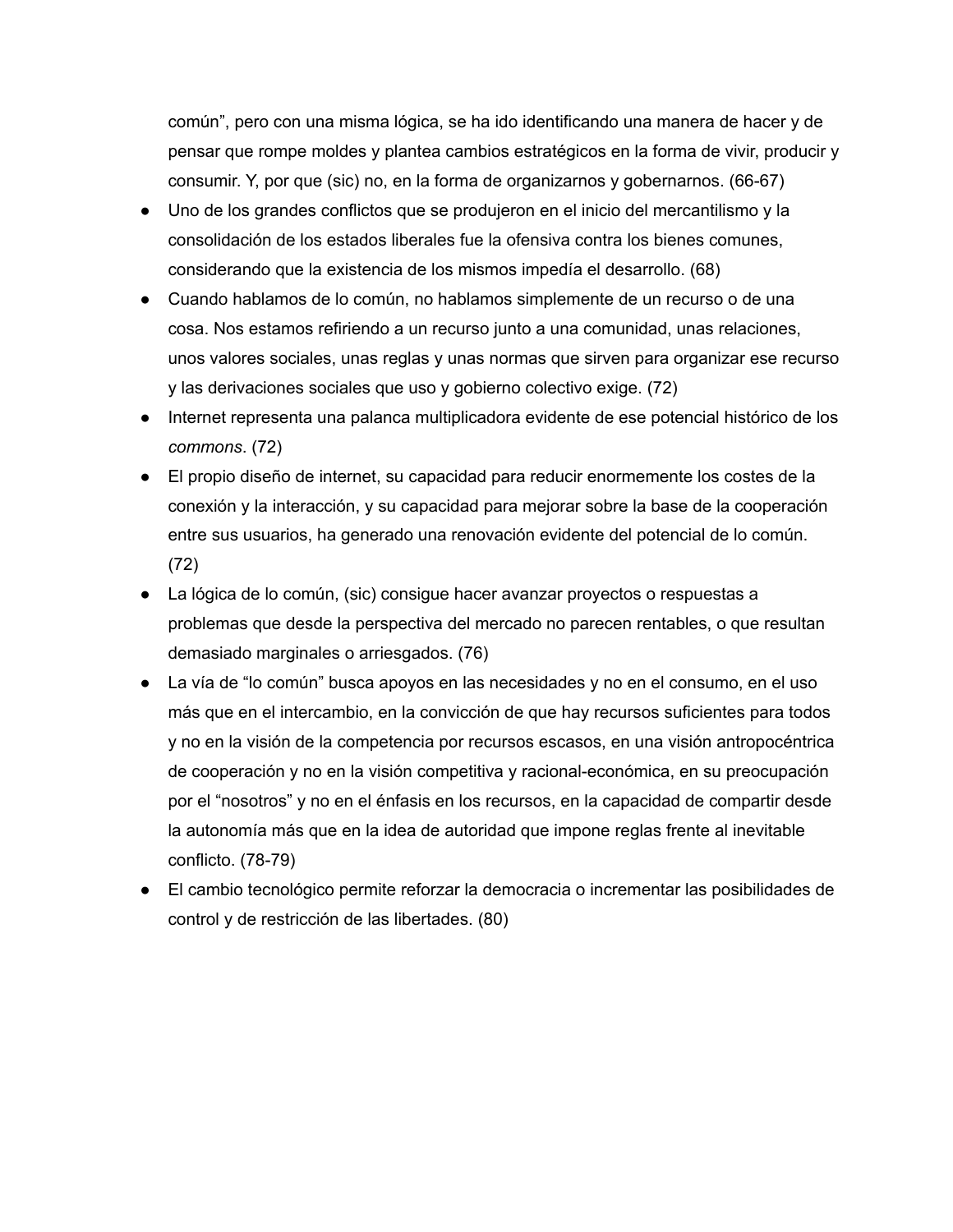#### **The Logic of Connective Action (W. Lance Bennett, Alexandra** Segerberg 2012)

- In personalized action formations, the nominal issues may resemble oldermovement or party concerns in terms of topics (environment, rights,women's equality, and trade fairness) but the ideas and mechanisms for organiz-ing action become more personalized than in cases where action is organized onthe basis of social group identity, membership, or ideology. (744)
- These multi-faceted processes of individualization are articulated differently in different societies, but include the propensity to develop flexible political identifications based on per-sonal lifestyle. (744)
	- $\circ$  People may still join actions in large numbers, but the identity reference is more derived through inclusive and diverse large-scale personal expression rather than through common group or ideological identification. (744)
- Networks have always been part of society to help people navigate life within groups or between groups, but the late modern society involves networks that become more central organizational forms that transcend groups and constitute core organizations in their own right (Castells 2000). These networks are established and scaled through various sorts of digital technologies that are by no means value neutral in enabling quite different kinds of communities to formand diverse actions to be organized. (744)
- Most formal political organizations have discovered that the growing sophistication and ubiquity of social media can reduce the resource costs of public outreach and coordination, but these uses of media do not change the action dynamics by altering the fundamental principles of organizing collectivities. (748)
- The logic of collective action that typifies the modern social order of hierarch-ical institutions and membership groups stresses the organizational dilemma of getting individuals to overcome resistance to joining actions where personal par-ticipation costs may outweigh marginal gains, particularly when people can ride on the efforts of others for free, and reap the benefits if those others win the day. (748)
- There is increasing coordination of action by organizations and individuals usingdigital media to create networks, structure activities, and communicate theirviews directly to the world. (749)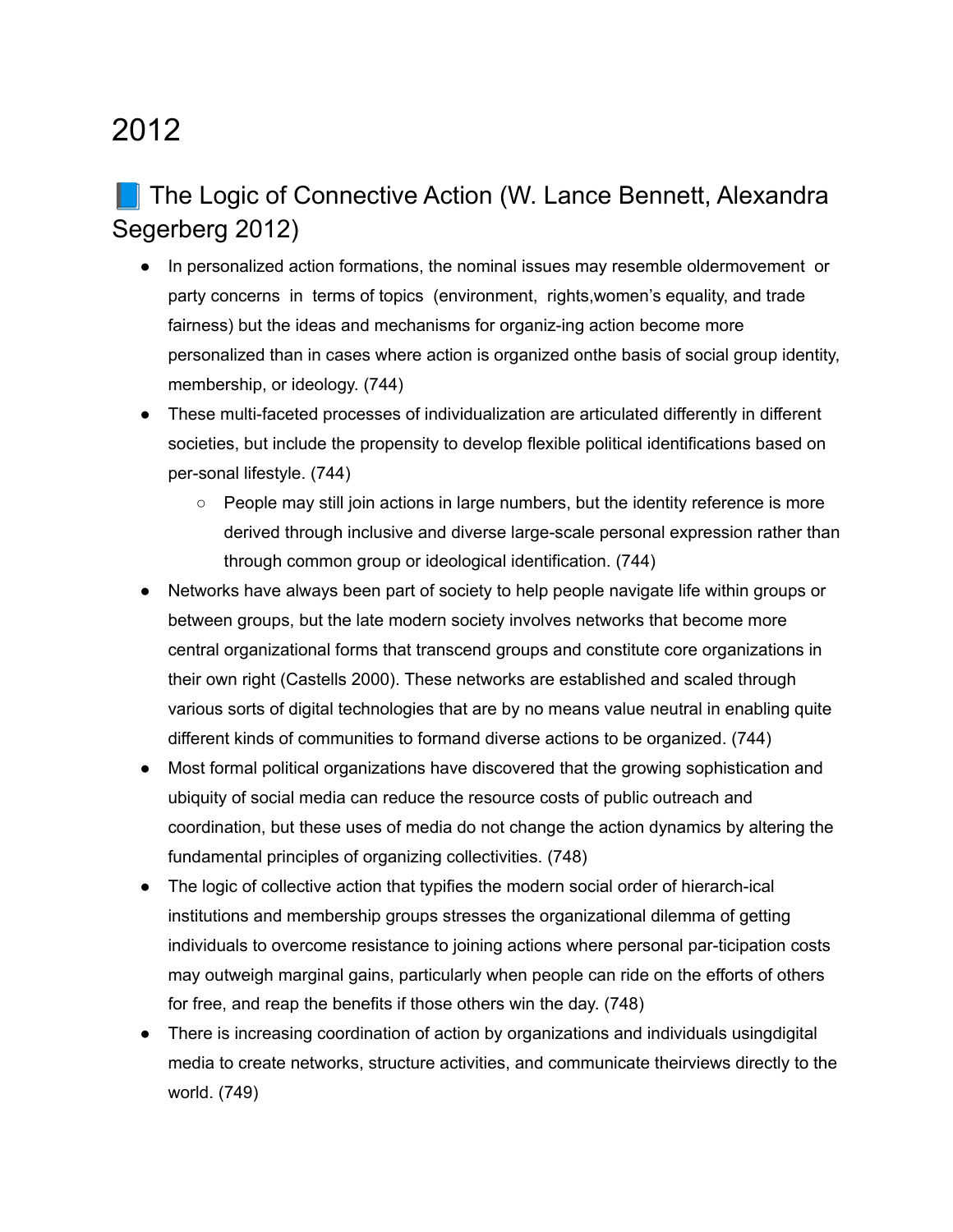- [Cit. Olson] In large groups in which individual contributions are less noticeable, rational indi-viduals will free-ride on the efforts of others. (749)
	- $\circ$  Both the solutions Olson discerned coercion and selective incentives implied organizations with substantial capacity to monitor, administer, and distribute such measures. (750)
- When people who seek more personalized paths to concerted actionare familiar with practices of social networking in everyday life, and when they have access to technologies from mobile phones to computers, they are already familiar with a different logic of organization: the logic of connective action. (752)
- [Cit. Benkler] Participation becomes self-motivating as personally expressive content is shared with, and recognized by, others who, in turn, repeat these networked sharing activities. (752)
- In place of content that is distributed and relationships that are brokered by hierarchical organizations, social networking involves co-production and co-distribution, revealing a different econ-omic and psychological logic: co-production and sharing based on personalized expression. (752)
- [Cit. Calderano] Many socially mediated networks do operate with an alternative logic that also helps to explain why people labor collectively for free to create such things as open source software, Wikipedia, WikiLeaks, and the Free and Open Source Softwarethat powers many protest networks. (752)
	- In this connective logic, taking public action or contributing to a common good becomes an act of personal expression and recognition or self-validation achieved by sharing ideas and actions in trusted relationships. (753-753)
	- $\circ$  In place of the initial collective action problem of getting the individual to contribute, the starting point of connective action is the self-motivated (though not necessarily self-centered) sharing of already internalized or personalized ideas,plans, images, and resources with networks of others. (753)
- Communication technologies do not change the action dynamics in large-scale networks characterized by the logic of collective action. In the net-works characterized by connective action, they do. (753)
- The organizational structure of people and social technology emerges more clearly if we draw on the actor-network theory of Latour (2005) in recognizing digital networking mechanisms (e.g. various social media and devices that run them) as potential network agents alongside human actors (i.e. individuals and organizations). Such digital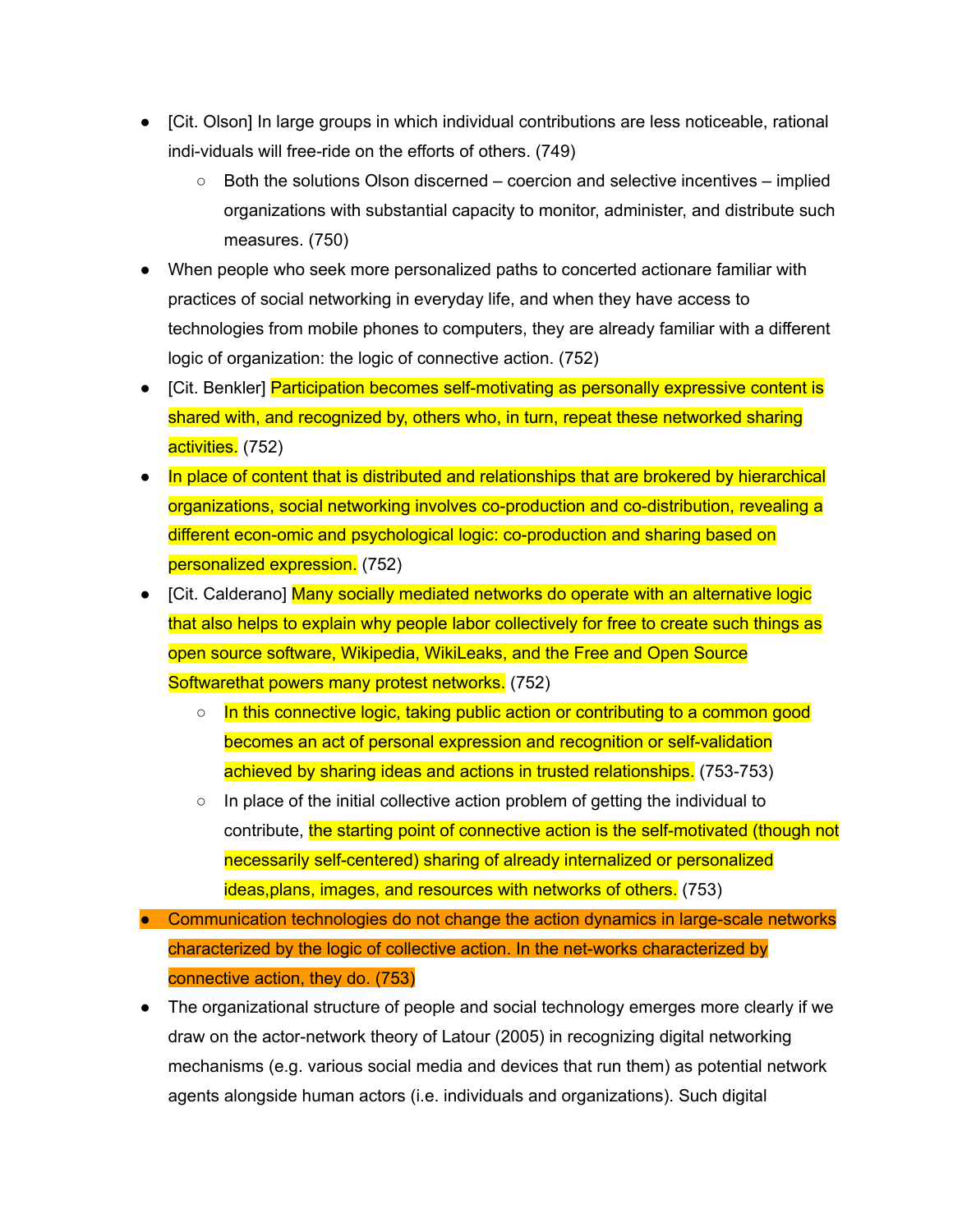mechanisms may include: organizational connectors(e.g. web links), event coordination (e.g. protest calendars), information sharing(e.g. YouTube and Facebook), and multifunction networking platforms in which other networks become embedded (e.g. links in Twitter and Facebook posts),along with various capacities of the devices that run them. These technologies not only create online meeting places and coordinate offline activities, but they also help calibrate relationships by establishing levels of transparency,privacy, security, and interpersonal trust. (753)

- There is nothing pre-ordained about the results of digitally mediated networking processes. (754)
- Depending on when, where, and how one observes an organization, it may appear differently as an NGO, SMO, INGO, TNGO,NGDO (non governmental organization, social movement organization, international non governmental organization, transnational non governmental organ-ization, non governmental development organization) an interest advocacy group, a political networking hub, and so on.. (758)
- We observe a pattern of informal organizational resource seeking, in which informal organizational resources and communication spaces are linked and shared (e.g. re-tweeted), enabling emergent political concerns, and goals to be nurtured without being co-opted by existing organizations and their already fixed political agendas. (758-759)
- Even as the contours of political action may be shifting, it is imperative to develop means of thinking meaningfully about the capacities of sus-tainability and effectiveness in relation to connective action and to gain a systema-tic understanding of how such action plays out in different contexts and conditions. (760-761)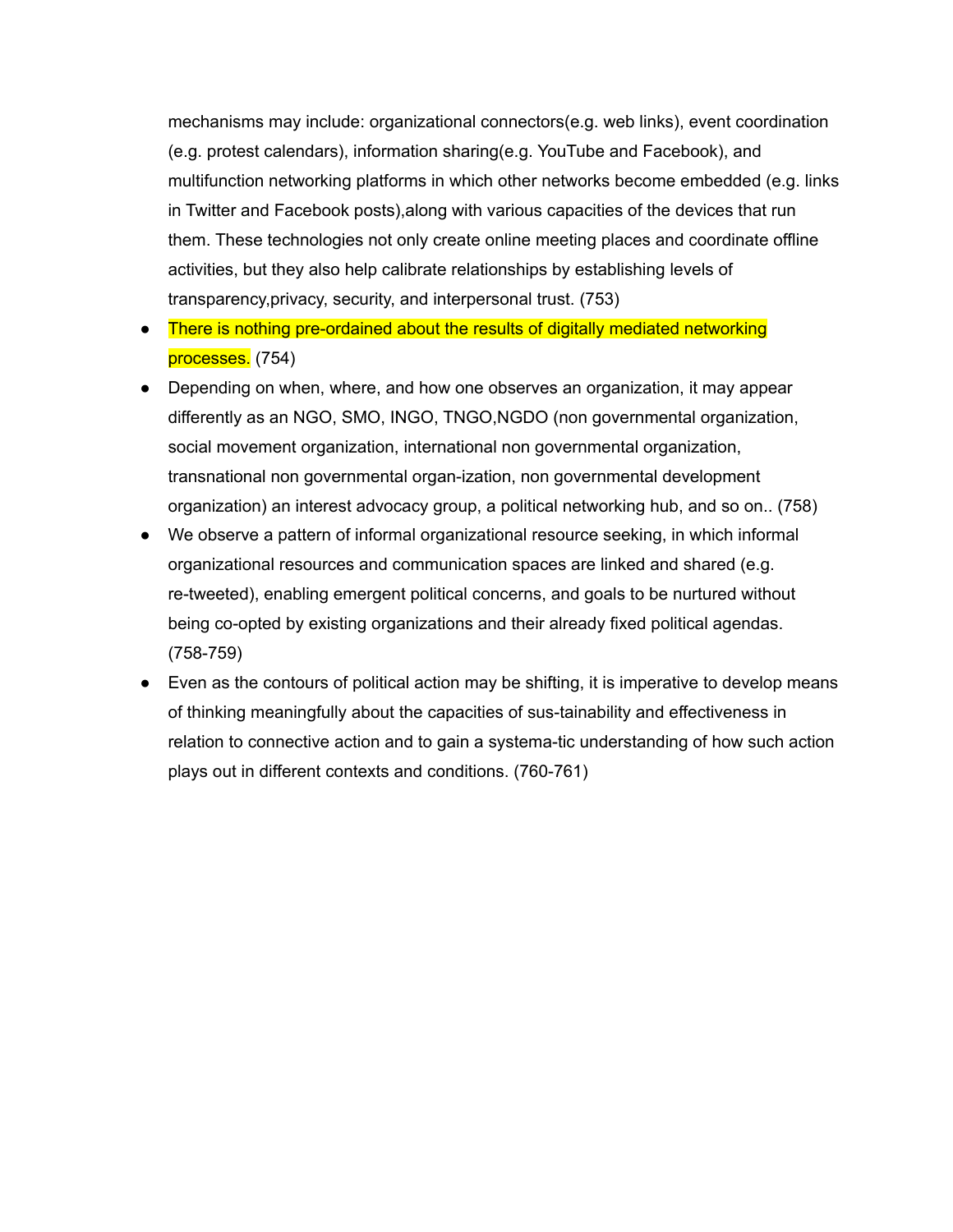

FIGURE 1 Elements of connective and collective action networks.

#### **Acción conectiva, acción colectiva y medios digitales** (Eduardo Villanueva Mansilla 2015)

- SOBRE LA EFICACIA DE LOS MEDIOS DIGITALES
	- El gran usuario exitoso de las "redes sociales" es Al-Daesh (ISIS, EI, Estado Islámico). (58)
	- Partamos por establecer que la Internet permite una transformación fundamental de la acción de los ciudadanos (Della Porta, 2011; Franklin, 2014), gracias a la existencia de mecanismos de asociación distintos, más diversos y menos concentrados en manos de los actores políticos tradicionales (Jensen, Danziger y Venkatesh, 2007). (60)
- SOBRE LA INEFICACIA DE LOS MEDIOS DIGITALES
	- Movimientos como Cinque Stelle en Italia o Siriza en Grecia, nacidos al menos en parte en el entusiasmo digital, son ahora simples metáforas movimientistas, incapaces de actuar de manera unificada en la política de su país y superados ampliamente por individuos hábiles como Matteo Renzi o –en el caso griego– Alexis Tsipras.(58)
	- Las críticas son similares: el "clicktivismo", el reducir la acción política a dar *likes* o a expresar desagrado en una pantalla, es el único resultado de la acción creada por las conexiones digitales: ni votos ni movilización, solo acción individual delante de una pantalla. (60)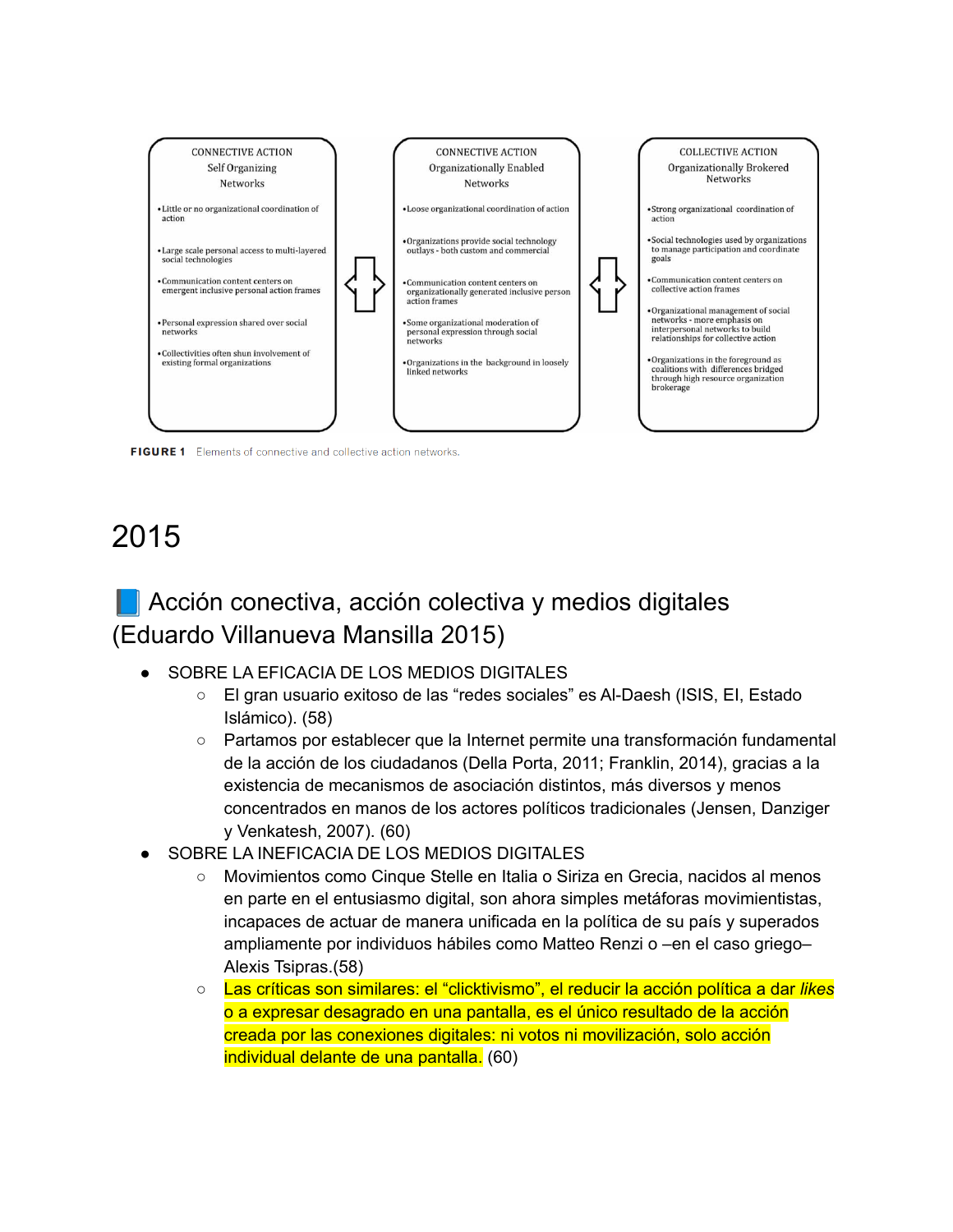- No hay mucha evidencia de grandes éxitos, sociales o electorales, basados en una postulada acción colectiva digital; y los éxitos suelen ocurrir en contextos precisos. (60)
- La movilización y la participación no nace de la ciudadanía o del electorado: son el resultado de acciones muy bien planificadas, tomadas por actores políticos muy profesionales (Williamson, 2010). (60)
- La conexión moviliza para un logro específico y luego parece agotarse en sí misma. (64)
- SOBRE EL MECANISMO DE INFLUENCIA
	- Las discusiones más repetidas giran alrededor de la transformación de la esfera pública. (58)
		- Con énfasis en el conflicto entre sistemas políticos de masas y experiencias culturales y sociales mucho más complejas, transversales y, a veces, casi privadas. (58)
	- El contexto general presenta una serie de propuestas analíticas o conceptuales que proponen que la Internet y los medios digitales cambian profundamente la sociedad, a través de las posibilidades de interconexión y asociación que ofrecen. (59)
		- Creando formas nuevas de poder como el llamado poder en red (Castells, 2011); o a través de las posibilidades de *creación colectiva* que los efectos de red hacen posible capitalizar socialmente (Benkler, 2006); quizá permitiendo que la tendencia al 'cosmopolitanismo', propia de sociedades avanzadas, encuentre mecanismos de expansión aún mayores que estarían creando un quinto estamento o una sociedad civil global (Dutton, 2008), o en la llamada sociedad de movimientos (Meyer y Tarrow, 1998). (59)
	- Internet facilita los intercambios transfronterizos y la discusión entre pares más allá de las *polities* de cada país; el resultado es la evidente presencia de movimientos sociales que recogen o replican actitudes, tácticas o estilos de otros países, en los dos mencionados espacios de acción política. (59)
	- La posibilidad de usar medios digitales para romper la limitación territorial que comparten la comunicación y la política, producto del control que los estados nación han ejercido sobre los ciudadanos y sobre los medios en un territorio estatal determinado. (59)
	- En el caso de los movimientos, la participación debería resultar en acción colectiva, es decir en actuar como un todo en la contienda política de la calle
	- y la opinión pública, hacia un resultado determinado. (60)
	- Dahlgren (2005, p. 153) propone cinco arenas de discusión y comunicación política: (61)
		- E-Government
		- Activismo orientado a la incidencia en políticas
		- Espacios de deliberación cívica
		- Discusión prepolítica o parapolítica
		- La prensa, como espacio de construcción de opiniones.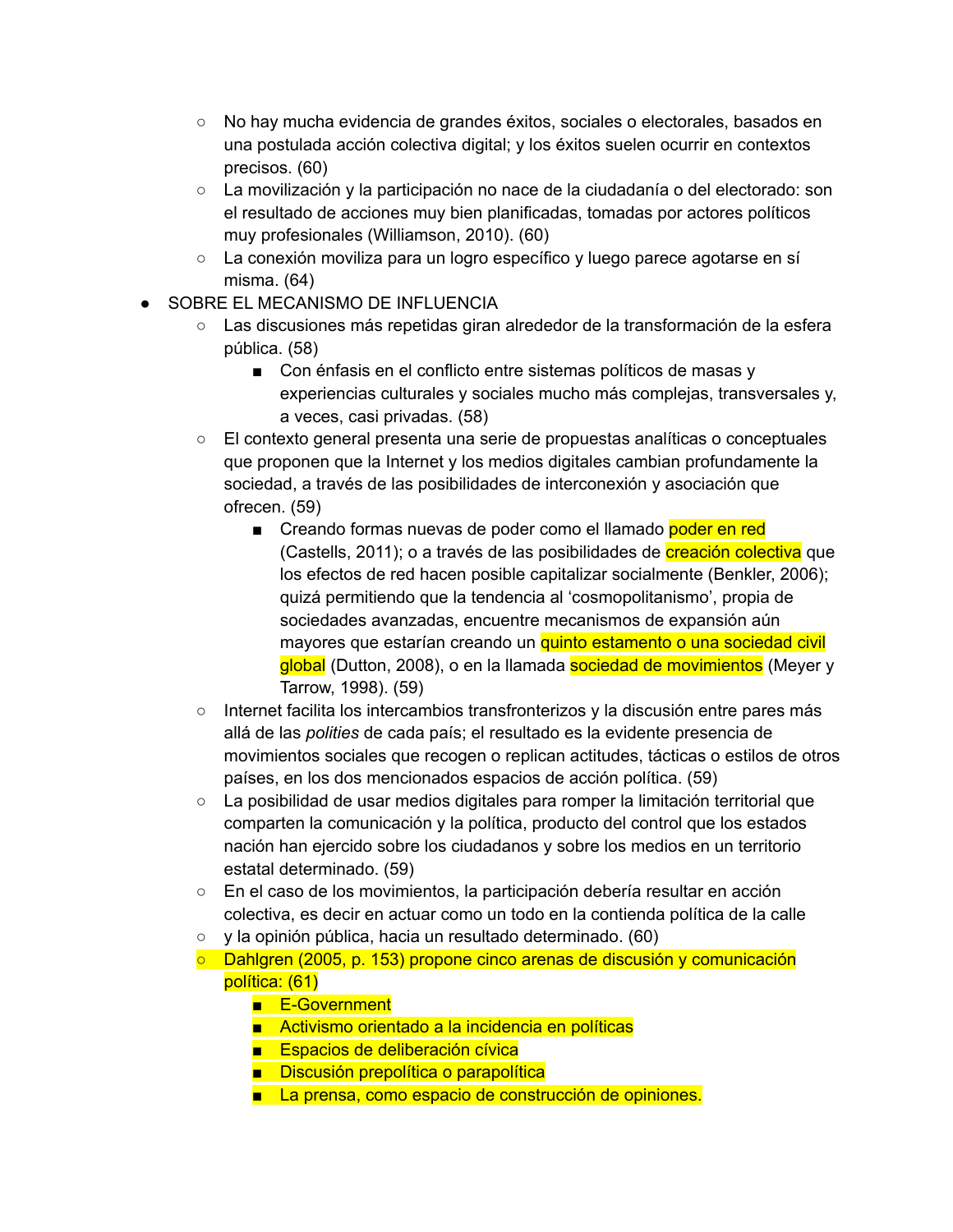- El consenso es que los medios digitales en general y los medios sociales específicamente amplían el repertorio de los movimientos sociales, facilitando la
- realización de política de contienda, o *contention politics*, una de las bases de
- la democratización característica de Europa (y por extensión el resto del mundo bajo *polities* liberales). (61)
	- Cit. Charles tilly (2004, p. 8): los repertorios de contienda política (arreglos de performances para proponer reclamos de amplia disponibilidad) se desplazan de interacciones predominantemente parroquiales, particulares y bifurcadas, basadas sobre todo en identidades incrustadas; a interacciones predominantemente cosmopolitas, modulares y autónomas, basadas sobre todo en identidades desprendidas. (62)
- Esta contienda política coexiste presencial y digitalmente, sin importar el tipo de esfera. (62)
- Más allá del exceso de entusiasmo de algunos autores, que entendieron que las redes creadas a través de Internet permitían no solo la ampliación de esferas comunicativas, sino una transformación social efectiva y radical (Castells, 2012, es el ejemplo más desbordado de ese optimismo), hay una variedad de trabajos que muestran tanto el potencial como las limitaciones de los medios digitales (Chadwick, 2013), y –particularmente– plantean un debate que originalmente aparece en las reflexiones sobre el impacto de los medios masivos en la política en democracias consolidadas, planteado por Antonio Mellucci (1996, 1999) y recogido por muchos otros autores: *i* es posible realmente alcanzar acción colectiva, o apenas se logra acción "conectiva" mediante la actividad mediática? (62)
	- Reemplazado el espacio público tradicional de las masas movilizadas de inicios del siglo XX por la sociedad mediada, ¿acaso la acción colectiva no será posible, y solo se puede postular movilizaciones limitadas alimentadas desde la conectividad mediada? (62)
	- Las identidades colectivas que llevan a la acción colectiva, y que a su vez crearon los partidos de masas del siglo XX, estarían siendo reemplazadas por actuar públicamente o contribuir a un bien común como un acto de expresión y reconocimiento personal, o autovalidación alcanzada por el compartir de ideas y acciones en relaciones basadas en confianza (Bennett y Segerberg, 2012, p. 752).
- El uso de medios sociales suele producir mucho más interés en reforzar las posiciones que ya se tienen, discutiendo con miembros de grupos de opinión que coinciden con el interlocutor. (63)
- Lo que hace interesante a los medios digitales en contexto de contienda social o elecciones no es la capacidad de difusión sino la conexión entre los ciudadanos, esa "acción conectiva" que sería el resultado base de la utilización de lo digital para la política, con la acción colectiva como resultado complejo, multivariable y no necesario, de lo anterior. (64)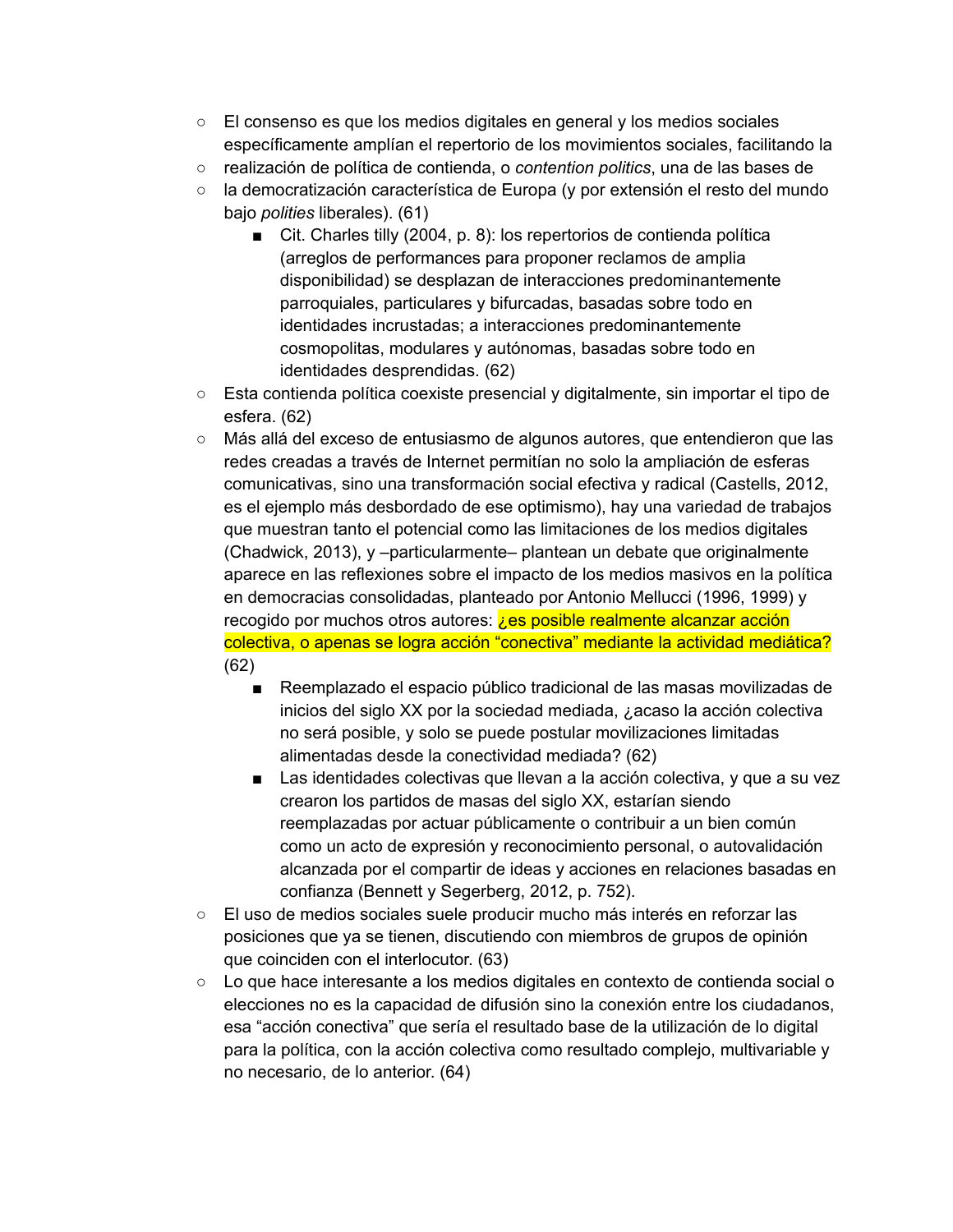- Es el grado de replicación y redifusión en la red particular de contactos lo que muestra el impacto que determinado contenido tiene; un usuario que logra continuamente esa replicación y redifusión obtiene mayor engagement de parte de su red de contactos. (66)
	- No requieren que el tejido de conexiones salga del espacio digital en donde ocurre, sino que más bien ese tejido medra en la facilidad de su uso y la relativa irresponsabilidad de las interacciones que facilita. (66)
- Los límites de la acción colectiva en entornos como la Internet yacen en la naturaleza de las interacciones, en donde cada individuo es capaz de decir o hacer cosas de inmediato beneficio personal, pero que no lo comprometen a fortalecer el conjunto. (69-70)
- A diferencia de los entornos sociales "reales", aquí es fácil retraerse en el anonimato y evadir la responsabilidad de las acciones individuales. (70)
- Más allá de entusiasmos aparentes dentro de la red de partidarios ya movilizados y participantes, una campaña política en medios digitales requerirá de una intensa dedicación para sostener tanto la abundancia de contenidos nuevos y renovados que mantengan el interés de la audiencia, como movimientos tácticos claros para lograr que el engagement no solo se sostenga sino que se generalice más allá del grupo inmediatamente motivado. (70)
- La acción colectiva requiere que trascienda la comunicación y convertir la voluntad de conexión en participación; la movilización digital sin el componente final termina en frustración. (71)
- Si bien la materialidad formativa de las tecnologías de comunicación es importante, no se debe caer en la tentación de derivar la lógica de la acción política de la estructura del medio. (71)

#### La producción de la sociedad a través de los movimientos sociales (Geoffrey Pleyers y Antonio Álvarez-Benavides 2017)

- [2010-2013] Ocho años después del inicio de esta ola global de movimientos sociales, el panorama político y social está lejos de las esperanzas democráticas que movilizaron a millones de ciudadanos. (142)
- Las teorías dominantes de los movimientos sociales, como la teoría de la movilización de recursos o de las estructuras de oportunidades políticas, consideran las movilizaciones sociales desde un prisma utilitarista, como empresas colectivas de defensa de intereses que buscan movilizar recursos (McCarthy y Zald, 1977) y elegir las estrategias más eficaces para conseguir que sus intereses y objetivos se introduzcan, mantengan y extiendan en la agenda política (Tarrow, 1994). (142)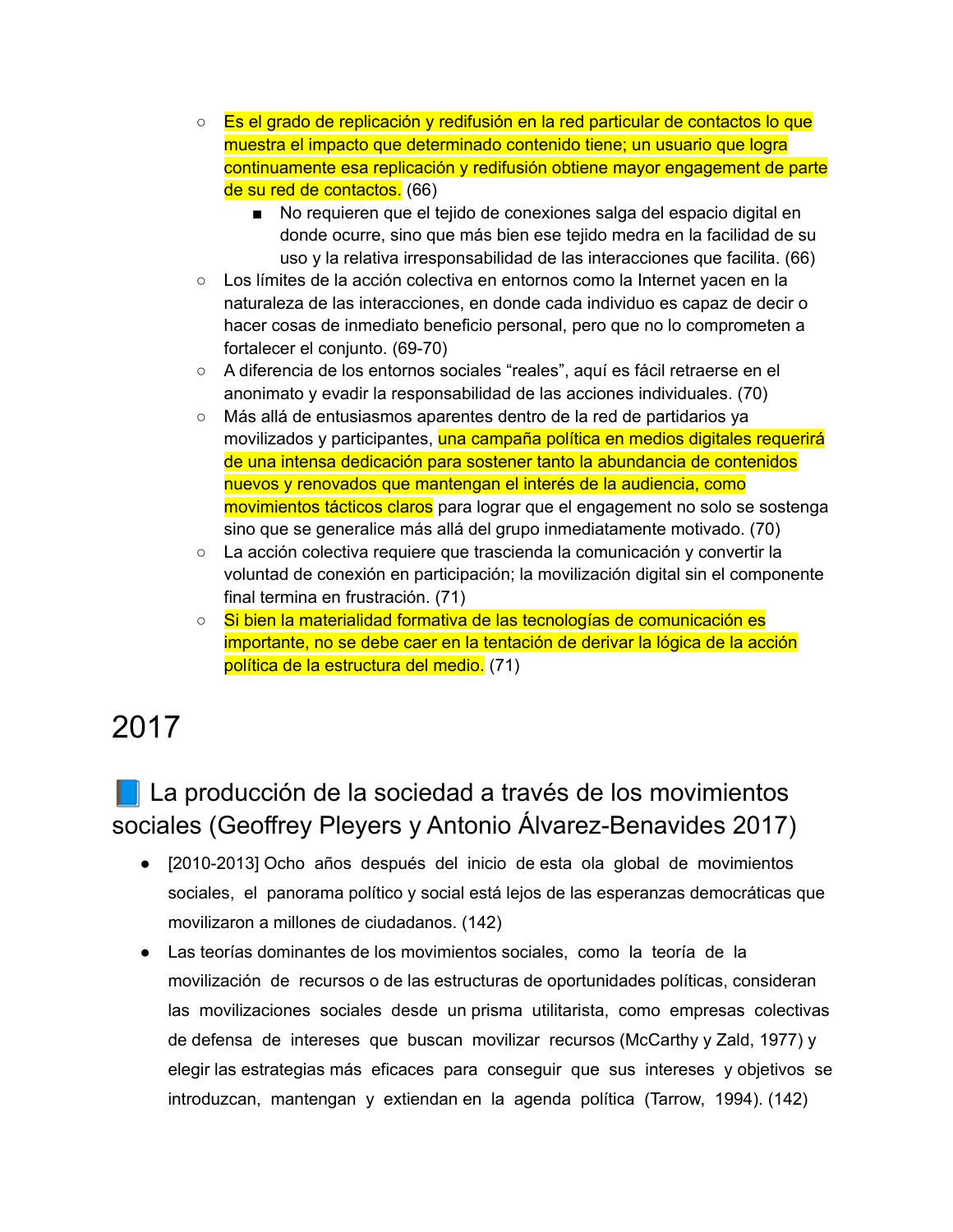- "Podemos" frecuentemente es presentado como la traducción del éxito del movimiento de los Indignados en la escena política. Pasando de las plazas a las elecciones, estos militantes han dejado de lado, en parte, la lógica horizontal apostando por un líder carismático y por estrategias electorales (Álvarez Benavides, 2016) (143-144)
- Mientras que el militantismo clásico propone luchar para tomar el poder o adoptar prácticas de contrapoder, que tienen como objetivo contrarrestar los órganos de poder y la influencia de las grandes empresas, estos alter-activistas buscan crear espacios de experiencia y de experimentación donde reducir las re-laciones de poder y de dominación (Holloway, 2002), fuera de la ideología mercantil y capitalista. (144)
- Debemos analizarlos también como un movimiento social, con estrategias eficaces no solo para tener un impacto en las decisiones políticas, sino también para formatear las mentalidades y las subjetividades de la gente y mantener su hegemonía ideológica (Gramsci, 2013). (146)

#### El enemigo conoce el sistema (Marta Peirano 2018)

- ADICCIÓN
	- [Facebook, Instagram, WhatsApp] Todos esos sistemas pertenecen a la misma empresa, cuyo negocio es investigar, evaluar, clasificar y empaquetar a los usuarios en categorías cada vez más específicas para vendérselas a sus verdaderos clientes, que incluyen dictadores, empresas de márketing político y agencias de desinformación. (21)
	- Pocas industrias están más vinculadas a las instituciones gubernamentales que la industria tecnológica. (21)
	- El objetivo de Facebook es convertir a cada persona viva en una celda de su base de datos, para poder llenarla de información para vendérsela al mejor postor. (22)
	- La Agencia Española de Protección de Datos ha multado a Facebook no una sino dos veces en 2018 por compartir bases de datos entre las distintas plataformas. (22)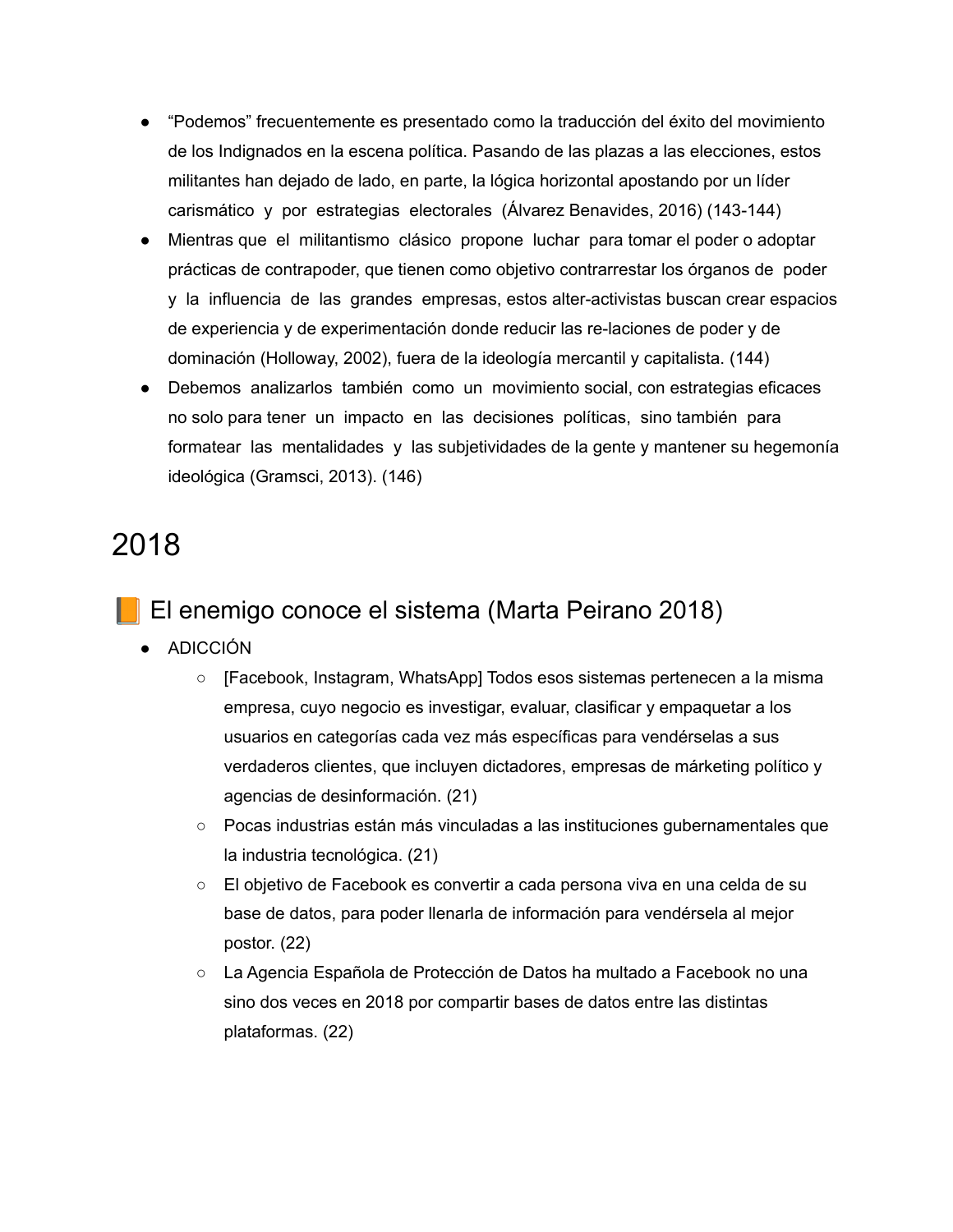- Google controla las tres interfaces más utilizadas del mundo: el servidor de correo Gmail, el sistema operativo para móviles Android, y el navegador Chrome. (22-23)
- Todas [las tecnologías] han evolucionado de una manera premeditada, con un objetivo muy específico: mantenerte pegado a la pantalla durante el mayor tiempo posible. (23)
- [B.J. Fogg, director del Laboratorio de Tecnología Persuasiva de la Universidad de Standford, fundado en 1998] Convenció a la universidad de que las aplicaciones interactivas podían diseñarse utilizando las tácticas de ingeniería social conocidas por la psicología cognitiva, un campo que sumó a las técnicas de diseño interactivo de la ingeniería informática el epígrafe de "captology", y la ciencia de los ordenadores como tecnologías de la persuasión. (28)
- "Solo controlando cuándo y cómo le das a la gente los pequeños chutes de dopamina, puedes llevarlos de usar la aplicación un par de veces a la semana a usarla docenas de veces por semana", explica Ramsay Brown en la entrevista. (35)
- El objetivo oficial del algoritmo [de YouTube] es "ayudar a los usuarios a encontrar vídeos que quieran ver y maximizar el tiempo de *engagement* y su satisfacción. Probablemente es verdad, porque Google ha hecho una fortuna cumpliendo esos dos objetivos [...]. No podemos saber cómo lo hace, porque es un algoritmo opaco, inauditable, una caja negra protegida por abogados, criptografía y leyes de propiedad intelectual. (45-46)
- La indignación es la heroína de las redes sociales. [...] Genera más dopamina que ninguna otra cosa porque nos convence de que somos buenas personas y, encima, de que tenemos razón. Pensamos que tenemos sentimientos éticos cuando en realidad nos invade un sentimiento moral. (48)
- La atención es un recurso limitado, la legislación no la considera particularmente importante pero la competencia por ella es asesina. (49)
- Ya no podemos seguir la máxima de creer en nosotros mismos, o escuchar a nuestro corazón. Tenemos que aprender a sospechar de nuestros deseos más íntimos, porque no sabemos quién o qué los ha puesto ahí. (54)
- La industria aún no sabe cómo controlar las emociones, pero se ha especializado en detectar, magnificar o producir las que más beneficio general: indignación, miedo, furia, distracción, soledad, competitividad, envidia. Es la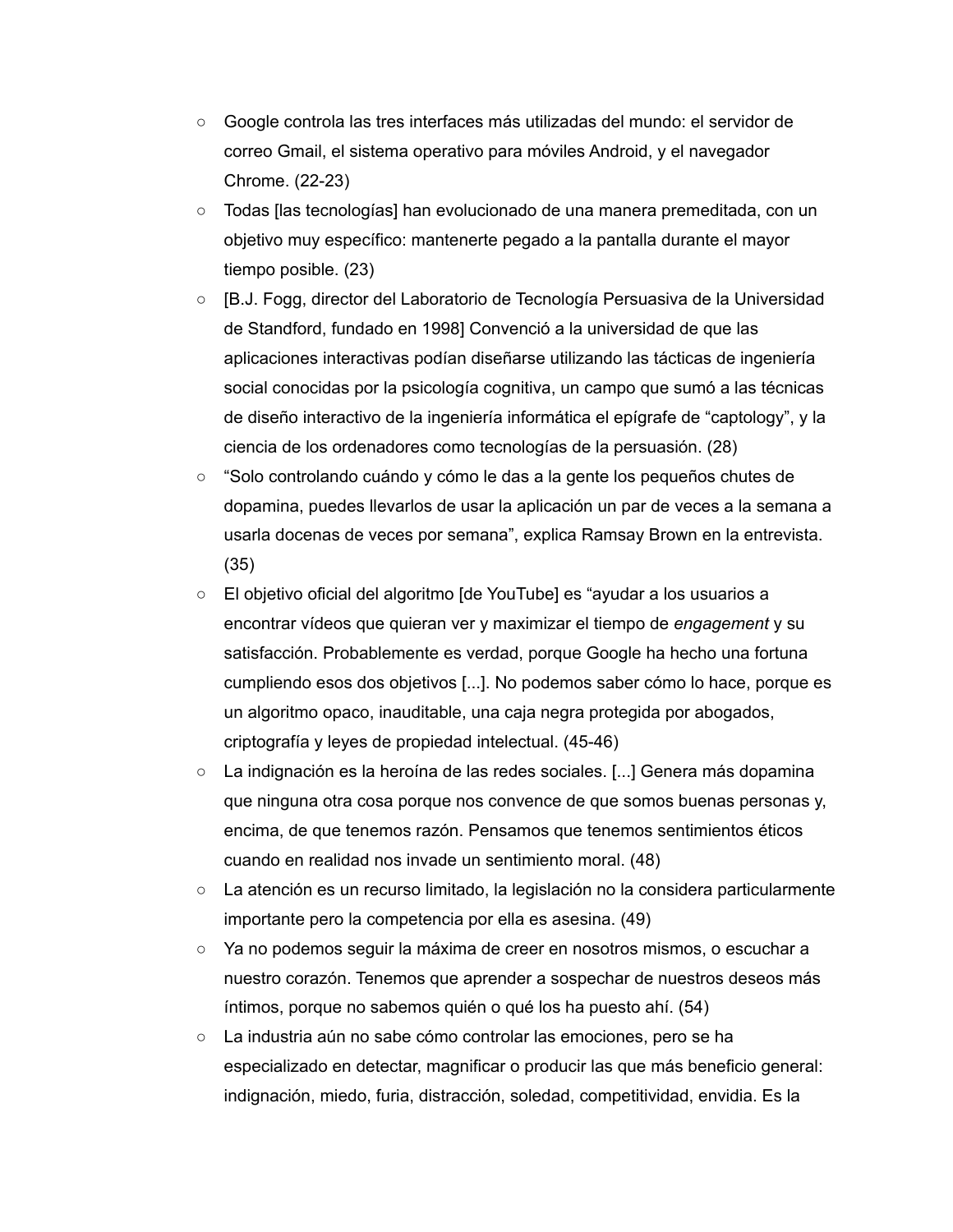banalidad del mal de nuestro tiempo: los mejores cerebros de nuestra generación están buscando maneras de que hagas más *likes*. (54)

#### ● INFRAESTRUCTURAS

- Las redes también nos hablan. Su topología revela tanto acerca de sus intenciones como la de una ciudad. (58)
- El famoso diagrama de BAran tiene tres redes: una centralizada con forma de estrella, otra descentralizada con varias constelaciones y una tercera red distribuida de nodos interconectados de manera uniforme, con una estructura explícitamente no jerárquica, donde cada nodo era indistinguible del resto e intercambiable por cualquier otro. (59)
- Si internet nació como una red abierta y fuertemente descentralizada, fue porque el Gobierno estadounidense no entendió su potencial y porque la única operadora que podía comprarla dijo que no la quería. Si el experimento llegaba a algún lugar, tendría que seguir haciéndolo con el dinero público y como bien público. (63)
- [1ª Conferencia Internacional de Comunicación por Ordenador, Washington, 1972] ARPANET es la estrella del histórico encuentro. Bob Kahn, de la oficina de Mando & Control del Departamento de Defensa estadounidense, consigue conectar veinte ordenadores en vivo y en directo, "el punto de inflexión que hizo que la gente se dura cuenta de que la conmutación de paquetes era una tecnología real". Allí nace el International Networking Group (INWG), el primer grupo de trabajo de la red. Su núcleo son Alex McKenzie, los británicos Davies y Roger Scantlebury y los franceses Louis Puozin y Hubert Zimmermann. No hay ninguna mujer y todos son del frente aliado. Su primer presidente es un joven matemático llamado Vint Cerf. (64)
- Lo llamaron "el problema de internet", porque el problema era conectar todas las NETS entre ellas. (65)
- El nuevo problema de internet no era de hardware ni de software, sino de gobierno. Necesitaban un código que sirviera de bisagra entre los distintos sistemas pero que además mantuviera la separación de poderes entre los dueños de las infraestructuras y los nodos interconectados de los diferentes países. El TCP daba poder a las operadoras sobre la gestión del tráfico. En Europa, las operadoras eran monopolio del estado. Era demasiado poder. (66)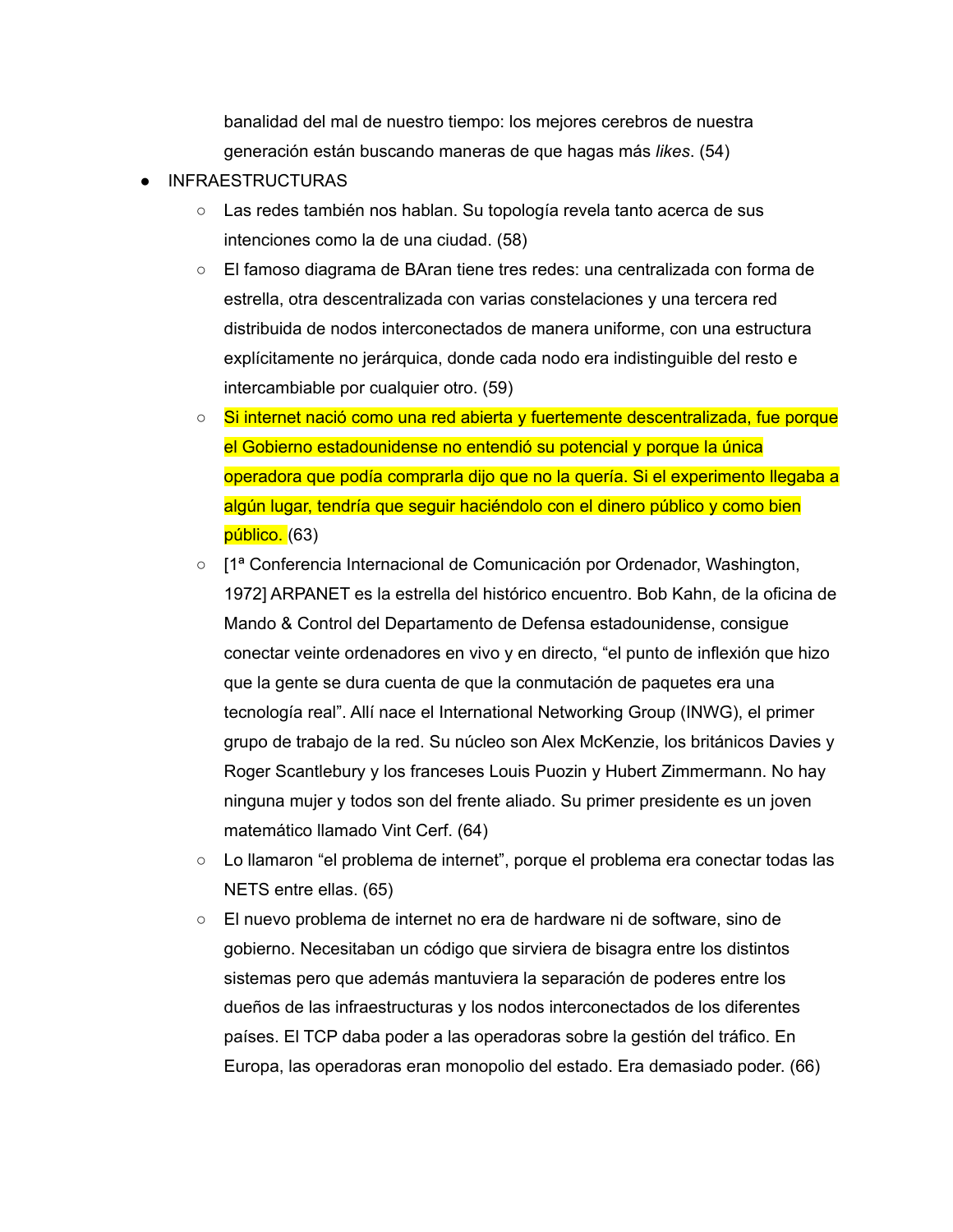- Puzin no tenía que imaginarse como sería un internet controlado por el Gobierno porque en Francia ya había uno, llamado Minitel. (66)
- El grupo debatió entre las dos versiones enfrentadas de la conmutación de paquetes. La solución Cerf-Kahn era dejar que el itinerario y ancho de banda de la transmisión fuera preasignado por la operadora, como una llamada telefónica. Este modelo se llamaba de "circuito virtual". La solución Pouzin-Davies era repartir esa responsabilidad entre los nodos, que podían recalcular la trayectoria óptima de cada paquete en función del tráfico existente, el ancho de banda disponible y el número de nodos disponibles en ese preciso momento. (66)
	- Cerf lo recordaría como una guerra religiosa. [...] Se enfrentaba el universo constante de los objetos de los ingenieros de telecomunicaciones con el mundo cambiante de los departamentos de comunicación. Era hardware *versus* software, un cambio total de paradigma. (67)
	- El grupo de trabajo no sabía qué tecnologías surgirían, qué clase de ordenadores habría o para qué la iban a necesitar en el futuro. Tenía que poder evolucionar sin estar optimizada para ningún tipo de material, técnica, conductor o metodología específica, de manera que una o muchas de sus partes pudieran ser reemplazadas sin alterar su estructura fundamental. (67)
	- AT&T y las operadoras pujaban por el modelo de circuito virtual, IBM y el resto de tecnologías por el modelo datagrama. Unos no querían renunciar a la soberanía sobre su propia infraestructura y otros no pensaban dejar pasar la oportunidad. Tras dos años de debate, el grupo estuvo de acuerdo en la necesidad de proteger el experimento de los intereses de las empresas o países que controlaban la infraestructura y optaron por el datagrama [TCP/IP]. (67)
	- Para entender cómo nació este protocolo **[TCP/IP]**, es importante saber que sus responsables eran un pequeño grupo internacional de científicos trabajando con dinero público y que su objetivo era crear una inteligencia colectiva de laboratorios científicos en un momento de gran efervescencia, después de la Segunda Guerra Mundial. (68)
	- Con ese espíritu reciente de la interdisciplinaridad, el grupo estaba convencido de que interconectar todos los distintos genios de sus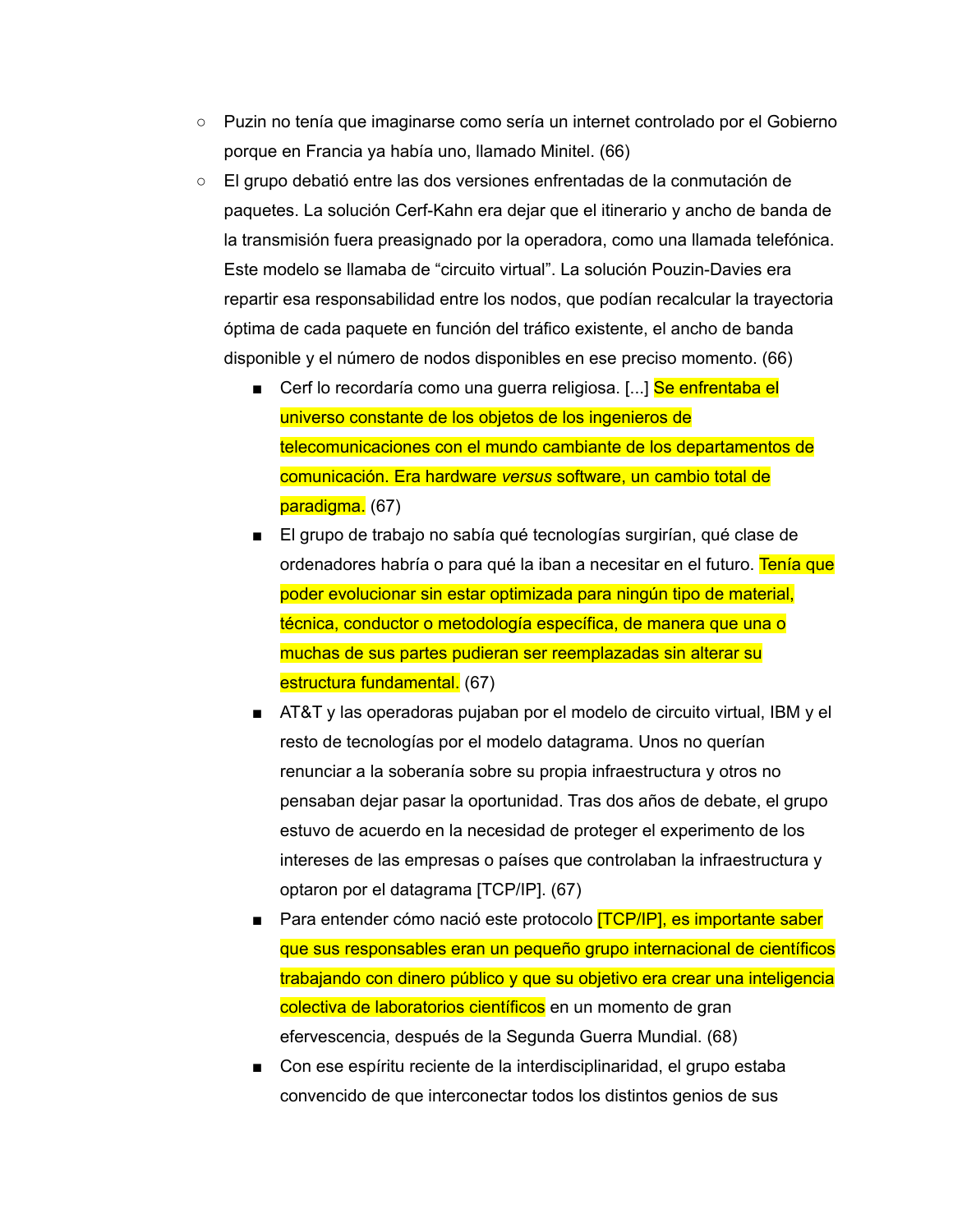respectivos países sería tan significativo para la prosperidad y el bienestar de la humanidad como el ferrocarril, la electricidad o los antibióticos. (68)

- La red debía estar diseñada a prueba de monopolios, sin beneficiar un tipo de información sobre otra, o este sobre aquel. (68)
- Fuera del entorno militar, el ambiente era completamente distinto. "USENET estaba organizado en torno a los grupos de noticias, donde el receptor controla lo que recibe -explica [Stephen] Daniel [padre de USENET]-. ARPANET estaba organizado en torno a listas de correo, donde hay un control central para cada lista que potencialmente controla quien recibe el material y qué material se transmite." (70)
	- En sus grupos de noticias se anunció y compartió por primera vez el código fuente de algunos de los pilares de la red, desde la World Wide Web al kernel de [GNU]/Linux. Fue la inspiración de los canales IRC y de los primeros movimientos sociales online. (71)
	- Comparada con el modelo OSI y con TCP/IP, USENET era la verdadera red abierta, democrática y neutral. Al menos, si olvidamos por un momento que eran todos hombres de entre veinte y treinta años, programadores y blancos de clase media/alta con acceso a un ordenador y una línea telefónica. (71)
- Cuando presentó el primer protocolo, Vince Cerf pensaba que "ARPANET era un proyecto de investigación y que probablemente no pasaría de las 128 redes." (74)
	- A finales de 1985 había ya 2.000 ordenadores conectados por TCP/IP. En 1987 eran 30.000 y en 1989 159.000. (74-75)
	- La división militar de ARPANET se separó del proyecto en 1984, argumentando motivos de seguridad. (75)
	- [ARPANET] Se reconfiguró como una red académica a nivel nacional que conectaría a todas las universidades, llamada National Science Foundation's Network (NSFNET). (75)
- La política de uso aceptable que habían impuesto a la NSFNET limitaba la red a un uso estrictamente académico, educativo y científico. (75)
	- La Computing Communication Act de 1991, firmada por George W. Bush y conocida como Ley Gore, porque fue impulsada principalmente por el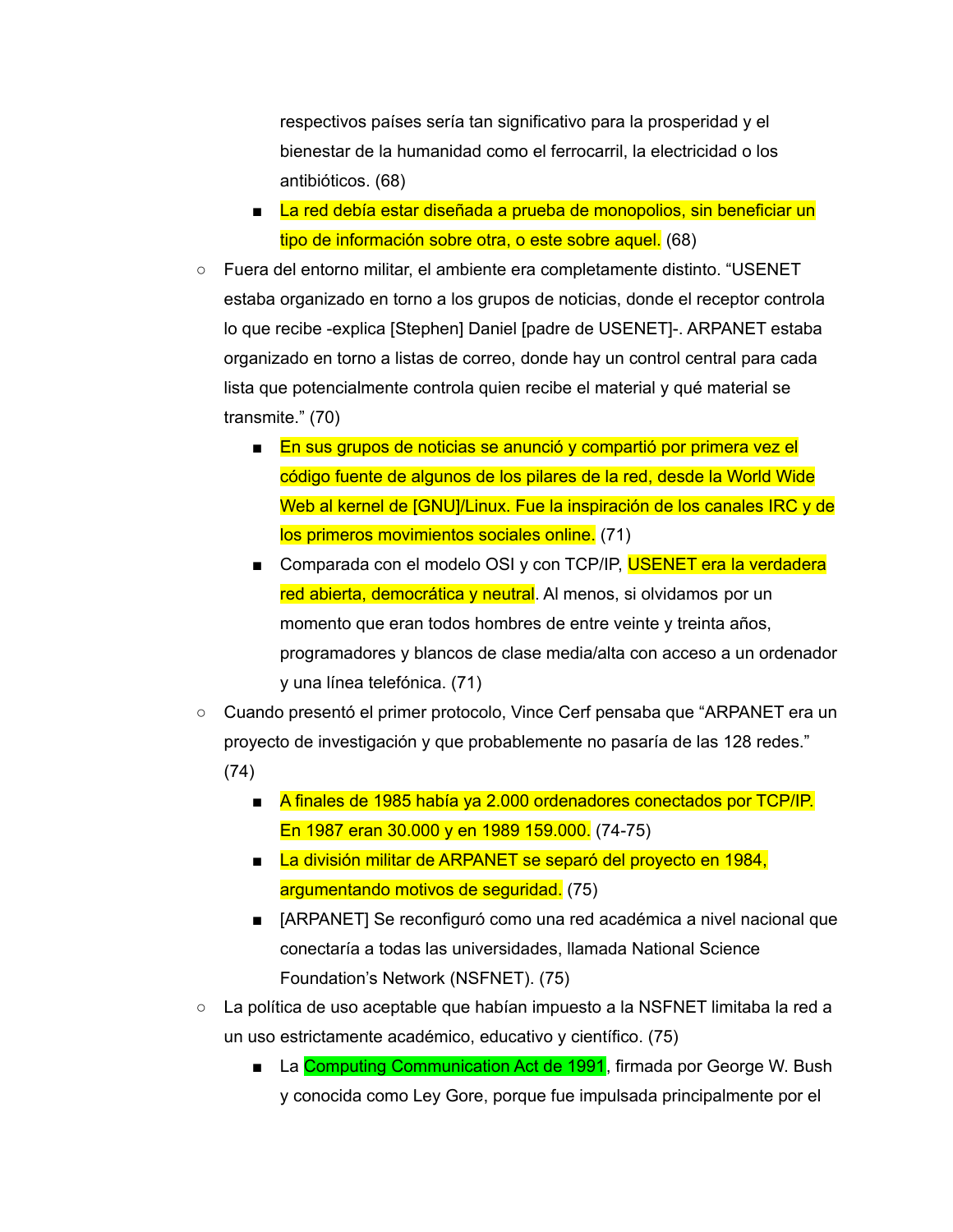congresista demócrata Al Gore. LA ley asignaba seiscientos millones de dólares para la creación de una nueva Red Nacional de Investigación y Educación que uniría "industria, academia y Gobierno en un esfuerzo conjunto para acelerar el desarrollo de una red de banda ancha". Internet salía del gueto académico para ponerse al servicio de la sociedad civil. (75)

- Como vicepresidente del Gobierno de Bill Clinton, Al Gore declara en el National Press Club que las "autopistas de la información serán construidas, pagadas y financiadas por el sector privado". (76)
- El backbone de NSFNET sale de los centros de supercomputación y queda en manos de cuatro empresas. (76)
- [Tim Berners-Lee] creó de manera independiente la arquitectura de la red en la que nos movemos ahora. Primero inventó un lenguaje de etiquetas llamado hipertexto (HTLM) [...] creó un protocolo de transferencia de hipertexto (HTTP). Cada página web tendría una dirección (Uniform Resource Locator) para poder encontrarla [...] Habría muchos servidores en muchas instituciones en muchas partes del mundo, pero una sola biblioteca. (78)
	- Berners-Lee la presentó [la WWW] el 6 de agosto de 1991 en el grupo de noticias USENET [...] llamado alt.hypertext. Pidió la colaboración de la comunidad para ponerla en marcha La llamó World Wide Web. (78)
	- Tim Berners-Lee decidió poner su implementación directamente en el dominio público, para beneficio de toda la humanidad. Como repitió en las siguientes dos décadas, la web era demasiado importante para dejarla en manos del mercado. (81-82)
	- Berners-Lee se mudó al MIT en Massachusetts, donde fundó el WOrdl Wide Web Consortium (W3C), una institución dedicada a proteger los estándares abiertos de su criatura. (82)
- La Ley de Telecomunicaciones de 1996 libera radicalmente el mercado de las telecomunicaciones en Estado Unidos, eliminando toda restricción sobre fusiones, adquisiciones, propiedades o negocios cruzados. (82)
	- Las grandes empresas inician un periodo de fusiones y adquisiciones que las hacen todavía más grandes, lo que consolida grandes monopolios. Otros se endeudan hasta las cejas instalando monopolios. (83)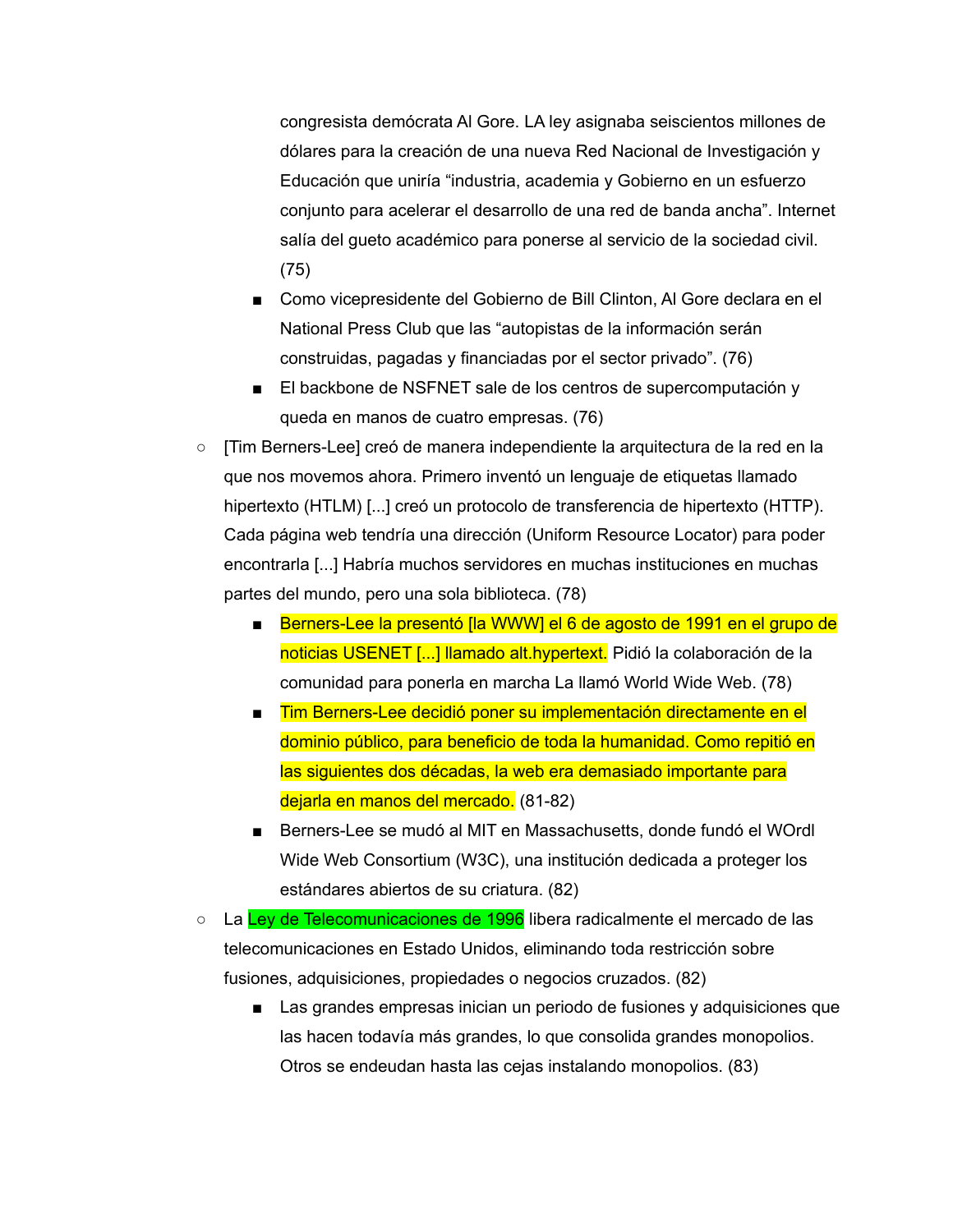- [La Declaración de Independencia del Ciberespacio, de John Perry Barlow] se escribió para decirle al FMI, al Banco Mundial, a la Organización Mundial del Comercio, al Banco Internacional de PAgos, a las Naciones Unidas, a la OCDE y al resto de asistentes al Foro Económico Mundial que no podían regular la red. Que la red era LIBRE. (83)
- John Perry Barlow estaba tan equivocado que pasó el resto de su vida peleándose contra los colonos que conquistaron el mercado y monopolizaron el espacio con herramientas que le dieron muchos motivos para temer. (83)
- [Tras la burbuja puntocom] La red quedó en manos de unos cuantos monopolios y la deuda redistribuida entre los contribuyentes y futuros usuarios. (84)
- "Me he dado cuenta de que la idea de que internet es un sistema de comunicación redundante y fuertemente distribuido es un mito -le decía Douglas Barnes a su amigo Neil Stephenson en el famoso ensayo sobre cables submarinos que publicó *Wired* en 1996-. Virtualmente todas las comunicaciones entre países pasan por un pequeño número de cuellos de botella, y el ancho de banda que tienen no es precisamente bueno." (86)
- En ese momento [2016], la mitad del tráfico de red pasaba por la MAE-East, en un lugar a 48 kilómetros al noreste de Washington llamado Tysons Corner." (86)
- La gestión del tráfico ofrece dos clases de poder. El primero, el poder de leer la información de las cabeceras de los paquetes para comprobar que cumplen los requisitos del protocolo. Segundo, el de regular su itinerario. La suma de toda esa información se llama metadatos y tienen un enorme valor. Para que una red siga siendo descentralizada es crucial que los metadatos se dispersen. Ahora mismo, el 70 por ciento del tráfico de internet pasa por Tysons Corner, una nube tan opaca, infranqueable, indesglosable como una cámara acorazada que no solo se ocupa de conducir gran parte del tráfico sino que, para hacerlo, lo tiene que leer. (87)
- Tysons Corner era el corazón de los servicios secretos durante la Guerra Fría. (88)
- **VIGILANCIA**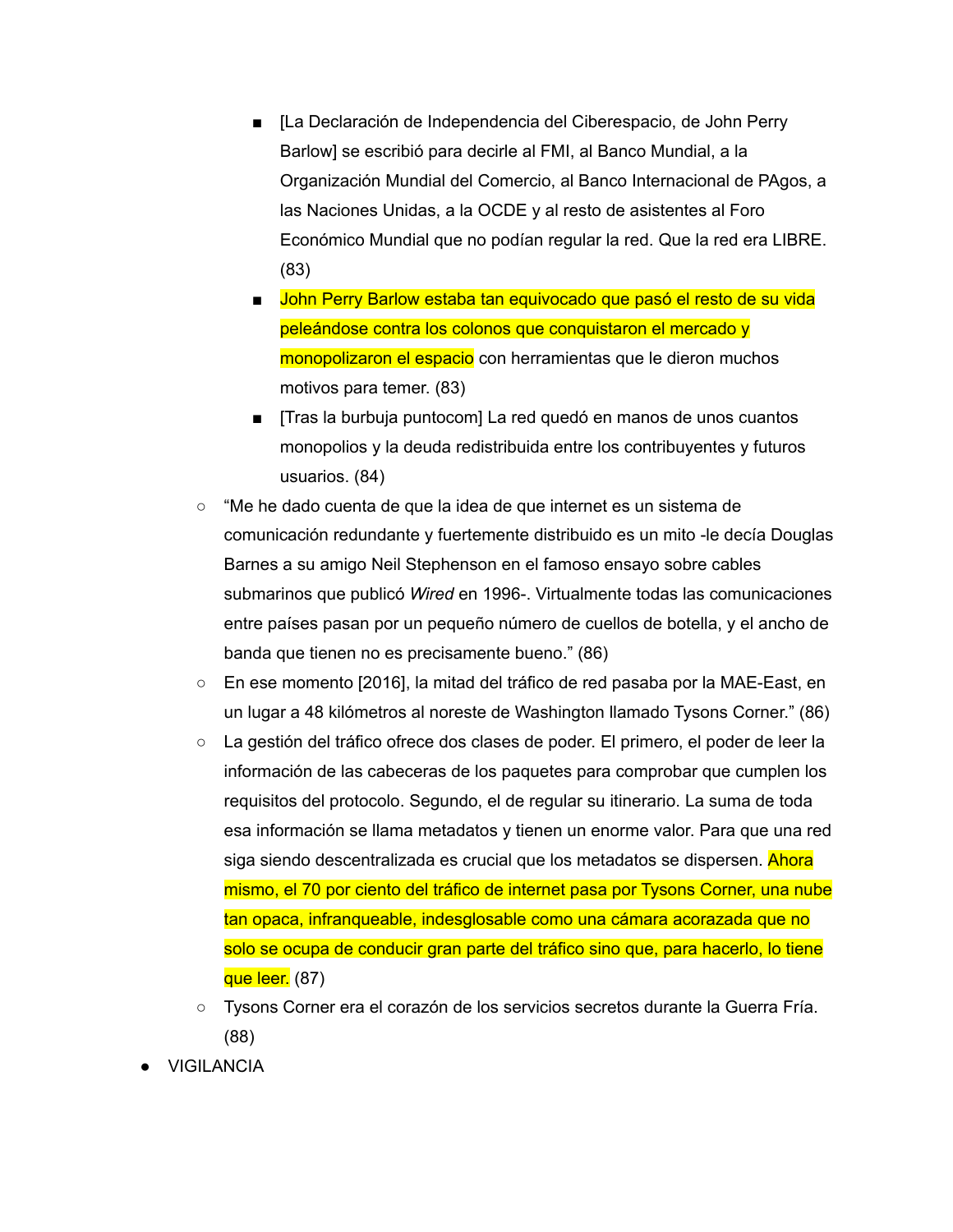- Estados Unidos comprendió que su modelo de vigilancia por control remoto tenía que abarcar países enteros, grupos políticos, manifestaciones. (91)
- Ahí hay un patrón que se repetirá de manera regular y predecible: toda tecnología desarrollada para luchar contra el terrorismo y por la libertad en otros países acabará formando parte del aparato de vigilancia doméstico. (93)
- El ataque a las Torres Gemelas del 11 de septiembre de 2001 justificó importantes cambios en la legislación que formalizaron su condición primigenia. Seis meses después del atentado, la Patriot Act puso todas las infraestructuras de comunicaciones estadounidenses en manos de las agencias de inteligencia, incluida la incipiente industria de servicios online y su enorme banco de datos. (93)
- Gracias a la combinación de cookies y AdSense, Google podía seguir a un usuario de página en página y recoger información bajo un identificación de usuario o UserID. (94)
	- Este sencillo mecanismo es el origen del ecosistema que los académicos, tecnólogos y analistas empiezan a llamar "Economía de la vigilancia", "capitalismo de plataformas", y "Feudalismo Digital". (93-94)
- Todo lo que busca, escribe, envía, calcula, recibe, pincha, comparte, lee, borra o adjunta el usuario es digerido por los algoritmos de Google y almacenado en sus servidores para la explotación externa. (95)
	- Al principio de todo existía el concepto de que esta información no podía estar vinculada al mundo real. El UserID pertenecía al "mundo digital" de la plataforma y no estaba vinculado a una persona real en el mapa. Después llegaron Google Maps y Google Earth. (95)
- Entre 2008 y 2010, los coches de Google salieron a fotografiar las calles de mas de treinta países, incluyendo las fachadas de las casas adyacentes. Algunos vecinos se quejaron de que las cámaras invadían su intimidad, mostrando al mundo el interior de sus hogares, jardines y terrazas sin haberles pedido permiso. (95)
- Google ya no necesita husmear en las calles para saber los nombres, direcciones, teléfonos y contraseñas de las personas cuyas casas y oficinas salen en los mapas. Para eso tiene Android, un sistema operativo que viene preinstalado en el 74,92 por ciento de los móviles de todo el mundo. Un dispositivo que el usuario mantiene encendido en todo momento, lleva encima a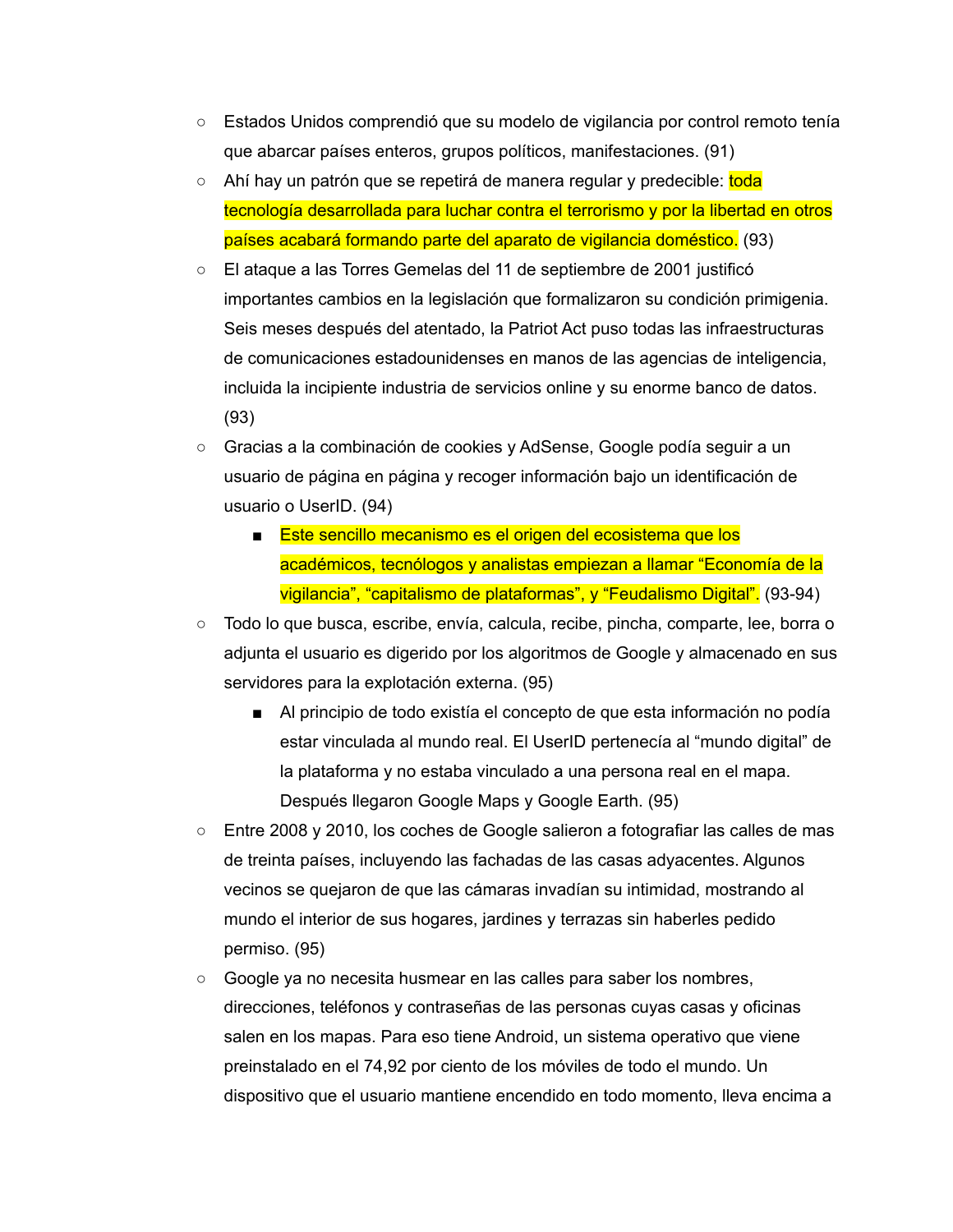toda partes, y tiene dos cámaras, un micrófono, una media de catorce sensores y al menos cuatro sistemas de geolocalización. (94)

- Varios estudios realizados en 2017 demostraron que desactivar los servicios de localización de las plataformas digitales no impide que las compañías sigan localizando al usuario y usando esa información. (99)
- Un estudio de la Universidad de Newcastle demostró que solo con los datos de los sensores se pueden extraer hasta las contraseñas que teclea el usuario. (101)
- En abril de 2013, el *Guardian* publicó que "la Agencia de Seguridad nacional (NSA) está registrando las llamadas telefónicas de millones de ciudadanos estadounidenses de Verizon". (105)
- La centralización es un imán para la vigilancia. (105)
- La segunda entrega del archivo Snowden, dos días más tarde, documentaba un proyecto llamado PRISMA con el que el Gobierno de Estados Unidos mantenía un acceso directo a los servidores de la principales empresas tecnológicas, incluidas Google, Facebook, Apple, Amazon y Microsoft desde al menos 2008, y que compartía su acceso con otros países de la llamada Alianza de los Cinco Ojos: Reino Unido, Australia, Nueva Zelanda y Canadá. (105)
- La Patriot Act también prohibía expresamente que las empresas registradas informaran a sus propios usuarios de que sus datos habían sido comprometidos. (106)
- Como sabían los arquitectos del TCP/IP, todos los debates sobre la bondad o la maldad de las empresas son una distracción. Los directivos cambian o son despedidos o mienten o están sujetos a legislaciones y a gobiernos que cambian o mienten. La única pregunta relevante en el debate es si desarrollan tecnologías capaces de ejercer la censura, coartar las libertades civiles o traicionar la confianza de los usuarios. (106-107)
- Amazon tiene la mitad del negocio mundial de la nube. (116)
- Contra lo que su vaporoso nombre sugiere, la nube es una aglomeración de silicio, cables y metales pesados que se concentra en lugares muy concretos y consume un porcentaje alarmante de electricidad. (117)
	- La realidad es que la nube se ha ido concentrando en lugares donde la electricidad es barata y la administración es generosa con las rebajas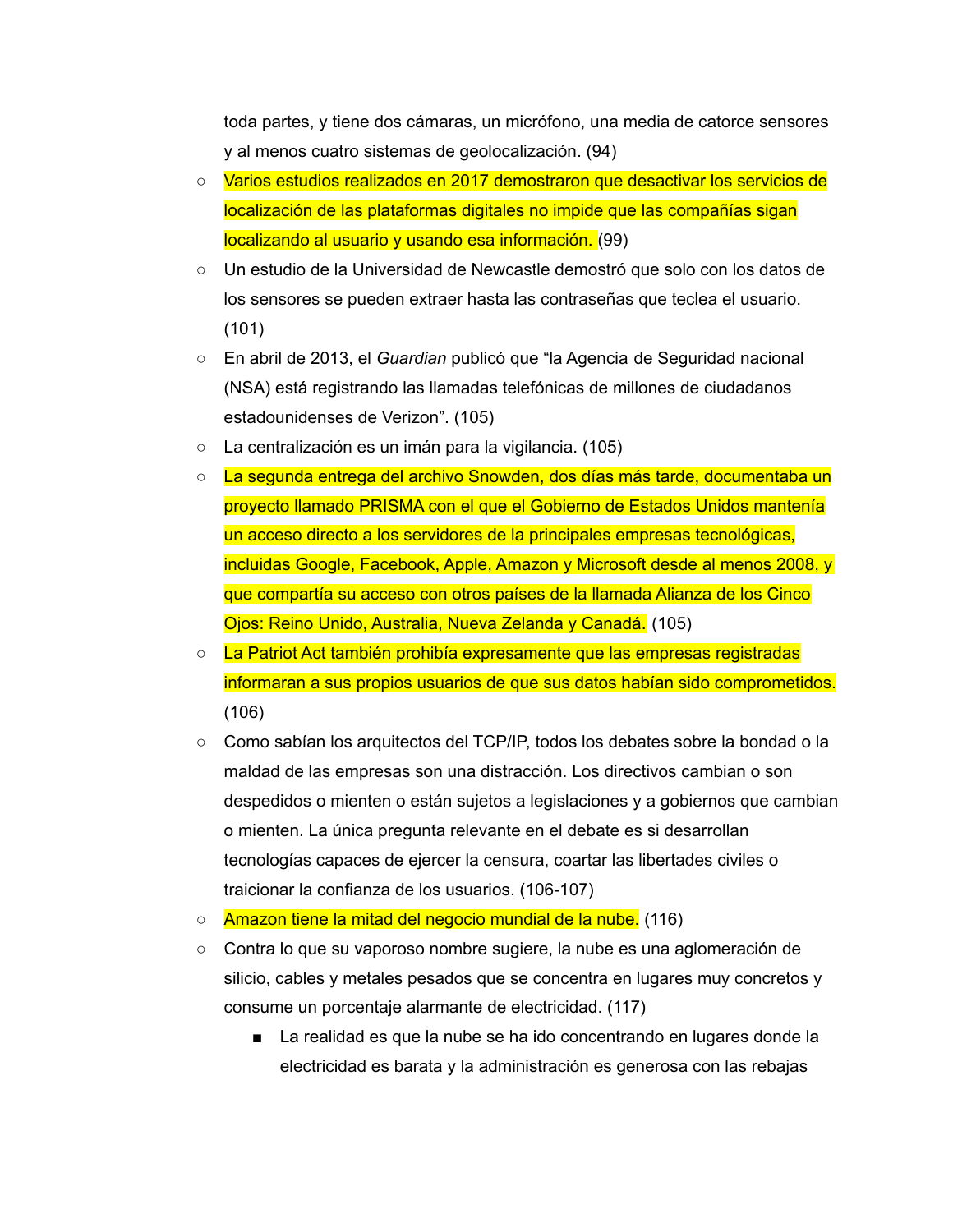fiscales, la disponibilidad de mano de obra barata y la ausencia de protección de datos. (117)

- Los centros de datos de Inteligencia están legalmente borrados de los mapas por motivos de seguridad. (119)
- "[Amazon Web Services] está compitiendo a muerte por un contrato de diez mil millones [proyecto JEDI: Joint Enterprise Defense Infraestructure] con el Departamento de Defensa y no es casualidad que una de sus dos sedes esté a un kilómetro y medio del pentágono -declaró Andy Jassy, responsable de AWS-. No vamos a desviarnos de ese negocio por las preocupaciones de ningún empleado." (120)
	- En 2010, [Amazon Web Services] sacó a Wikileaks de sus servidores por "incumplir los términos de uso al publicar contenido que no era suyo", pero no han tenido el mismo problema para trabajar con la firma más polémica de Silicon Valley: Palantir. (120)
- En 2004, [Peter] Thiel [miembro de la PayPal Mafia] puso treinta millones de dólares para fundar una empresa llamada Palantir Technologies Inc. [...] Su primer trabajo para la NSA fue XKEYSCORE, un buscador capaz de atravesar correos, chats, historiales de navegación, fotos, documentos, webcams, análisis de tráfico, registros de teclado, claves de acceso al sistema con nombres de usuarios y contraseñas interceptados, túneles a sistemas, redes P2P, sesiones de Skype, mensajes de texto, contenido multimedia, geolocalización. Sirve para monitorizar a distancia a culaquier sujeto, organización o sistema, tirando de cualquier hilo: un nombre, un lugar, un número de teléfono, una matrícula de coche, una tarjeta. (121)
	- También detecta grupos o personas "de interés", que hayan asistido a manifestaciones, participado en huelgas, tengan amigos en Greenpeace, usen tecnologías de encriptación o hayan apoyado a otros activistas en redes sociales. (122)
- En Beijing, un ciudadano que cruza en rojo puede ser multado instantáneamente en su cuenta bancaria. También puede verse inmortalizado en un *loop* de vídeo cruzando indebidamente en las marquesinas de las paradas de autobús, para escarnio propio y de su familia. Si comete más infracciones, como aparcar mal, criticar al Gobierno en una conversación privada con su madre o comprar más alcohol que pañales, podría perder el empleo, el seguro médico y encontrarse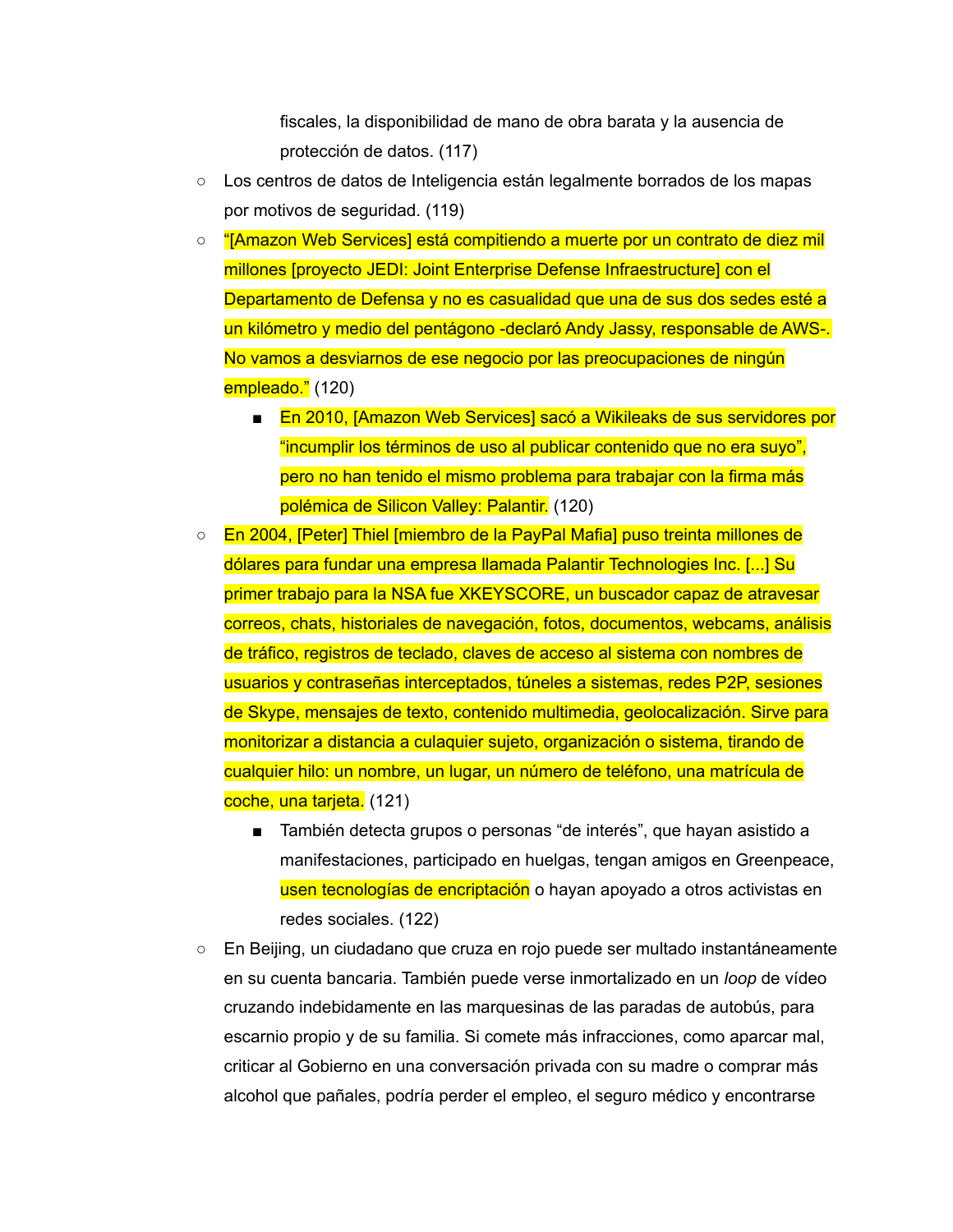con que ya no puede conseguir otro trabajo ni coger un avión. Así es como funciona el nuevo sistema de crédito social chino, programado apra entrar completamente en vigor en 2020. Su lema es: "Los buenos ciudadanos caminarán libres bajo el sol y los malos no podrán dar un paso". (125)

- La nueva Ley de Ciberseguridad [China], aprobada el 2017, reclama soberanía nacional sobre el ciberespacio y obliga a las tecnológicas a vigilar a los usuarios, compartir con las autoridades los códigos fuente de todos sus programas y abrir sus servidores para revisiones de seguridad. (126)
- ALGORITMO
	- Los ciudadanos chinos llevan años entrenando las mismas tecnologías que ahora les vigilan, y ahora esas tecnologías los entrenan a ellos con un sistema de castigos y recompensas que parece un videojuego. (131)
		- El [Partido Comunista Chino] asegura que, al menos, sus ciudadanos entienden el sistema. Que en el resto del mundo también hay un sistema de crédito pero nadie quiere saber cuáles son las reglas, cómo afecta a los ciudadanos y qué se puede hacer para mejorarlo.
	- Las revoluciones industriales siempre traen con ellas un periodo de expansión y racionalismo tecnocrático, una visión optimista de las capacidades de la tecnología para superar todos los obstáculos. (132)
	- Las instituciones y empresas han ido delegando trabajo a las máquinas, no sólo aquellas tareas pesadas y repetitivas que no requieren deliberación sino también el trabajo sucio, usando algoritmos como tapadera para tomar decisiones "políticamente responsables", dando a entender que las máquinas tomarán decisiones justas y racionales basadas en principios de eficiencia. Pero sin abrir el código responsable a la auditoría correspondiente, porque está protegido por propiedad intelectual [*mathwashing*]. (132)
	- Cuando los algoritmos son opacos, ya no sabemos cuál es el problema que intentan resolver. (132)
	- La caja oscura del código permite llenar las incógnitas con errores informáticos, hackers y cabezas de turco. (137)
	- La inteligencia artificial de vieja escuela estaba pensada para hacer las cosas que sabemos hacer, pero mejor y más rápido. El *machine learning* se usa para automatizar cosas que no sabemos cómo funcionan exactamente.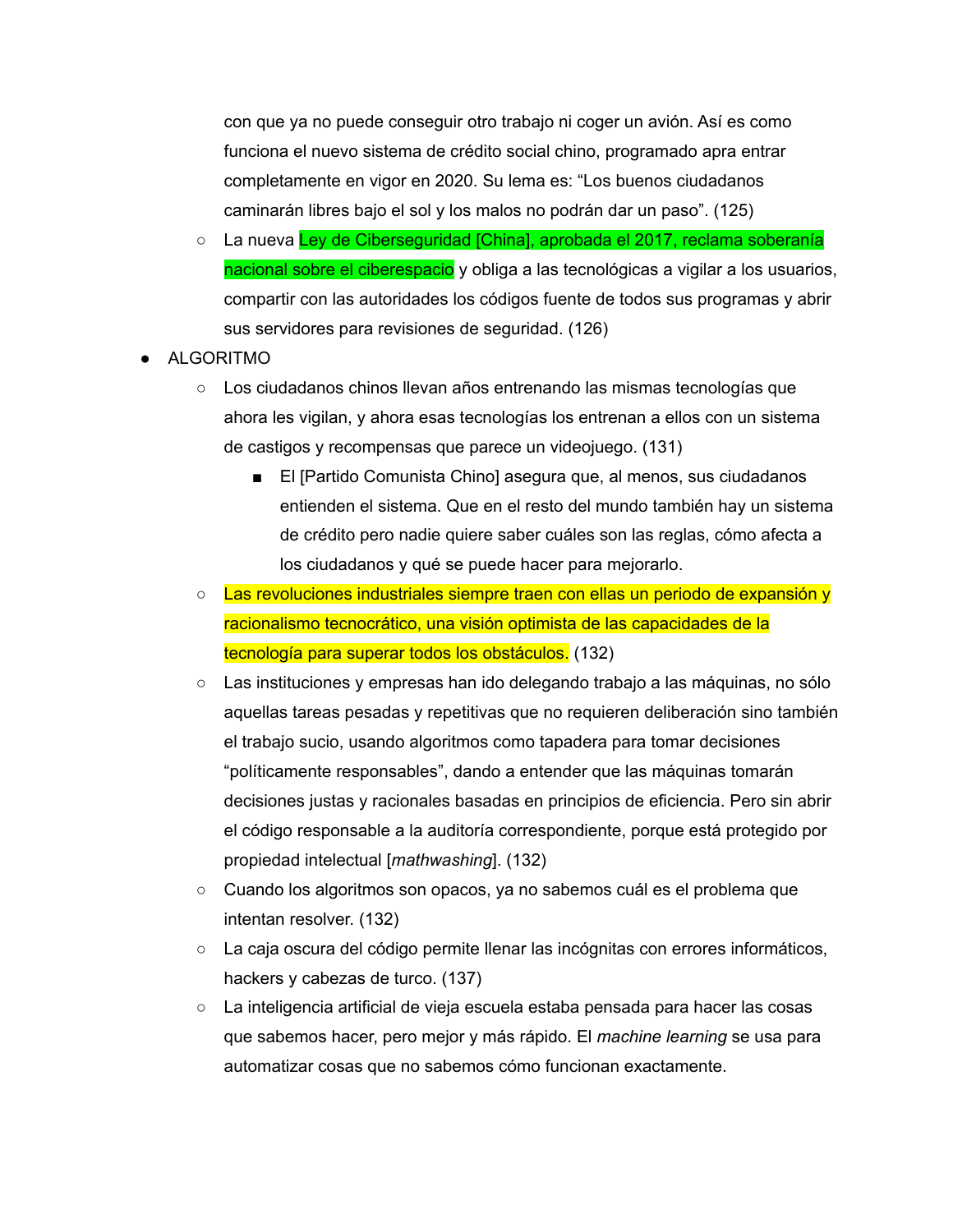- Son los mismos algoritmos que empiezan a integrarse en los procesos de decisión de las cosas que nos merecemos: un trabajo, un crédito, una beca universitaria, una licencia, un trasplante. Estamos desarrollando nuestro propio sistema de crédito social, pero el nuestro es secreto. (140)
- Amazon detectó que su algoritmo de contratación de personal penalizaba los currículos que tuvieran la palabra "mujer". (141)
- Al sustituir al juez o al gerente en una estructura con problemas raciales -como el sistema judicial estadounidense- o de género -como la industria tecnológica-, los algoritmos solo sirven para mecanizar e higienizar el racismo y el sexismo de las bases de datos con las que son entrenados. (141)
- La posibilidad de extraer los prejuicios de sistemas de IA desarrollados con *machine learning* es tan difícil como hacerlo de la cultura popular, porque su manera de aprender el mundo es imitar patrones sutiles en el lenguaje y el comportamiento, y no diferencia entre las manifestaciones públicas (como un artículo) y las privadas (como un correo o búsqueda). Los humanos decimos en privados cosas que no diríamos en público. Pero los algoritmos no están entrenados para entender la diferencia, ni están equipados con mecanismos de vergüenza o de miedo al ostracismo social. (143)
- El Programa Mundial de Alimentos de la Organización de las Naciones Unidas, cuya función es distribuir alimentos para refugiados, inmigrantes y víctimas de crisis y desastres naturales, ha cerrado un acuerdo con Palantir para analizar datos. Noventa millones de refugiados que servirán de entrenamiento para predecir y controlar los movimientos de futuros refugiados, gracias a la cooperación de las instituciones que habían sido creadas para protegerlos. (145-146)
- **REVOLUCIÓN** 
	- En internet, la información quería ser libre. Ese era el espíritu que había heredado la red de su primera y utópica encarnación. (149)
	- [Napster, 1999] fue el primer sistema P2P para intercambio de archivos masivo. [...] La presión judicial consiguió cerrar la plataforma el 3 de septiembre de 2002. (149)
	- [Cit. declaración Hank Barry, presidente ejecutivo de Napster, testimonio ante el Comité Judicial del Senado en Washington, 12 de julio de 2000] Como saben, internet comienza como una red de comunicación redundante para científicos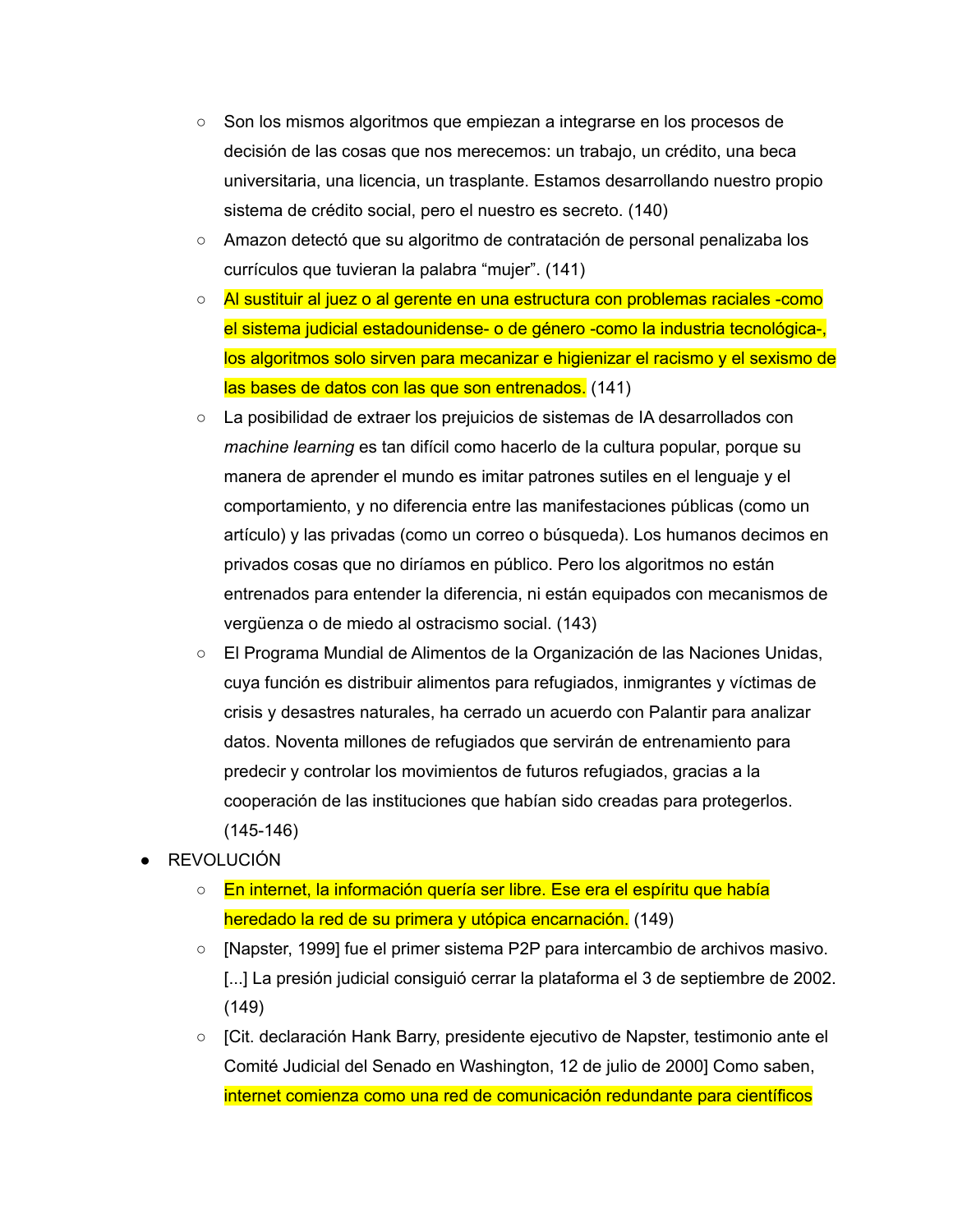involucrados en investigación para la defensa militar. [...] El uso comercial de internet como vehículo mediático abandonó esta estructura. En su lugar, las compañías de internet adoptaron el modelo de radiodifusión, con grandes ordenadores centralizados "sirviendo" información a los ordenadores de los consumidores como si fuera un receptor de televisión. (150)

- [Napster] convertía el ordenador de cada usuario en un servidor del sistema; la única infraestructura que tenía Napster era un servidor central donde mantenía una lista actualizada de todos los archivos disponibles para compartir en cada momento, y un buscador. (151)
- Cuando hablamos de conceptos como el filtro burbuja, la polarización política y la desinformación como problemas inherentes a las sociedades digitales, es importante recordar lo distinto que era todo cuando la herramienta era la red de pares, y no una estructura opaca y centralizada en manos de una multinacional. (151)
- [Cit. Laurence Lessig, *El código 2.0*] La arquitectura en el ciberespacio es la verdadera protectora de la expresión; constituye la "Primera Enmienda en el ciberespacio".
- El IRC fue la gran universidad de los hackers. No todo el mundo podía ir a Stanford, Yale o el MIT. A finales de los noventa, cientos de miles de adolescentes con inclinaciones tecnológicas se entretenían quitando, poniendo y alterando líneas de código a los programas y videojuegos de la época, para ver qué pasaba. (154)
- Para aquellos programadores [los hackers …], proteger el código para explotarlo académica o comercialmente era el equivalente al monopolio de la lectura por parte de los ricos y sacerdotes, como habían hecho la Iglesia y los tiranos. (155)
- [Sobre las licencias GPL] Es un texto crucial de nuestro tiempo, porque propone una economía basada en la protección del bien común, independientemente de la intención del creador, el usuario, los gobiernos y la industria. (156)
- El software libre se extendió como un incendio a lo largo y ancho del planeta. Sin más publicidad que el acceso al código, sin más satisfacción que la posibilidad de aprender, buscar soluciones, hacer juegos y programas y compartirlos con personas afines. (159)
- La industria no podía rociarse con el perfume revolucionario del software libre tal cual estaba. La GPL lo había blindado contra la explotación, la exclusividad y el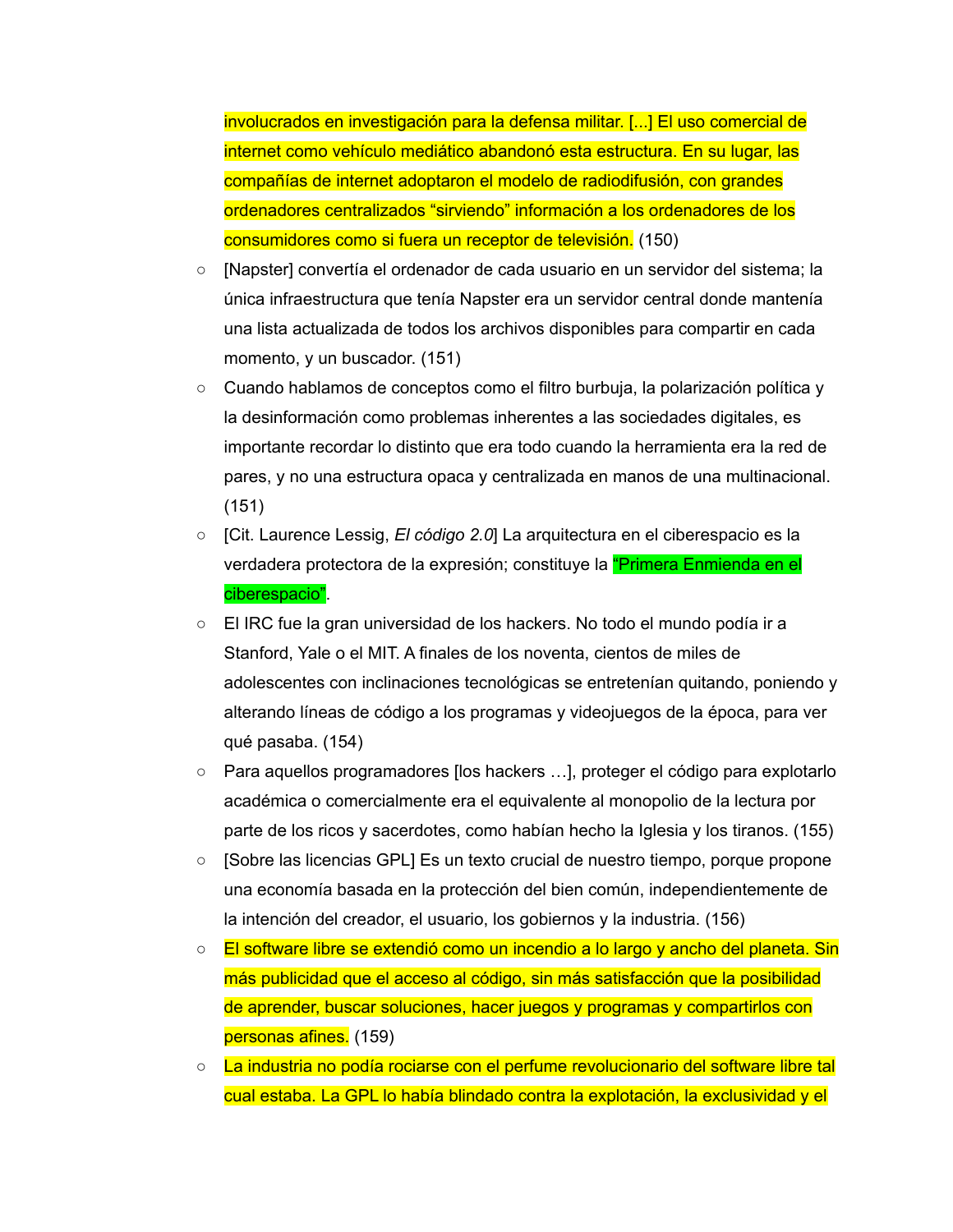monopolio. Así que introdujeron una pequeña reforma: ya no se llamaría software libre sino "open source" o código abierto. Y no usaría GPL sino otras licencias "parecidas" pero más modernas y molonas. Y vendría vestido con la capa de colores brillantes de lo que Stallman había querido evitar: el capitalismo. (161)

- "El "software libre" y el "software de código abierto" son dos términos para la misma cosa", anunciaba la página de la Open Source Initiative, fundada por Eric S. Raymond y Bruce Perens en 1998. (161)
- La palabra clave no era libre sino abierta: código abierto, cultura abierta, que es la cultura de internet. Esta filosofía fue la alfombra que se encontraron las empresas como Google y Apple y los nuevos "visionarios" del mundo de la cultura tecnológica, un grupo de evangelistas, consejeros y charlatanes capitaneados por el editor Tim O'Reilly y promocionados sin descanso por la revista *Wired*. (162)
- La Free Software Foundation, creada por Stallman en 1985. (163)
- NeXT [el sistema operativo promovido por Steve Jobs] estaba montado sobre FreeBSD, descendiente de la versión de UNIX que habían desarrollado en la Universidad de Berkeley, en paralelo a Stallman y su GNU. (166)
- Mientras Napster cerraba con una deuda con las discogŕaficas de veintiséis millones de dólares por daños y otros diez millones de dólares por futuras licencias; Jobs se convertía en el intermediario de dos enemigos mortales con una plataforma de música digital que estaba completamente centralizada, cuantificada y registrada por Apple. (168-169)
	- Durante los dos años siguientes, el mundo siguió con creciente estupor los centenares de demandas que las discográficas y las sociedades de gestión de derechos entablaron contra las redes de intercambio, contra las páginas web que enlazaban a las redes de intercambio y contra los propios usuarios. (169)
	- Lo más gracioso de todo es que todo el mundo sabía que los iPods estaban llenos de música descargada ilegalmente. (170)
- En el año 2000, el 95 por ciento de la música y las películas que circulaban por las redes de pares eran obras licenciadas en Estados Unidos. (171)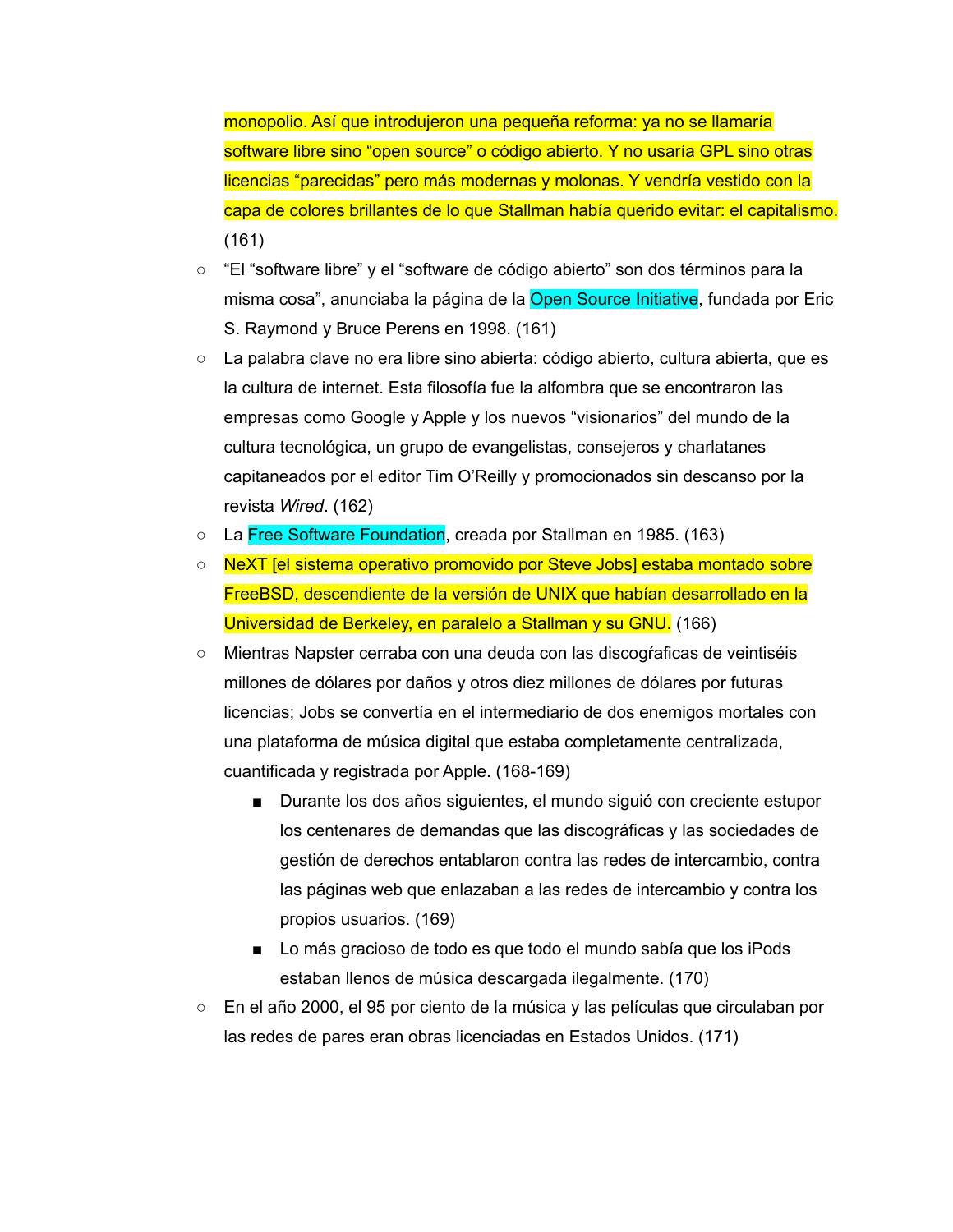- El copyright se renueva cada vez que Mickey Mouse está a punto de entrar en el dominio público. Disney no quiere dejar que otros hagan con Mickey lo que ellos habían hecho con el legado de los hermanos Grimm. (172)
- [Cit. Naomi Klein, *No Logo*] Cuando los manifestantes gritan contra los demonio de la globalización, la mayoría no están pidiendo una vuelta al estrecho nacionalismo sino a que las fronteras de la globalización se expandan, a que el comercio esté vinculado a las reformas democráticas, a salarios más altos, derechos laborales y protección ambiental. (175)
	- No un movimiento de paletos nacionalistas, como sugerían los representantes de las multinacionales, sino un movimiento internacional anticapitalista, basado en la solidaridad (175)
	- Lo que había empezado como una batalla por el acceso a la información se estaba transformando en una guerra por escribir la historia. Pronto tendrían dos grandes aliados, uno moderado llamado Wikipedia y otro extremista, llamado Wikileaks. (180)
- Uno de los aspectos más deslumbrantes del genio O'Reilly es que es capaz de proponer con total candidez un modelo de negocio en el que las principales empresas se hacen multimillonarias explotando trabajo no remunerado y espiando a millones de personas desprevenidas sin que le parezca un escándalo. (186)
- [Cit. Principio Shirky] Las instituciones siempre tratan de preservar el problema del que son solución. (188)
- Napster murió, pero no lo mató la RIAA. De hecho, la persecución de las discográficas empujó al P2P a un proceso de evolución tecnológica basado en la pura selección natural. Los especímenes de la primera generación, Napster y Audiogalaxy, habían sido diseñados pensando en la usabilidad y tenían servidores centrales que, aunque no contuvieran ningún archivo de música, eran imprescindibles para el funcionamiento del sistema y, por lo tanto, ofrecían un cuello visible que cortar. Sus sucesores se fueron deshaciendo de ese peligroso apéndice y adoptaron formas cada vez más distribuidas, donde la información se fragmentaba para ser compartida por todos los nodos del sistema al mismo tiempo, hasta llegar a su destino final. (194)
- En 2012, el consorcio de partidos pirata consiguió frenar [... la] SOPA (Stop Online Piracy Act) PIPA (PROTECT IP Act). (196)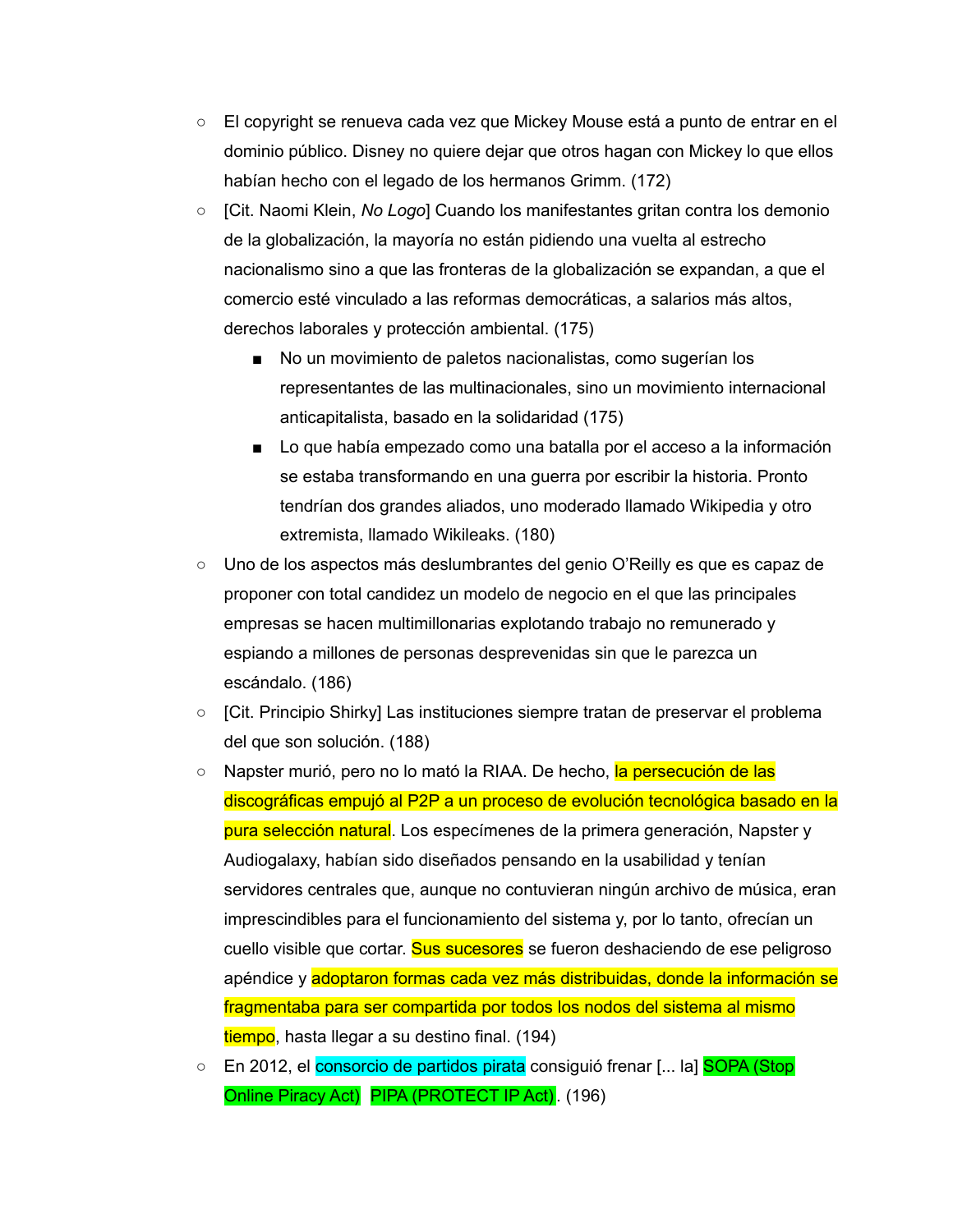- [Después del arresto de Kim Dotcom[ las manifestaciones se repitieron en Europa contra ACTA, un tratado que, además de vulnerar las libertad fundamentales de la red, ponía en peligro la producción de medicamentos genéricos. (197)
- El Gobierno de Barack Obama cerró la página de Wikileaks y presionó a las instituciones y plataformas financieras para que cortaran su acceso a las donaciones. (198)
- En 2003, unos desarrolladores estonios cogieron Kazaa, el P2P del danés Janus Friis y el sueco Niklas Zennström, y la transformaron en una red para hablar gratis por teléfono. [...] Lo llamaron Skype. (199)
	- En 2005, las operadoras ejercieron su dominio sobre las infraestructuras para bloquear activamente el tráfico P2P y acabar con Skype. (199)
	- [Las operadoras] se saltaron el principio de neutralidad de la red, que obliga a los dueños de las infraestructuras a no intervenir en el tráfico de datos, para obligar a sus propios usuarios a seguir pagando tarifas desorbitadas por las llamadas telefónicas. (199)
- La ira, el odio y la venganza son emociones que producen *engagement*. (204)
- Estas herramientas son solo facilitadores, no distingue nel bien del mal, solo miran los datos de interacción. (204)
- Nokia aseguraba que había cerrado sus servicios de monitorización en 2009. (205)
- **EL MODELO DE NEGOCIO** 
	- [Mark] Zuckerberg usó los datos privados de acceso de varios editores para entrar en sus cuentas de correo y enterarse de lo que iban a publicar. (209)
	- Todo empezó con las cookies. Era 1994 y Lou Montulli trataba de implementar la interacción del navegador Netscape con un carrito de compras virtual. La idea era que la aplicación reconociera al usuario y le recordara los distintos artículos que había en su cesta sin tener que guardar sus datos en el servidor de la tienda. (210)
	- En 1996, una empresa llamada DoubleClick empezó a colocar banners en miles de páginas diferentes e inventó las "cookies de terceros". [...] Después Google compró DoubleClick. (210)
	- Google había empezado licenciado su motor de búsqueda a otras empresas, pero cuando estalló la burbuja empezó a ofrecer un "patrocinio premium" a las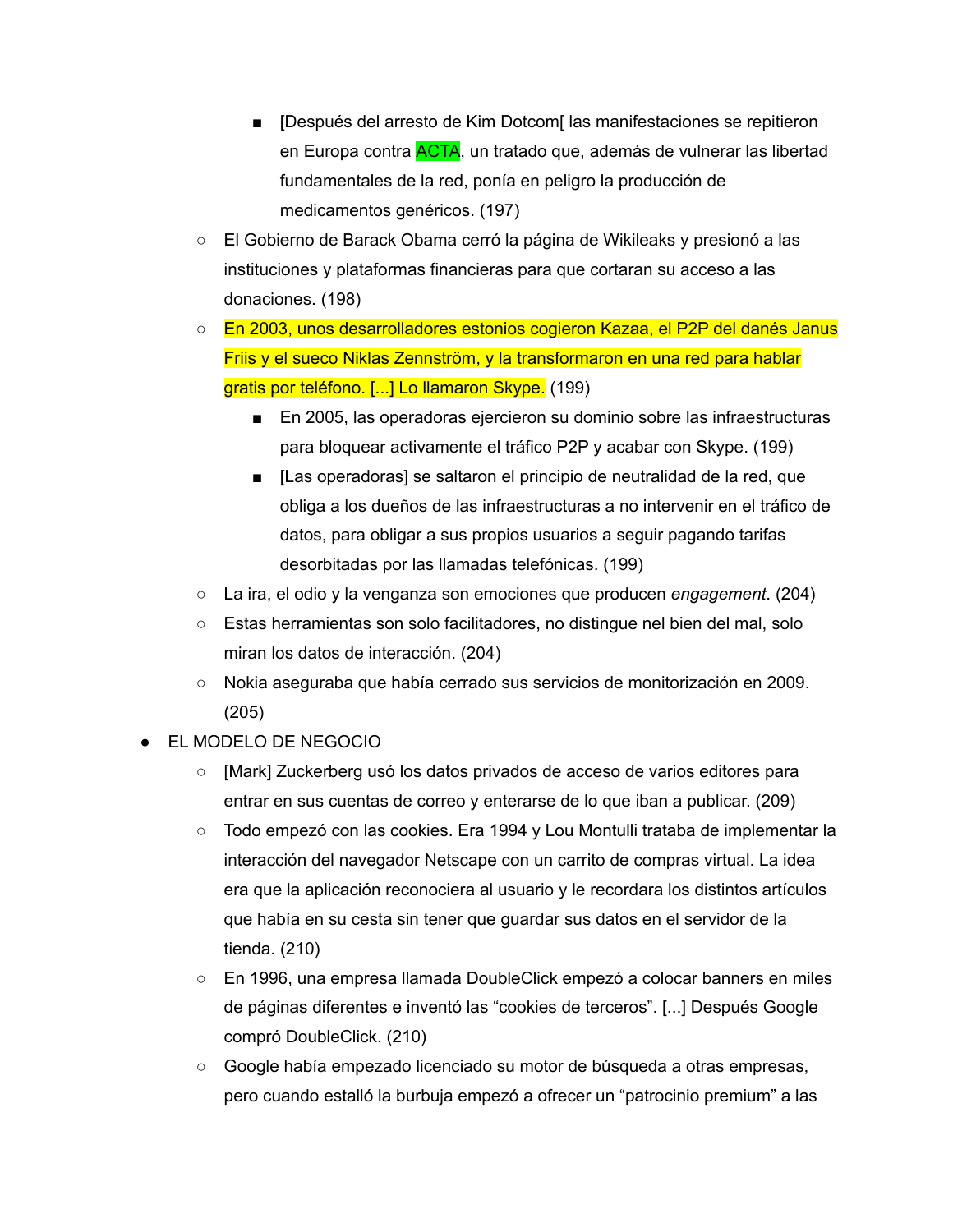marcas, que consistía en meter cajas de publicidad basadas en las búsquedas del usuario. [...] Después llegaron AdWords y AdSense [213]. (210-211)

- La empresa que inventó la búsqueda patrocinada se llamaba Overture, y les puso una demanda [a Google] por infracción de patente que ganó, aunque solo después de haber sido adquirida por Yahoo en 2012. (211)
- El negocio no es venderles productos a los usuarios, sino vender los usuarios como productos a una industria hambrienta de atención. (212)
	- Para que el negocio funcione, hay que mantener a los usuarios entretenidos mirando la página el mayor tiempo posible. (212)
	- [Sobre Facebook y su News Feed] La plataforma decide qué noticias son importantes (como el *New York Times*, "las que es apropiado imprimir") y no las muestra en orden cronológico, como si fuera un blog, sino que las edita para contarte una historia. Es un periódico personalizado y constantemente actualizado que además incluye contenido que tú no has escogido mezclado con lo demás. (213)
		- Todo esto pasa completamente desapercibido porque hay un cambio que levanta en armas a toda la plataforma: las actualizaciones de los amigos incluyen cada foto que suben, cada grupo al que se unen, cada persona a la que "amigan", cada cambio en su estatus marital [...]. Y puedes ver todo esto en "tu" muro y no en el suyo. (213)
		- Antes Facebook era como la blogosfera, donde había que ir a la página de un amigo para ver lo que estaba haciendo o escribir algo en "su" muro. (213)
		- La prensa tecnológica se ha convertido en el coro de animadoras de la Web 2.0. (213-214)
- Después llegó el botón de *like*, el último grito en lubricante social. [...] Los *likes* hicieron que la gente se sintiera escuchada, valorada, atendida. Empezaron a hacer más cosas para conseguir más. Por fin habían encontrado un medidor interno para la plataforma que les permitía evaluar quién era quién dentro de sus propios círculos y qué comportamientos generaban interés en otros usuarios, cómo se generaban los grupos, quién ejercía influencia sobre los demás y qué clase de contenidos producía más atención. (215)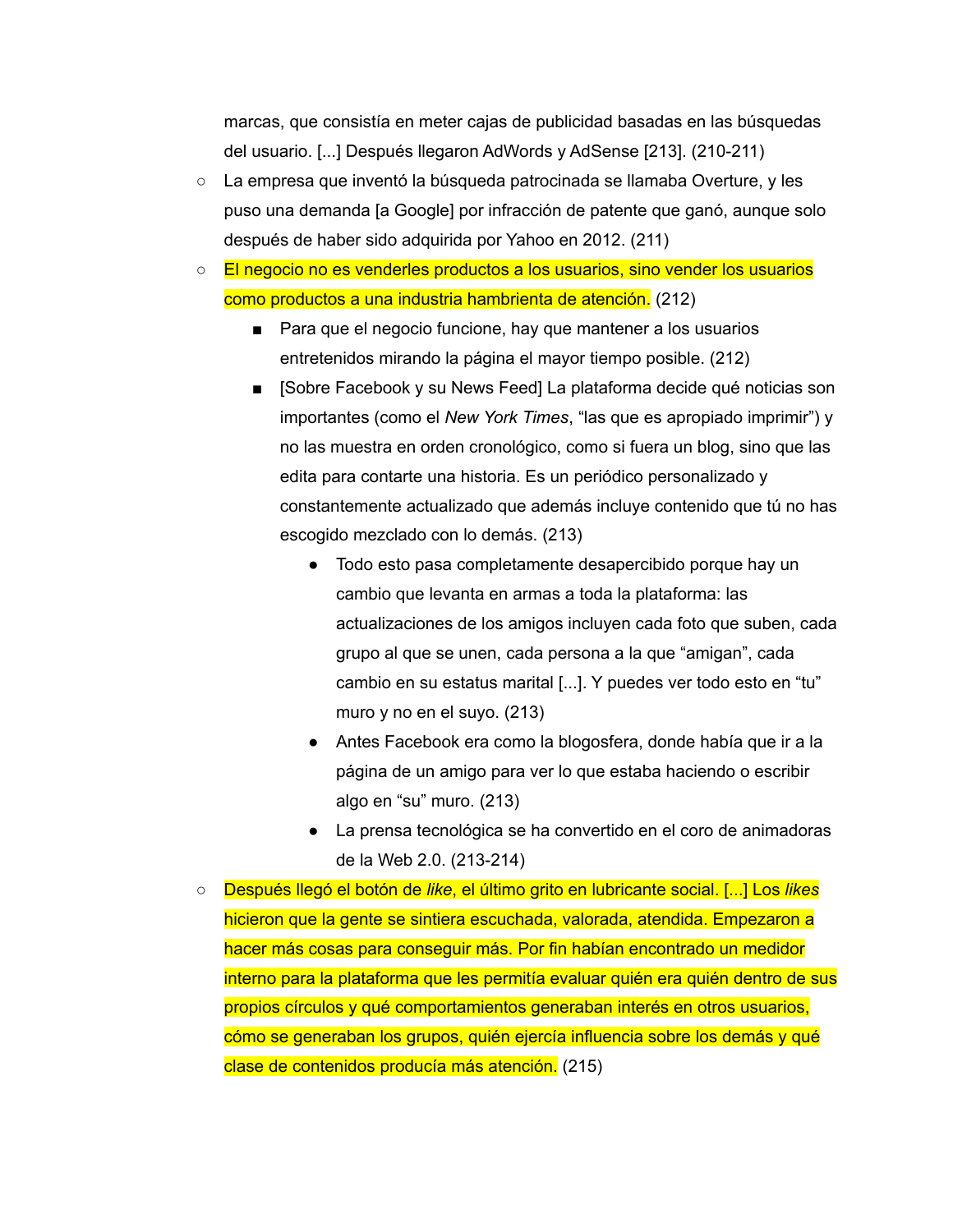- En 2009, la **American Civil Liberties Union** hizo una campaña específica para que Facebook dejara de regalar datos a terceras partes sin su permiso. (216)
- En 2011, la Comisión Federal de Comercio les ordenó que dejaran de compartir datos con terceras partes sin el consentimiento expreso de los usuarios afectados.
	- No sirvió de mucho. Este fue el agujero por el que entró Cambridge Analytica en 2012, junto con muchas otras empresas.
- Para el algoritmo son todo burbujas de champán; está diseñado para optimizar la interacción sin valorar si es buena o mala. (216)
- Los *data brokers* son empresas que se dedican a la compraventa de bases de datos personales. (218)
- El efecto tribal es intenso en las comunidades digitales. (220)
- Facebook no borra nada. (220)
- La conclusión principal es que somos especialmente susceptibles al contenido emocional desplegado en las redes sociales, que nos ofrecen una visión de "lo que está pasando" diseñada para nosotros de manera única por un algoritmo optimizado para estimular la interacción. (221)
- Los mejores cerebros de nuestra generación han creado una distopía solo para hacer que la gente compre cosas. (221)
- MANIPULACIÓN
	- La principal diferencia entre la propaganda y la desinformación es que la primera usa los medios de comunicación de maneras éticamente dudosas para convencer de un mensaje, mientras que la segunda se inventa el propio mensaje, que está diseñado para engañar, asustar, confundir y manipular a su objetivo, que termina por abrazar sus dogmas para liberarse del miedo y acabar con la confusión. (235)
	- El sentido de pertenencia es un mecanismo de supervivencia fundamental. Como dice el filósofo David Whyte, "nuestra sensación como de estar heridos cuando hay falta de pertenencia es de hecho una de nuestras competencias más básicas". Pero se puede estar solo a solas y estar solo en la multitud. Durante la mayor parte de nuestra historia hemos sobrevivido en grupos relativamente pequeños. Cuando la sociedad empieza a crecer por encima de nuestra capacidad de control buscamos maneras de segregarse y grupos a los que "pertenecer": raza, religión, edad, preferencias musicales, literarias, estéticas. El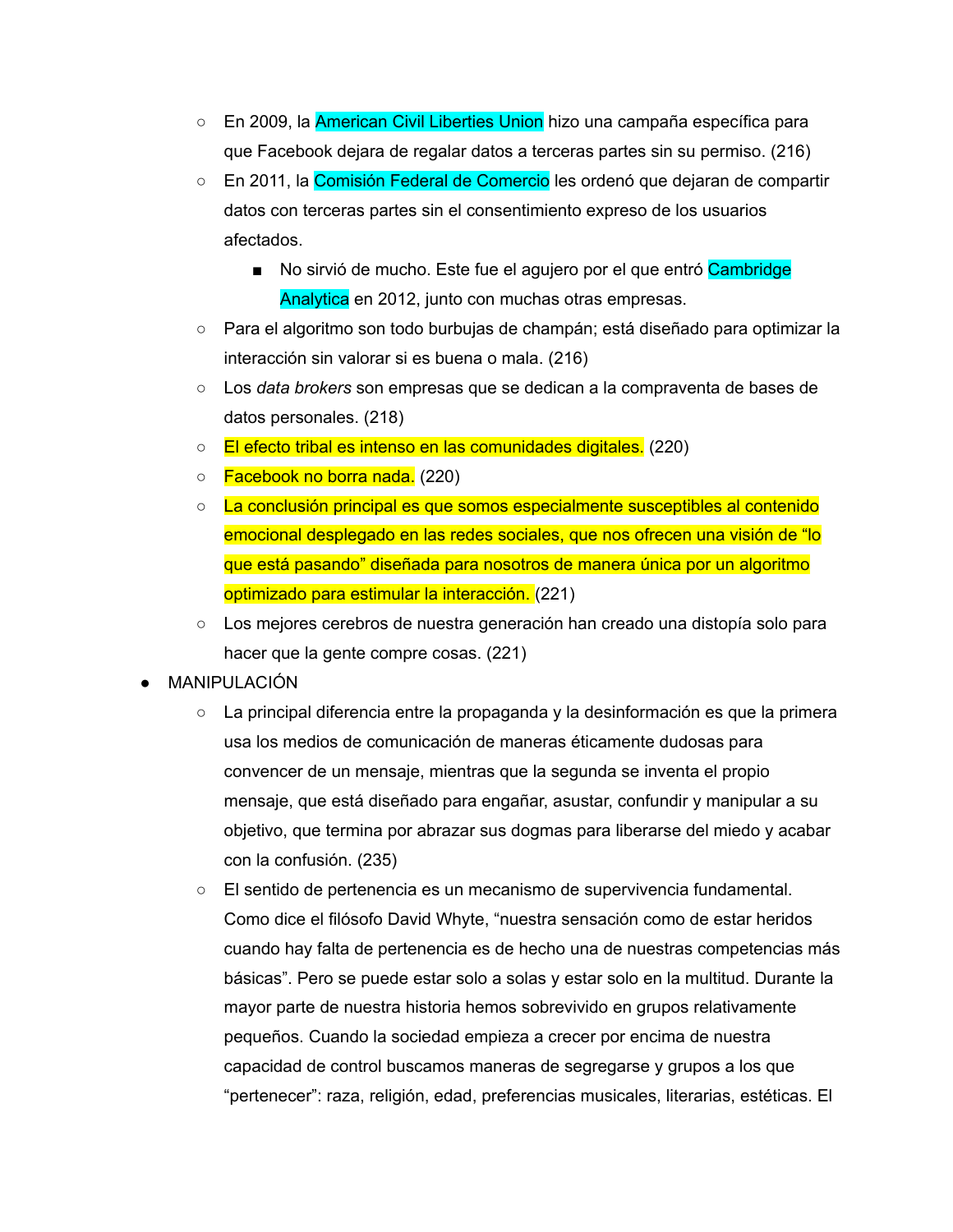capitalismo crea identidades de consumo que se manifiestan en las "sectas de posguerra" que describe John Savage en *La invención de la juventud*: teddy boys, beats, mods, rockers, hippies, skinheads y punks que se zurran en los callejones, incapaces de gestionar diferencias musicales irreconciliables. (246)

- Tendemos a sobreestimar la popularidad de nuestro punto de vista, porque nuestras opiniones, creencias, favoritismos, valores y hábitos nos parecen de puro sentido común. El efecto que tiene la reagrupación algorítmica que explota esos puntos ciegos es patente en las recomendaciones de grupos en guerra con la realidad. (247)
- La concentración de usuarios en torno a tres empresas -Facebook es dueña de Instagram, Google de YouTube- facilita la creación de un ecosistema constante, una meteorología que persigue al usuario por donde quiera que va, generando un mundo sin contradicciones a su alrededor. (255)
- La red social era polvo de hadas radiactivo: los rusos la usaban para dividir Estados Unidos, los macedonios para salir de la pobreza. En Myanmar se estaba utilizando para implicar a la población civil en un genocidio. (257)
- Dos investigadores de la universidad de Warwick estudiaron 3.335 ataques contra refugiados en Alemania, analizando todas las variables acerca de las distintas comunidades donde ocurrieron: factores socioeconómicos, políticos, tamaño, demografía, distribución de periódicos, historial de manifestaciones, historial criminal. Encontraron que la única variable significativa era Facebook. Los inmigrantes sufren más ataques violentos en las ciudades donde hay más usuarios de Facebook. (262)
- Un oficial de la UNESCO confesó en el *MyanmarTimes* que los países que habían entrado en internet con una alfabetización mediática muy pobre y sin un programa precio de adaptación, eran particularmente susceptibles a las campañas de desinformación y odio. En el este de India, un falso rumor en WhatsApp sobre unos hombres extranjeros que secuestraban niños para vender sus órganos se saldó con al menos siete linchamientos. El mismo rumor llegó hasta México, donde un muchacho y su tío que había ido a comprar material de construcción para terminar un pozo de cemento fueron golpeados y quemados vivos por una turba enfurecida en la localidad de Acatlán. Su agonía fue grabada en vídeo por la multitud. La escena se repitió la misma semana en otra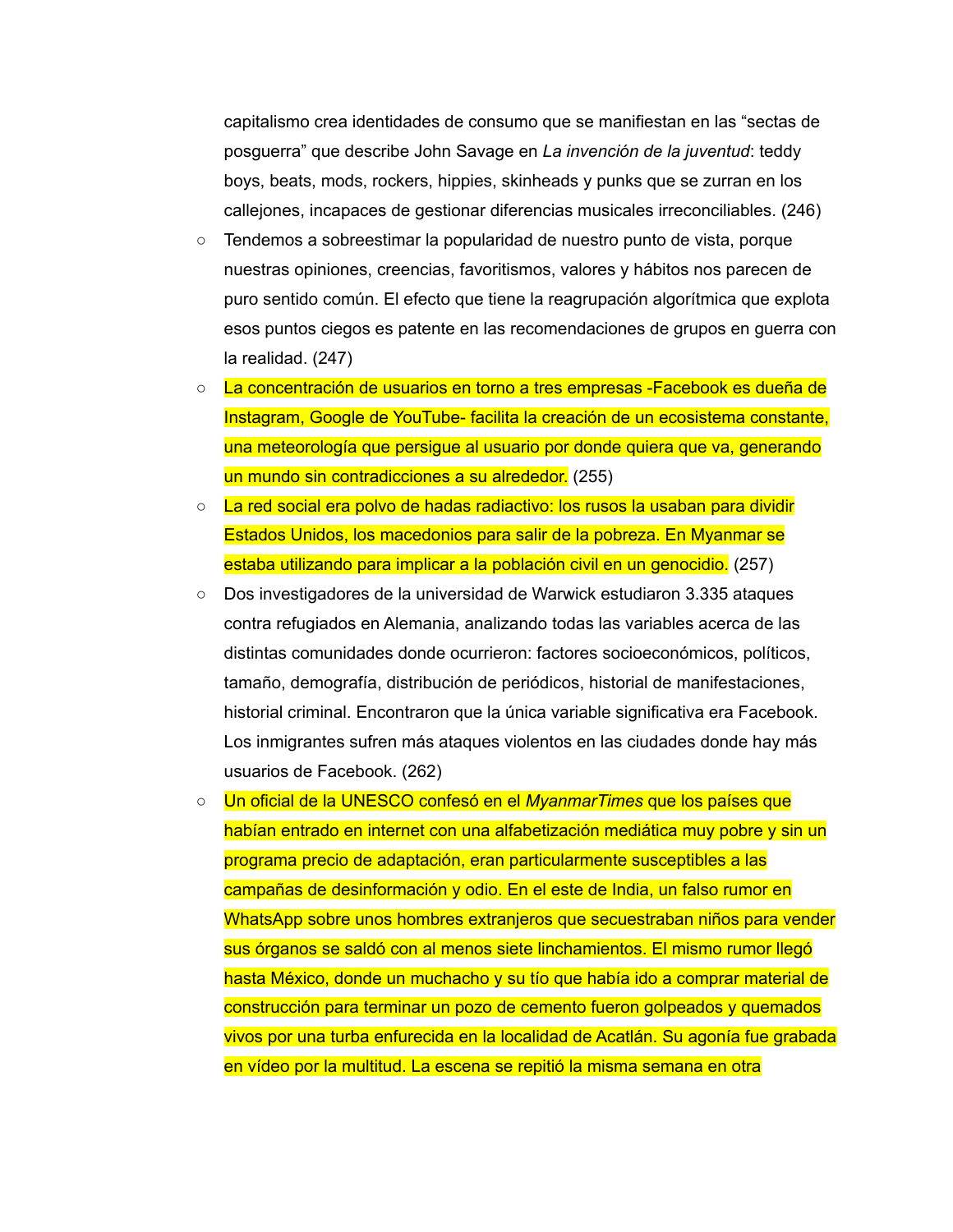localidades mexicanas; en Oaxaca lincharon a siete hombres, en Tula golpearon y quemaron a dos. El mismo fenómeno se repitió en Bogotá y en Ecuador. (263)

- Es imposible saber el impacto que tuvo por separado cada una de las diferentes estrategias que confluyeron en aquellas [elecciones Estadounidenses de 2016]. Si los rusos tuvieron más peso que los británicos; si fue el instinto de Brad Parscale, la avaricia de los macedonios, la estulticia oportunista de Roger Stern o el carisma incontestable de Donald Trump, cuya experiencia en los *realities* ha sido crucial para cimentar su conexión con la clase obrera de Estados Unidos. Lo que sí sabemos es que la industria del marketing político absorbió las estrategias de cada uno de ellos, como si fuera una máquina de jugar al Go, y que ahora tiene características de todos. (275)
- El verdadero problema son los grupos cerrados y los sistemas de propaganda masiva protegidos por criptografía como WhatsApp. (285)

#### Ten Arguments For Deleting Your Social Media Accounts (Jaron Lanier 2018)

- ONE
	- $\circ$  Just in the last five or ten years, nearly everyone started to carry a little device called a smartphone on their person all the time that's suitable for algorithmic behavior modification. (5)
	- You might be turning, just a little, into a well-trained dog, or something less pleasant, like a lab rat or a robot. (7)
	- You can train someone using behaviorist techniques, *and the person doesn't even know it*. (7)
	- What has become suddenly normal -pervasive surveillance and constant, subtle manipulation- is unethical, cruel, dangerous and inhumane. (7)
	- Using symbols instead of real rewards has become an essential trick in the behavior modification toolbox. (11)
	- $\circ$  It is not that positive and negative feedback work, but that somewhat random or unpredictable feedback can be more engaging than perfect feedback. (13)
	- When an algorithm is feeding experiences to a person, it turns out that the randomness that lubricates algorithmic adaptation can also feed human addiction. (15)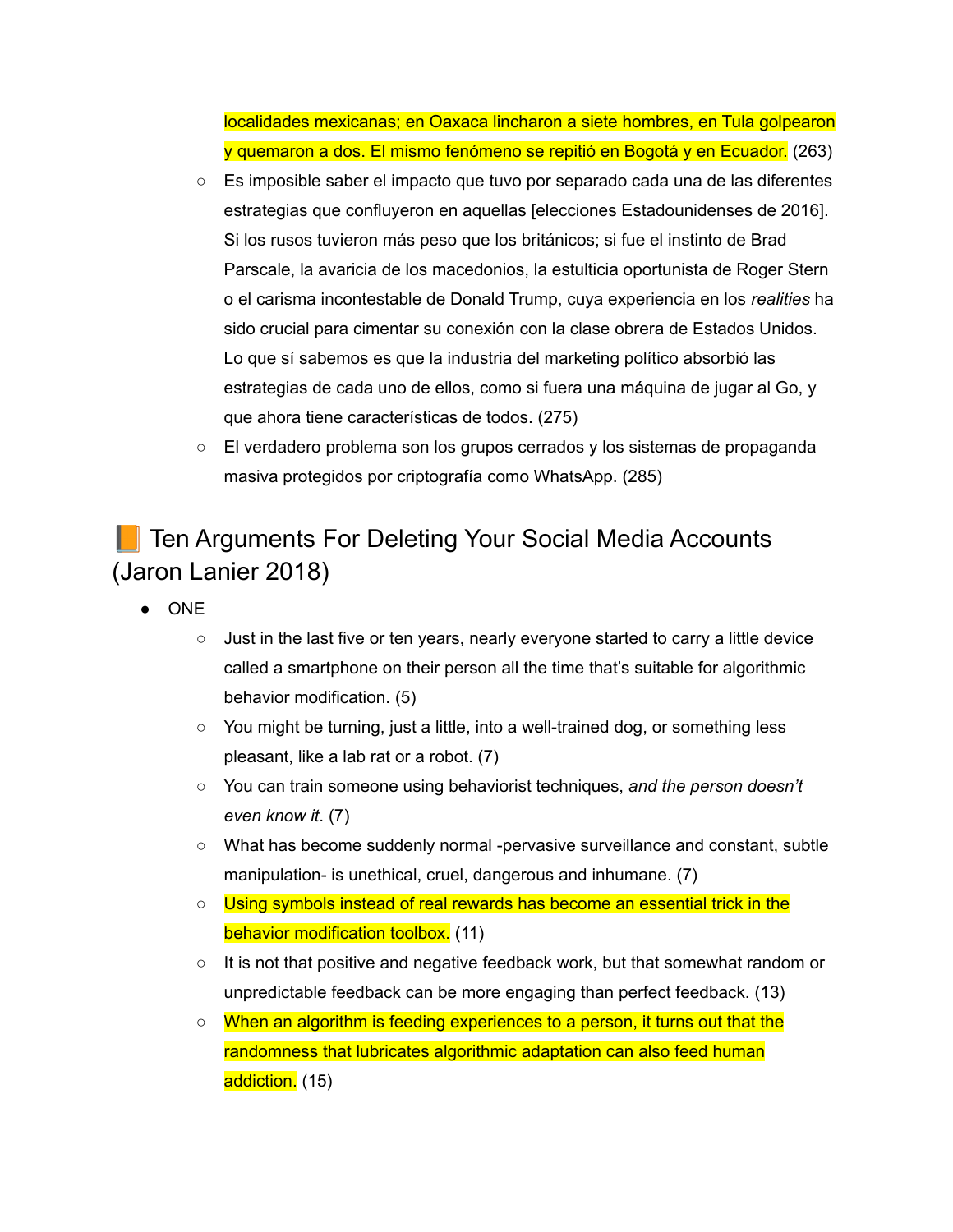- $\circ$  It's all about feelings that can be evoked in you -mostly, feelings regarding what other people think. (16)
- Behaviorism is an inadequate way to think about society. *If* you want to motivate high value and creative outcomes, as opposed to undertaking rote training, *then* reward and punishment aren't the right tools at all. (19)
- The term "engagement" is part of the familiar, sanitized language that hides how stupid a machine we have built. WE must start using terms like "addiction" and "behavior modification". (19)
- The unfortunate result is that once the app starts to work, everyone is stuck with it. [...] Effects of this kind are called network effects or lock-ins. (21)
- What we didn't consider was that fundamental digital needs like the ones I just listed [a mechanism for personal identity, a place to store persistent information, a way to make or receive payments, a way to find people you might have something in common with] would lead to new kinds of massive monopolies because of network effects and lock-in. We foolishly laid the foundations for global monopolies. We did their hardest work for them. [... Better said, ] Our early libertarian idealism resulted in gargantuan, global data monopsonies [because you are the product, and they concentrate de demand]. (22)
- $\circ$  The problem isn't behaviour modification itself. The problem is relentless, robotic, ultimately meaningless behavior modification in the service of unseen manipulators and uncaring algorithms. (23)
- $\circ$  There are likely to be actors manipulating us -manipulating you- who have not been revealed. (24)
- TWO
	- Ordinary users can gain only fake power and wealth, not real power or wealth. So mind games become dominant. (30)
	- You might be targeted before an election with weird posts that have proven to bring out the inner cynic in people who are similar to you, in order to reduce the chances that you'll vote. (32)
	- $\circ$  To avoid benign left out, journalists had to create stories that emphasized clickbait and were detachable from context. (33)
	- $\circ$  If owning everyone's attention by making the world terrifying happens to be what earns the most money, then that is what will happen, even if it means that bad actors are amplified. (34)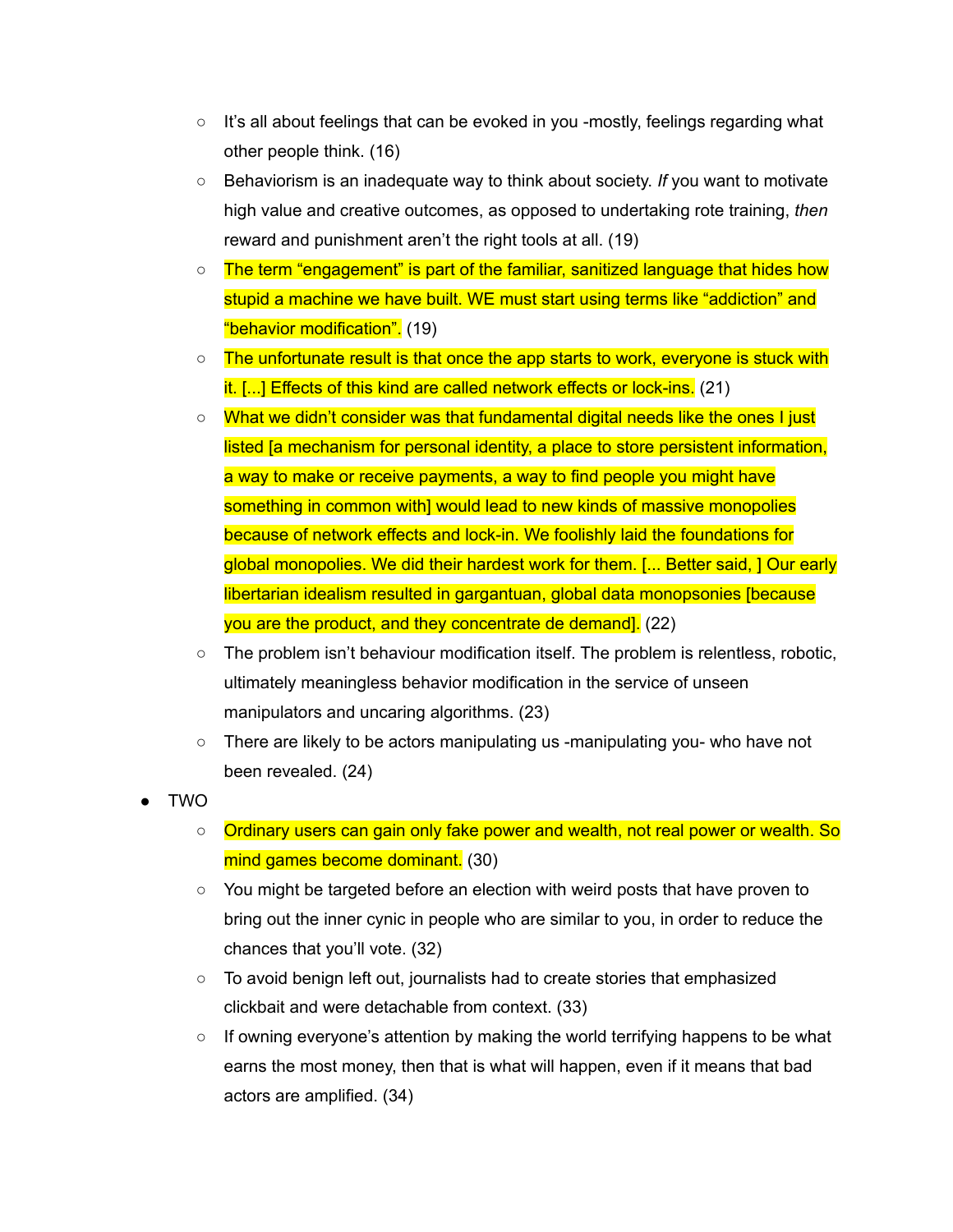- $\circ$  There's a rather vast industry called search engine optimization that's devoted to helping clients manipulate the constant policy changes at search engines. (35)
- **THREE** 
	- I want to be authentically nice, and certain online designs seem to fight against that with magical force. (43)
- **FOUR** 
	- Fake people are a *cultural* denial-of-service attack. (55)
	- $\circ$  There is now an industry that sells counterfeit humans. (56)
	- If the society is based on fake people, you'd better learn how to make a fake person yourself. (59)
- FIVE
	- $\circ$  Whatever you say will be contextualized and given meaning by the way algorithms, crowds, and crowds of fake people who are actually algorithms mash it up with what other people say. (65)
- **SIX** 
	- A thought experiment can help expose how weird our situation has become. Can you imagine if Wikipedia showed different versions of entries to each person on the basis of a secret data profile of that person? Pro-Trump visitors would see an article completely different from the one shown to anti-Trump people, but there would be no accounting of all that was different or why. (75)
	- I fear subtle algorithmic tuning of feeds more than I fear blatant dark ads. It used to be impossible to send customized messages to millions of people instantly. It used to be impossible to test and design multitudes of customized messages, based on detailed observation and feedback from unknowing people who are kept under constant surveillance. (78)
	- The results are tiny changes in the behavior of people over time. But small changes add up like compound interest. (78)
	- The opacity of our times is even worse than it might be because a degree of opacity is itself opaque. I remember when the internet was supposed to bring about a transparent society. The reverse has happened. (80)
- **SEVEN** 
	- The cheerful rhetoric from the BUMMER [data mining, content providing, algorithmic manipulation] companies is all about friends and making the world more connected. And yet science reveals the truth. Research shows a world that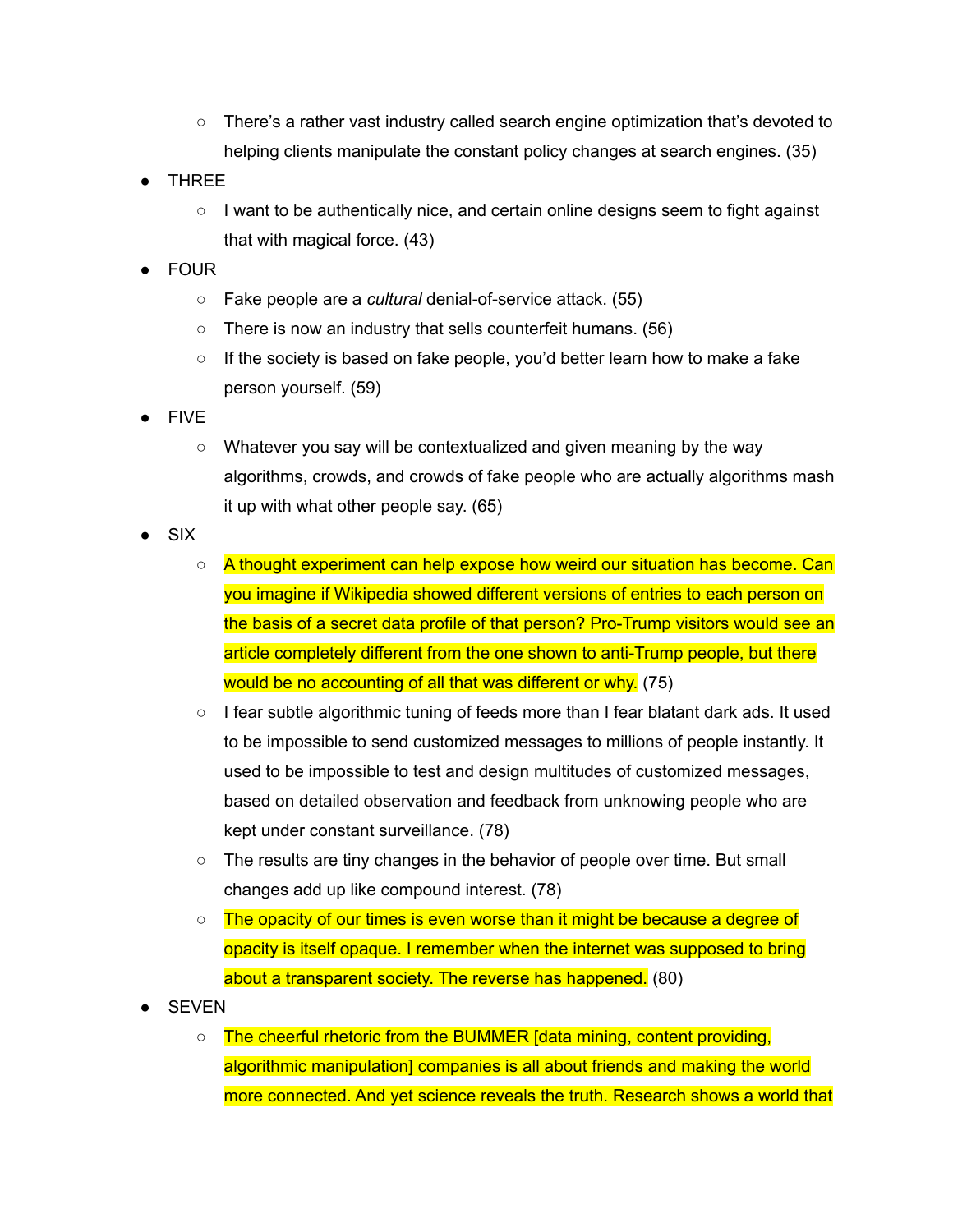is *not* more connected, but instead suffers from a heightened sense of isolation. (81)

- Since negative emotions can be utilized more readily, of course such system is going to tend to find a way to make you feel bad [...] and social media addicts appear to be prone to long-term anhedonia. (83)
- BUMMER [data mining, content providing, algorithmic manipulation] companies place me in a subordinate position. It's structurally humiliating.  $(85)$
- BUMMER [data mining, content providing, algorithmic manipulation companies] makes me feel judged within an unfair and degrading competition, and to no higher purpose. (85)
- o But to me it's not even about the programs, however over-worshipped they might be, but about the power relationships that arise because people accept and implicitly respect programs. (84)
- Suddenly you and other people are benign put into a lot of stupid competitions no one asked for. (89)
- **EIGHT** 
	- Ironically, social and political pressure from tech hippies is what drove entrepreneurs to focus almost exclusively on ad-based business models when the internet happened. (94)
	- The very first design for a digital network, dating to Ted Nelson's work as a student in the 1960s, presumed that people would pay and be paid in tiny increments for goodies on a digital network. But that idea was pounded into virtual oblivion -albeit with the best of intentions- by the free-software movement. (95)
		- The movement to make software free was founded on an honest mistake. It became dogma that if software wasn't free, then it couldn't be open, meaning no one but the owner would see the source code, so no one would understand what the software really did. To be fair, that concern wasn't based on speculation. (95)
	- Everyone knew that software would eventually become more important than law, so the prospect of a world runnin on hidden code was dark and creepy. (95)
	- BUMMER [data mining, content providing, algorithmic manipulation] software usually runs on a foundation of free and open software (like Linux/Apache stack). But no one can know what is done on top of that free and open foundation. This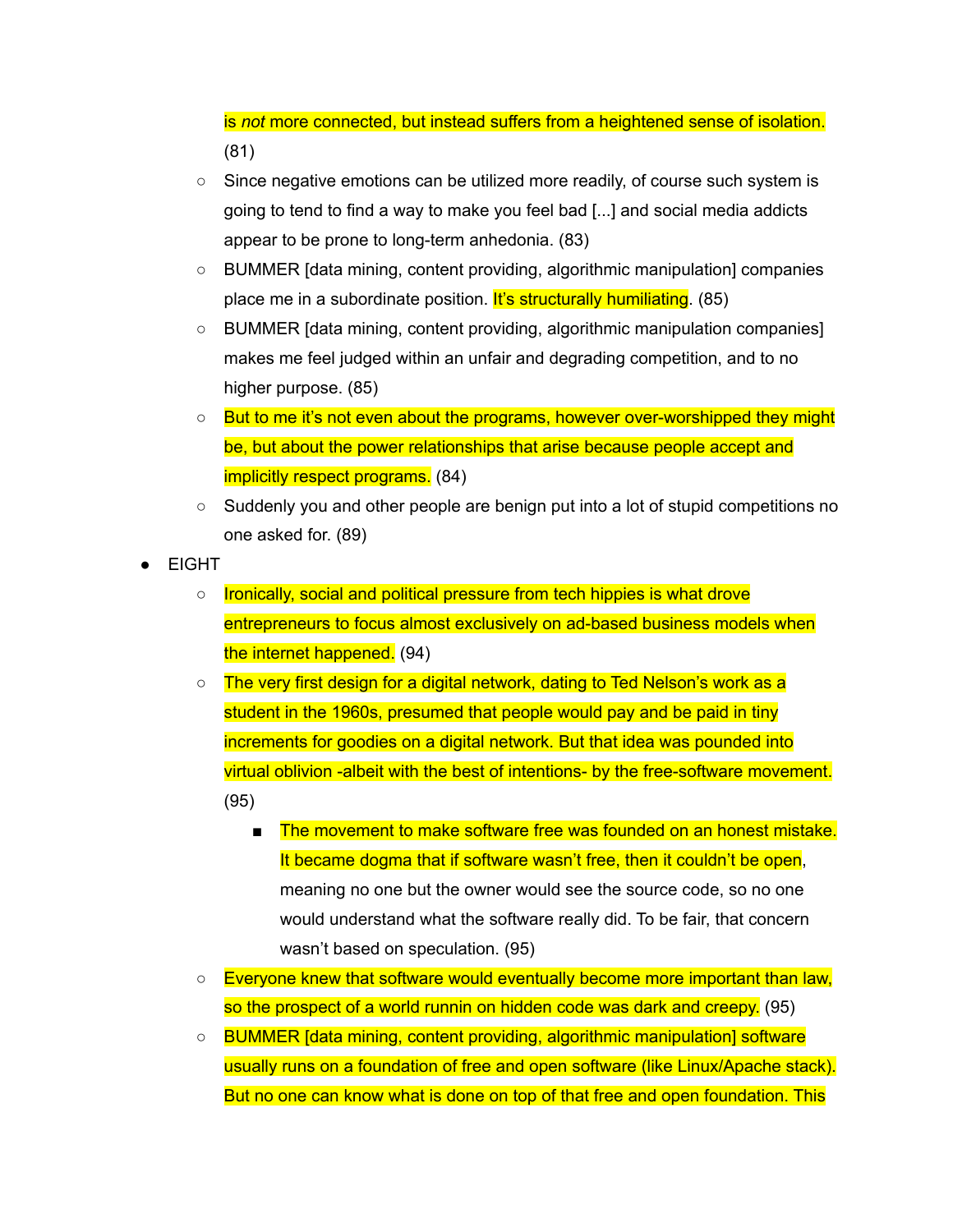open-software movement failed absolutely in the quest to foster openness and transparency in the code that now runs our lives. (96)

- Two positions collided. Everything must be free, but we love mega tech founder heroes. (97)
- We have enshrined the belief that the only way to finance a connection between two people is through a third person who is paying to manipulate them. (98)
- We've taken as a fact of nature that if you want the benefits of an app like Uber [...] then you must accept that a few people will mostly own Uber and some of them will become obnoxious oligarchs, while drivers will have less security than old-fashioned cab drivers, and riders will be spied upon humiliating ways. (98)
- $\circ$  It just isn't right to tell people they are no longer valuable to society when the biggest companies exists only because of data that comes from those same people. (99)
- $\circ$  The business plan of BUMMER is to sneakily take data from you and make money of it. (100)
- The free services that you get are disguised versions of services someone like you would otherwise be paid to provide. (101)
- "Data as Labor" (103)
- $\circ$  When social media companies are paid directly by users instead of by hidden third parties, then they will serve those users. (105)
- **NINE** 
	- [On Arab Spring:] There was no unifying manifesto, no general agreement or even particularly focused discussion about what would come after the revolution. The term "democracy" was thrown around, but there was little discussion about what it meant. (111)
		- What social media did at that time, and what it always does, is create illusions: that you can improve society by wishes alone; than the sanest people will be favored in cutting contests; and that somehow material well-being will just take care of itself. (111)
	- BUMMER [data mining, content providing, algorithmic manipulation] is neither liberal nor conservative; it is just pro-paranoia, pro-irritability, and pro-general assholeness. (115)
		- They have such a hold on so much of so many people's attention for so much of each day that they are gatekeepers to brains. (117)